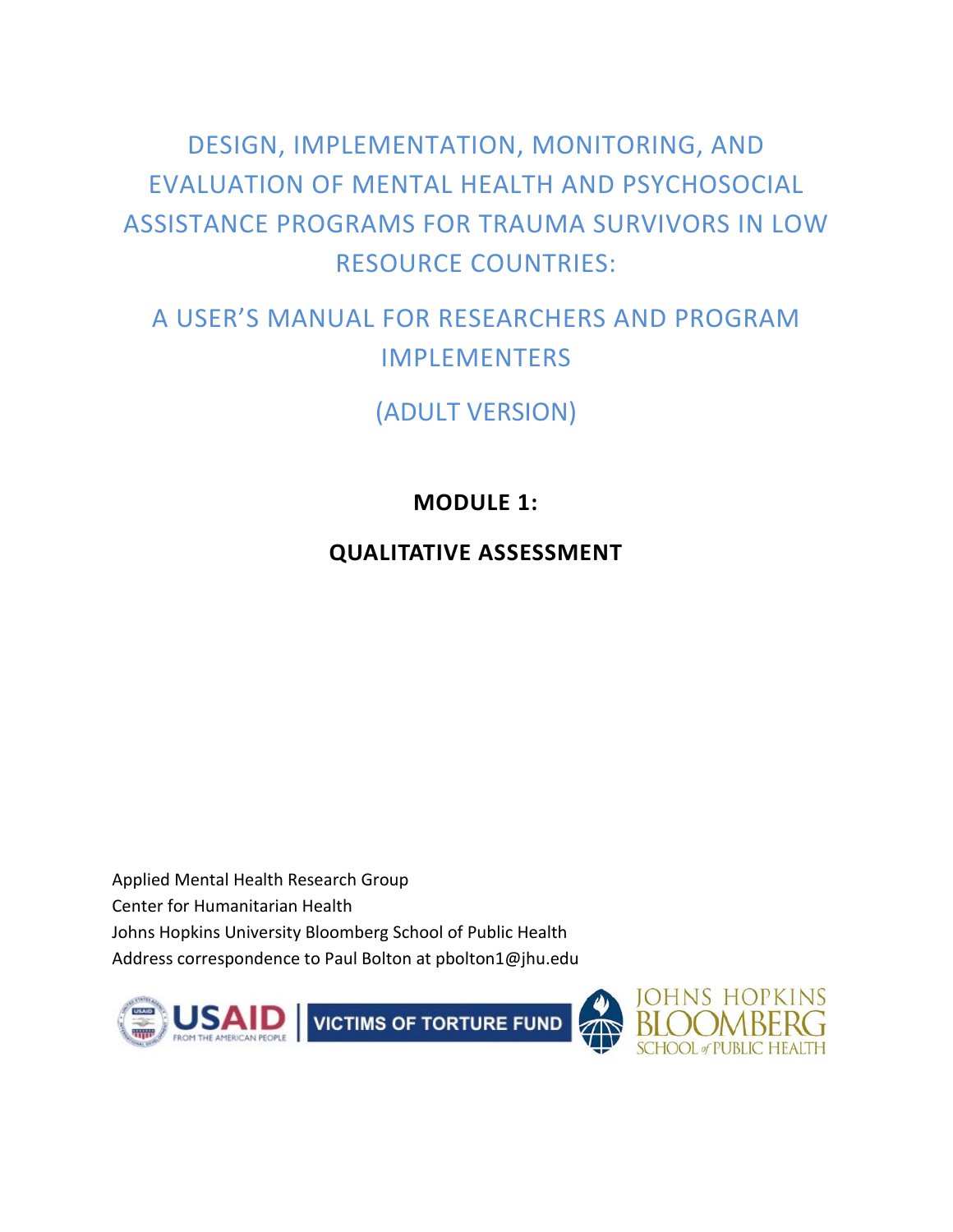## <span id="page-1-0"></span>ACKNOWLEDGEMENTS

The development of this manual was supported by a series of grants from the Victims of Torture Fund (VOT) at USAID to The Applied Mental Health Research Group (AMHR) at Johns Hopkins University (JHU). VOT also provided support for the use and refinement of the approach described here in field-based studies with implementing organizations assisting populations affected by torture and violence.

An adaptation of the original VOT Module 1 for children has also been written. This was supported by World Vision USA under their Children in Crisis initiative. Under that same initiative, World Vision USA has also supported collaborations between JHU and World Vision USA national offices in the use of these methods to inform programming for street children and sexually abused populations in multiple countries. World Vision USA also supported previous work with adults that contributed to the development of the methods described in the adult version of the module.

Without the support of both USAID/VOT and World Vision USA, the development of the methods described here and the production of this manual would not have been possible.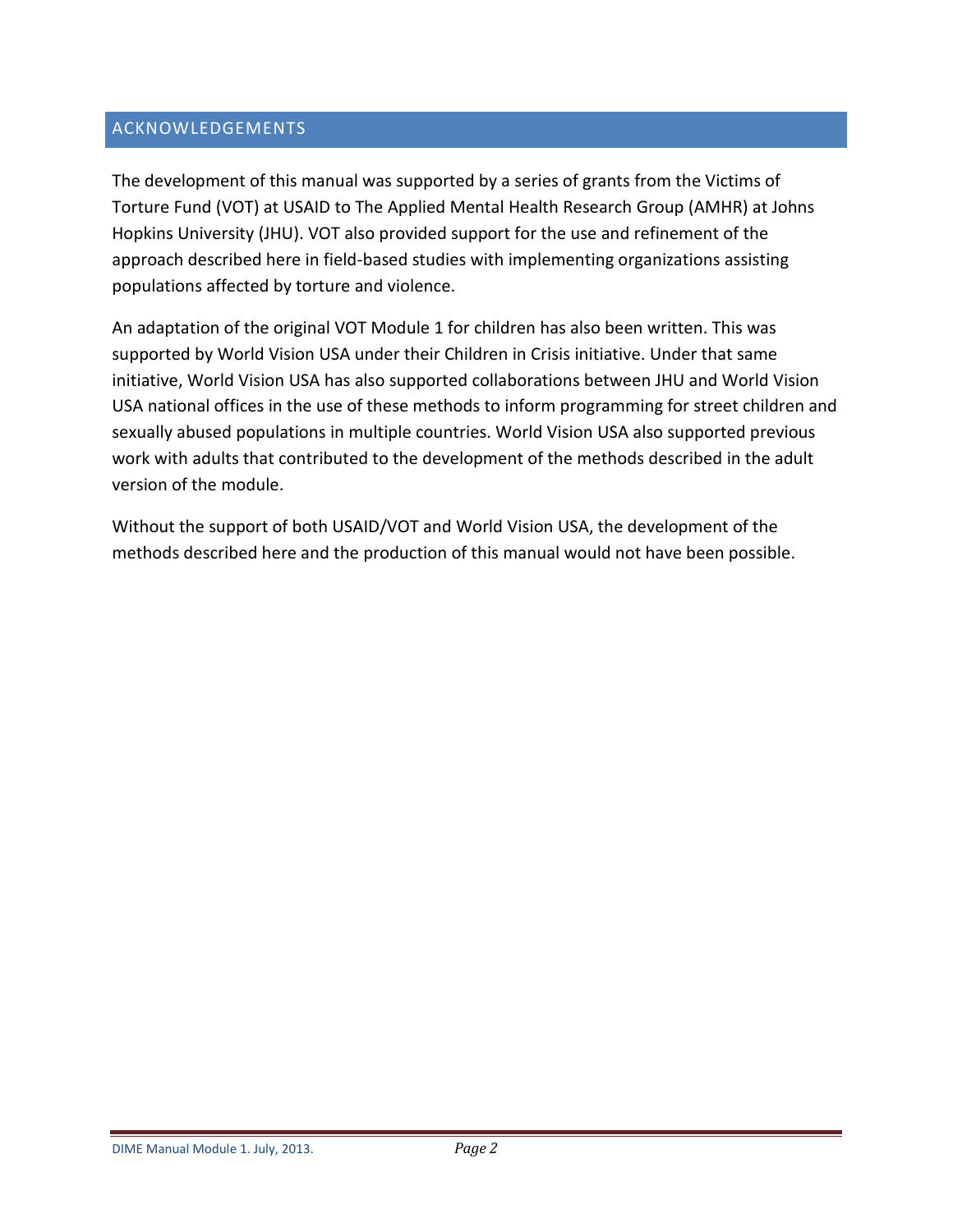# CONTENTS

| A.3.2. Informing Program Design, Implementation, Monitoring, and Evaluation  19 |
|---------------------------------------------------------------------------------|
|                                                                                 |
|                                                                                 |
|                                                                                 |
|                                                                                 |
|                                                                                 |
|                                                                                 |
|                                                                                 |
|                                                                                 |
|                                                                                 |
|                                                                                 |
|                                                                                 |
|                                                                                 |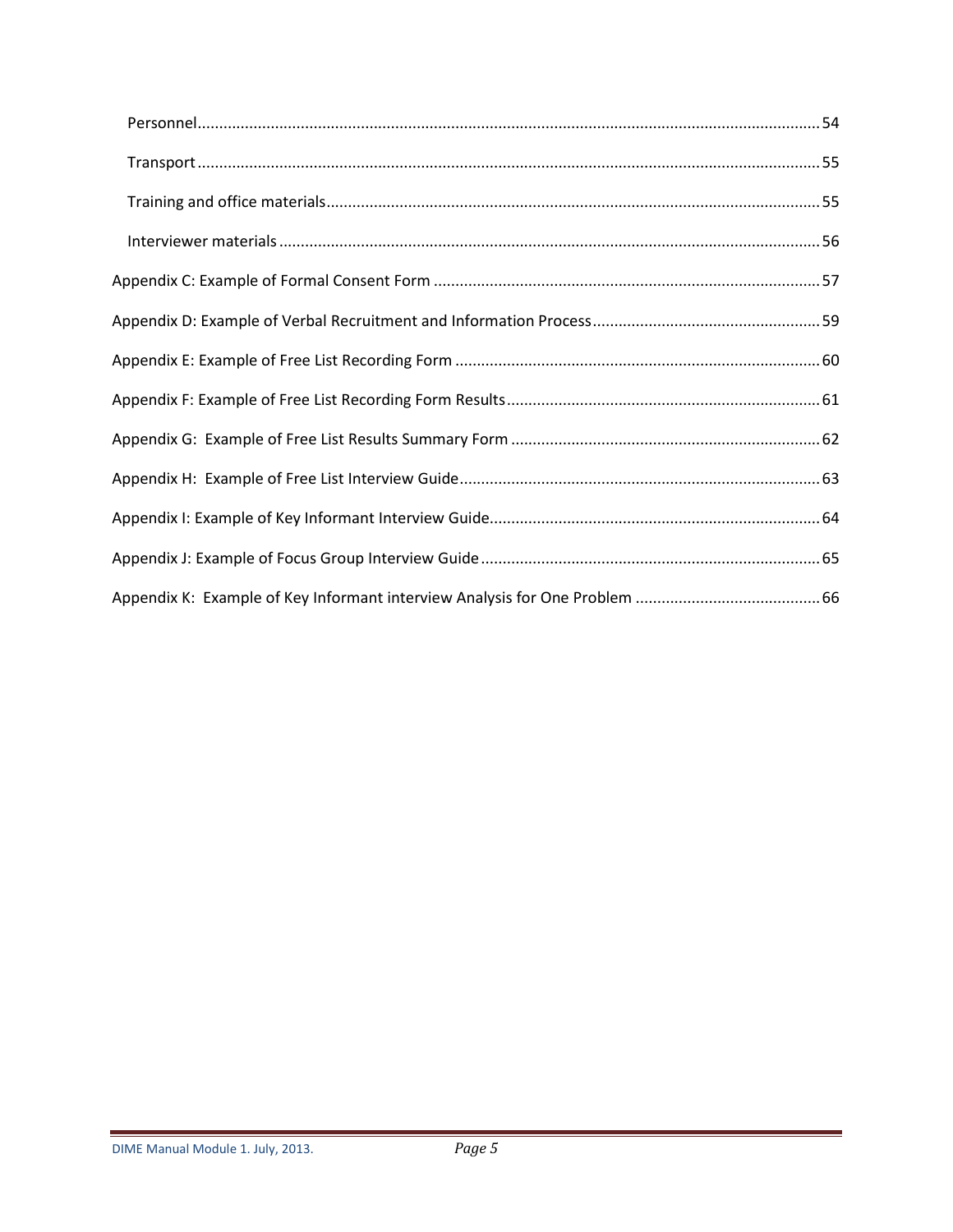# ACRONYMS

| <b>AMHR</b>  | <b>Applied Mental Health Research</b>              |
|--------------|----------------------------------------------------|
| <b>DIME</b>  | Design, implementation, monitoring and evaluation  |
| FG           | <b>Focus Group</b>                                 |
| FL.          | Free List                                          |
| JHU          | Johns Hopkins University                           |
| KI           | Key Informant                                      |
| <b>MOH</b>   | Ministry of Health                                 |
| <b>NGO</b>   | Non-governmental organizations                     |
| <b>PRA</b>   | Participatory rural appraisal                      |
| <b>PTSD</b>  | Posttraumatic stress disorder                      |
| <b>SES</b>   | Social economic status                             |
| <b>USAID</b> | United States Agency for International Development |
| <b>VCT</b>   | Voluntary counseling and testing                   |
| <b>VOT</b>   | <b>Victims of Torture Fund</b>                     |
| <b>WHO</b>   | World Health Organization                          |
|              |                                                    |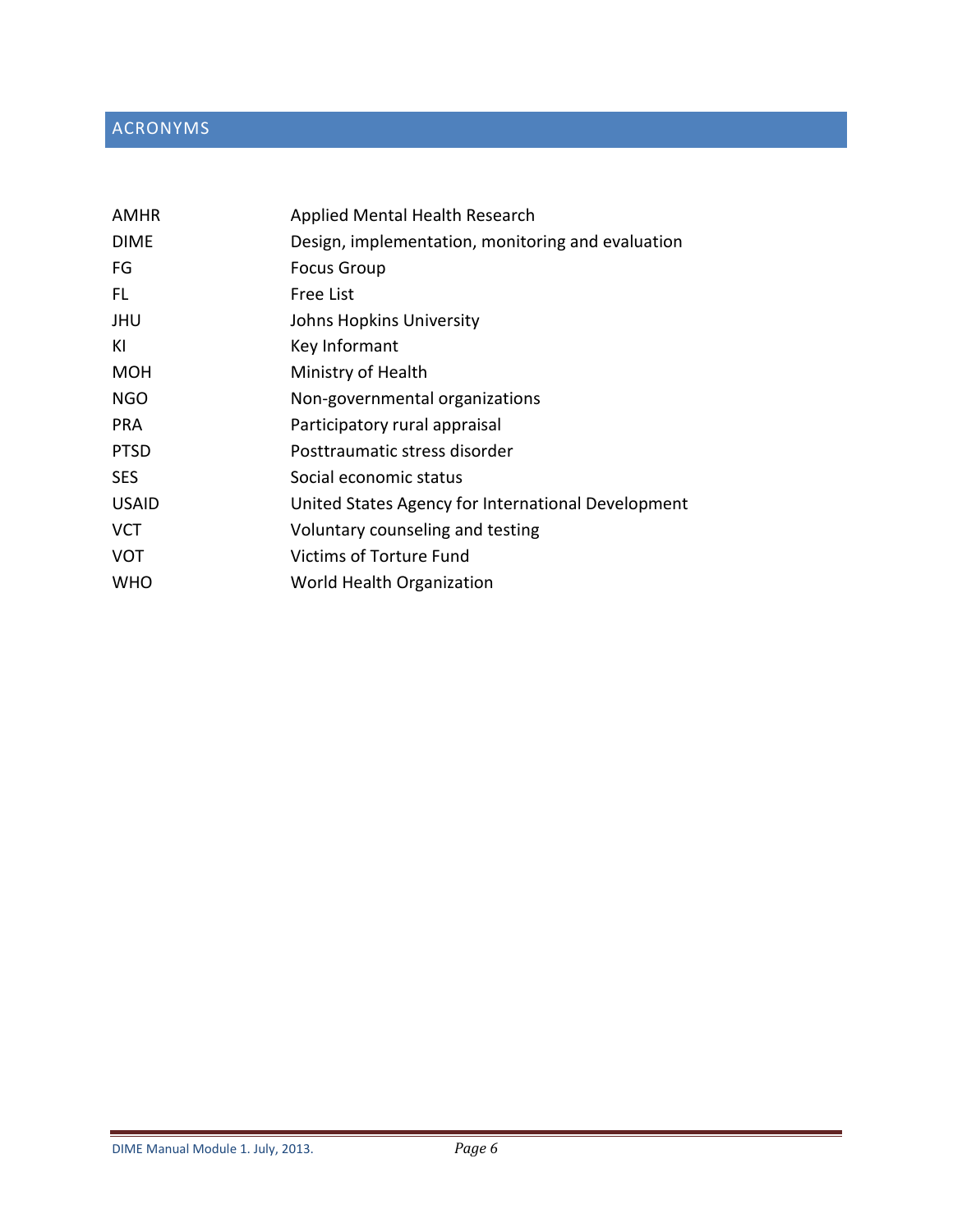### <span id="page-6-0"></span>INTRODUCTION TO THE MANUAL

*The Manual for Design, Implementation, Monitoring, and Evaluation of Mental Health and Psychosocial Assistance Programs for Trauma Survivors in Low Resource Countries: A User's Manual for Researchers and Program Implementers* has been written to assist researchers and organizations developing and implementing programs among trauma-affected populations to (1) identify and measure the impact and prevalence of mental health and psychosocial problems in the populations they seek to serve; (2) develop or adapt appropriate interventions to address these problems; and (3) measure the impact of these interventions. The Manual consists of 6 modules. Collectively, the modules describe a process of program **d**esign, **i**mplementation, **m**onitoring, and **e**valuation (DIME) that has been developed and used by the authors since 2000. The modules may be used in sequence, to follow the life of a project, or as a stand-alone unit to address a specific project need.

- **Module 1** describes procedures for a qualitative assessment to identify priority problems from the local perspective.
- **Module 2** provides guidance in the development and validity testing of tools to measure these priority problems.
- **Module 3** describes population-based assessments to gauge prevalence and severity of the priority problems using the instrument developed in module 2.
- **Module 4** describes a process for overall design of a program to address the priority problems, including design of program monitoring and evaluation.
- **Module 5** outlines the selection, adaptation, and implementation of interventions.
- **Module 6** describes procedures for assessing intervention impacts.

#### **Definition Box**

**Intervention(s):** Service(s)/activity(ies) directly benefitting the client

**Program:** The intervention(s) and all ancillary activities necessary to support the intervention(s): logistics, finance monitoring and evaluation, etc.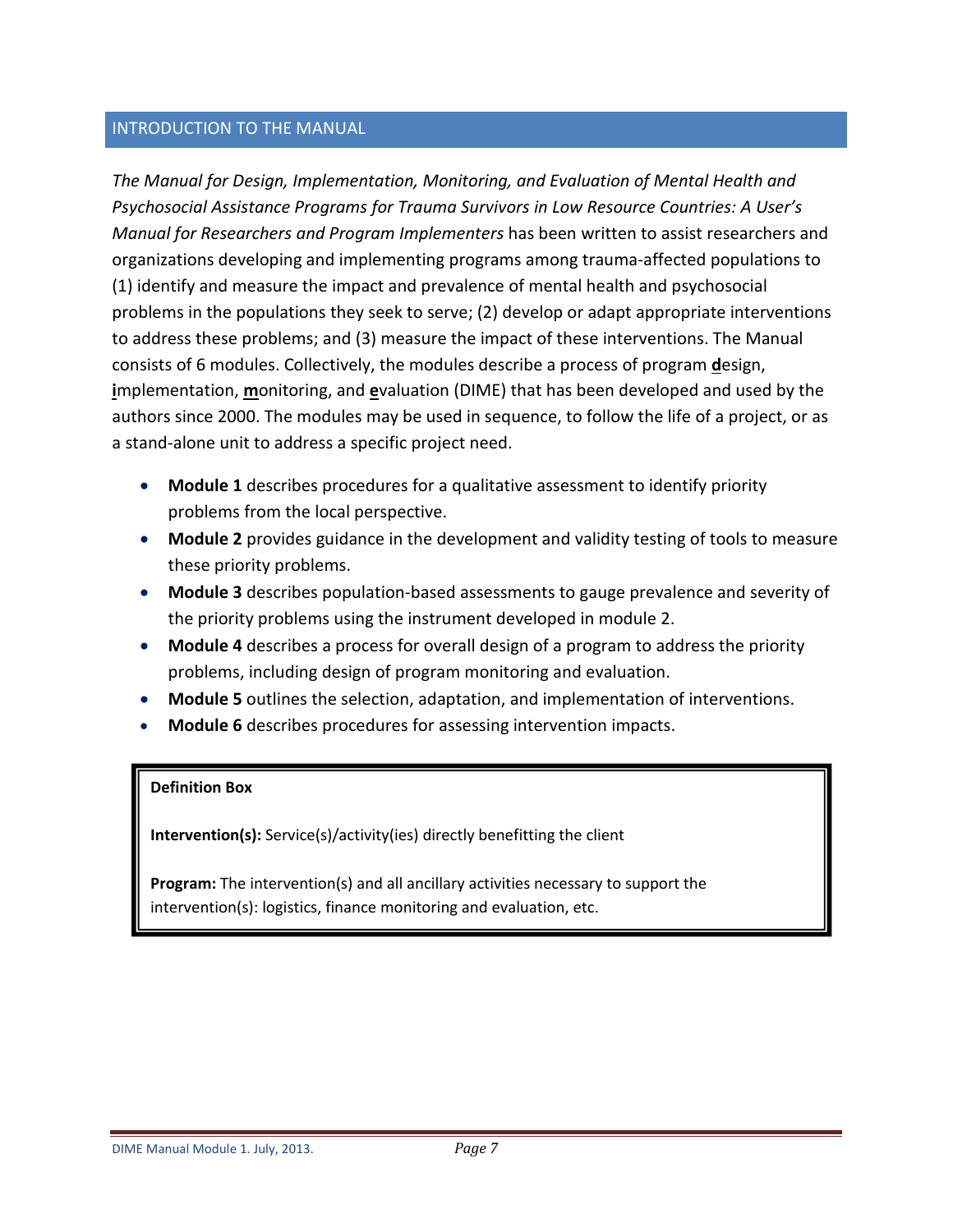### <span id="page-7-0"></span>LAYOUT OF THE MANUAL

Modules are presented in narrative form, with extensive use of subheadings. With the exception of text boxes, each section and each paragraph is meant to be read sequentially. Additional material that is useful as examples of concepts or expansion on subjects discussed in the text has been included in text boxes. Examples of study materials that may be adapted for use in an actual study are placed separately as appendices.

Throughout each module, you will encounter a series of symbols and boxes set off from the text. These are meant to draw your attention to an important concept, example, or requirement:

TEXT SET OFF IN RED BOXES WITH THIS SYMBOL INDICATES THAT WHAT FOLLOWS IS A CRITICAL REQUIREMENT OR CONSTRAINT

TEXT SET OFF IN PURPLE BOXES WITH THIS SYMBOL CONTAIN REAL-LIFE EXAMPLES OF THE ACTIVITIES DESCRIBED IN THIS MODULE

TEXT SET OFF IN BLUE BOXES WITH THIS SYMBOL PROVIDE NOTES AND TIPS ON INFORMATION PRESENTED IN THIS MODULE

#### <span id="page-7-1"></span>INTENDED USERS

This manual is primarily intended for researchers and groups responsible for mental health and psychosocial interventions for trauma-affected populations, such as government providers and non-governmental organizations (NGOs).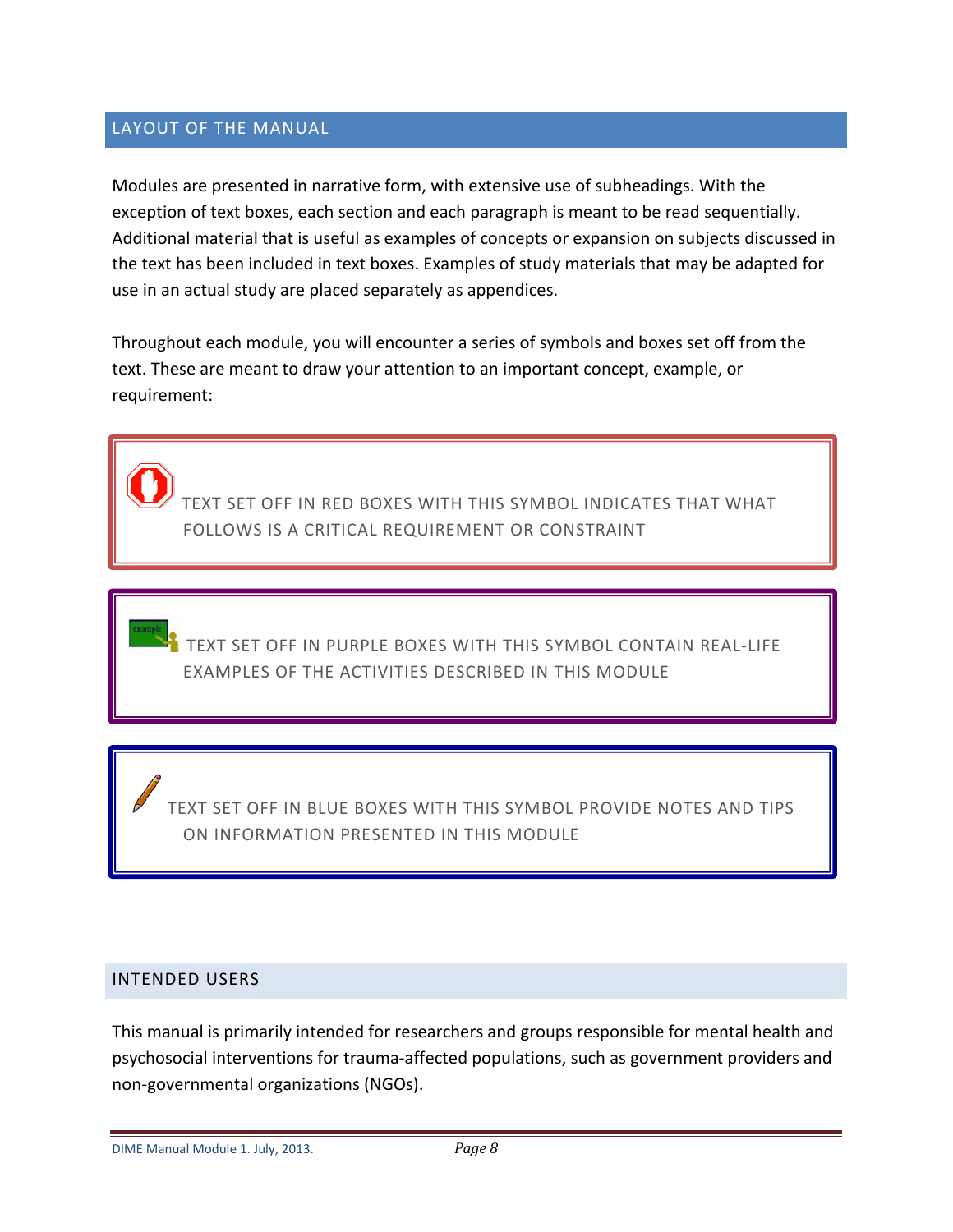The methods described in each module are intended to be within the typical budget, resources, and time constraints of organizations that normally focus on implementation rather than data collection. The approach is designed to be used in a limited area among a population with a homogenous language, culture, and similar circumstances. In areas containing populations with a variety of languages, cultures, and environments, the approach described in this manual should be used separately with each group. For this reason, the authors have focused on developing a process that is rapid and relatively inexpensive.

This is meant as a **'**user**'** manual rather than a training manual. It is intended for use in the field by those who have previously received field-based training in its methods (or have similar training experience) and are now leading teams in their own sites. Such persons should either have some prior experience in qualitative and quantitative data collection methods (depending on the module being used) or lead teams with persons who have such experience.

The authors have found that, even with prior experience in data collection, individuals and organizations attempting to use the methods described here for the first time will have many important questions during the process that cannot be addressed in the manual itself. Answering these questions as they arise―and developing the skills required for using the approaches in different settings―is best done in a field-based training situation, with direct instruction in the course of supervised use of this approach among a local population. Even after training, organizations using this approach may want guidance and ad hoc assistance.

The authors would be pleased to discuss training and technical assistance with any interested organization or individual.

The manual does not contain detailed descriptions of commonly done research activities, such as quantitative interviewing, partly due to the expectation that organizations have persons experienced in these activities and partly because there are many other manuals available that describe these activities. Instead, the manual focuses on research activities or methods that are different from commonly used approaches. For example, Module 1 contains much more information on interviewing than the other modules because the qualitative methods used in Module 1 are less commonly used than quantitative methods.

THIS MANUAL IS NOT APPROPRIATE FOR 'OFF THE SHELF' USE WITHOUT PRIOR ON-THE-GROUND TRAINING OR SIMILAR EXPERIENCE. THOUGH WHAT IS PRESENTED HERE REPRESENTS WHAT THE AUTHORS HAVE FOUND TO WORK WELL TO DATE, FIELD SETTINGS VARY. USERS OF THE METHODS PRESENTED HERE NEED FIELD EXPERIENCE TO INTERPRET AND ADAPT THESE METHODS TO DIFFERENT SITUATIONS.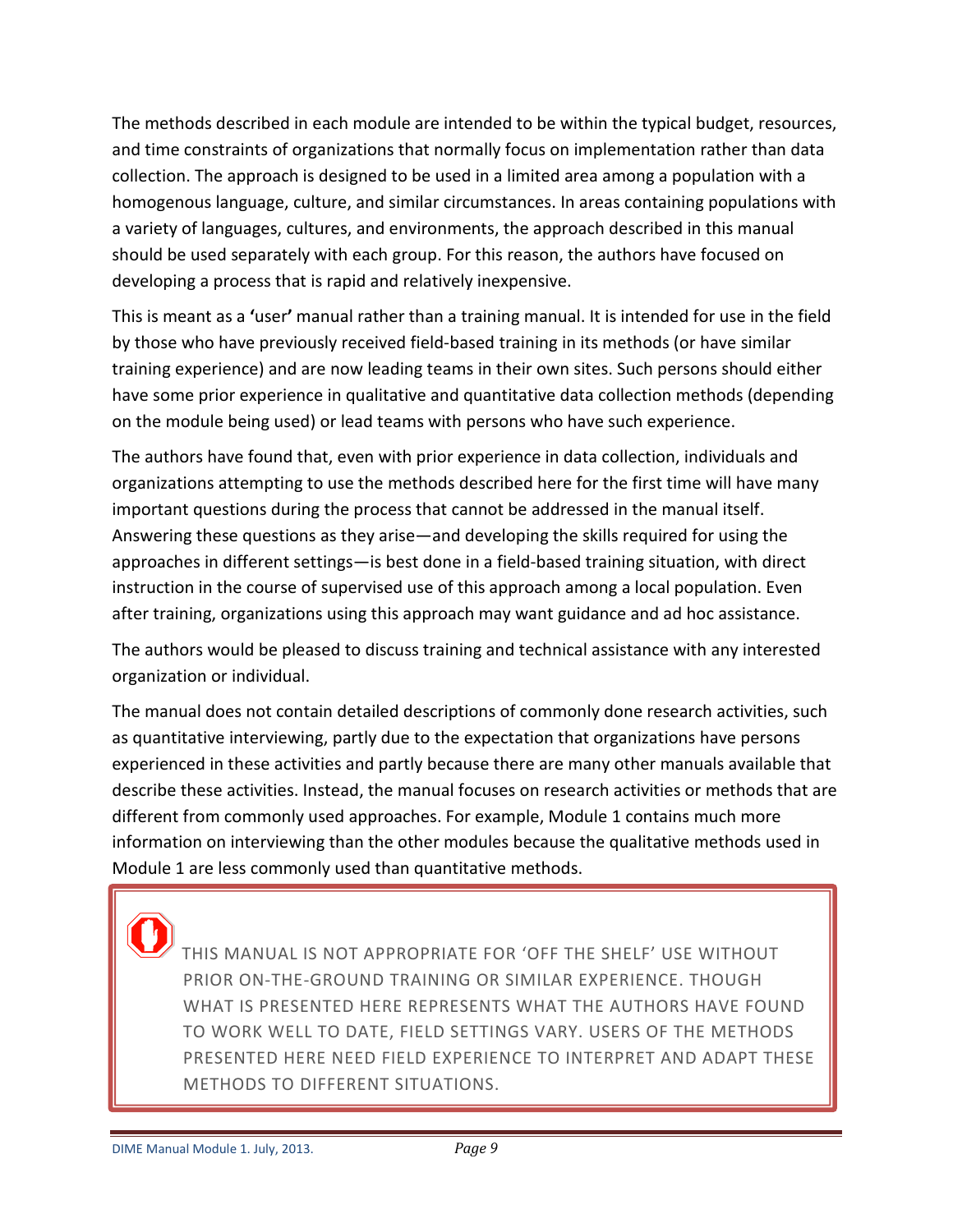### <span id="page-9-0"></span>THE **DIME** MODEL

The diagram below outlines the steps of the **d**esign, **i**mplementation, **m**onitoring, and **e**valuation (**DIME**) process described in this manual. Qualitative data collection (Module 1) is the first step in the process and informs each of the subsequent steps. A brief description of each step follows.

*Figure 1: Steps of the DIME Process*

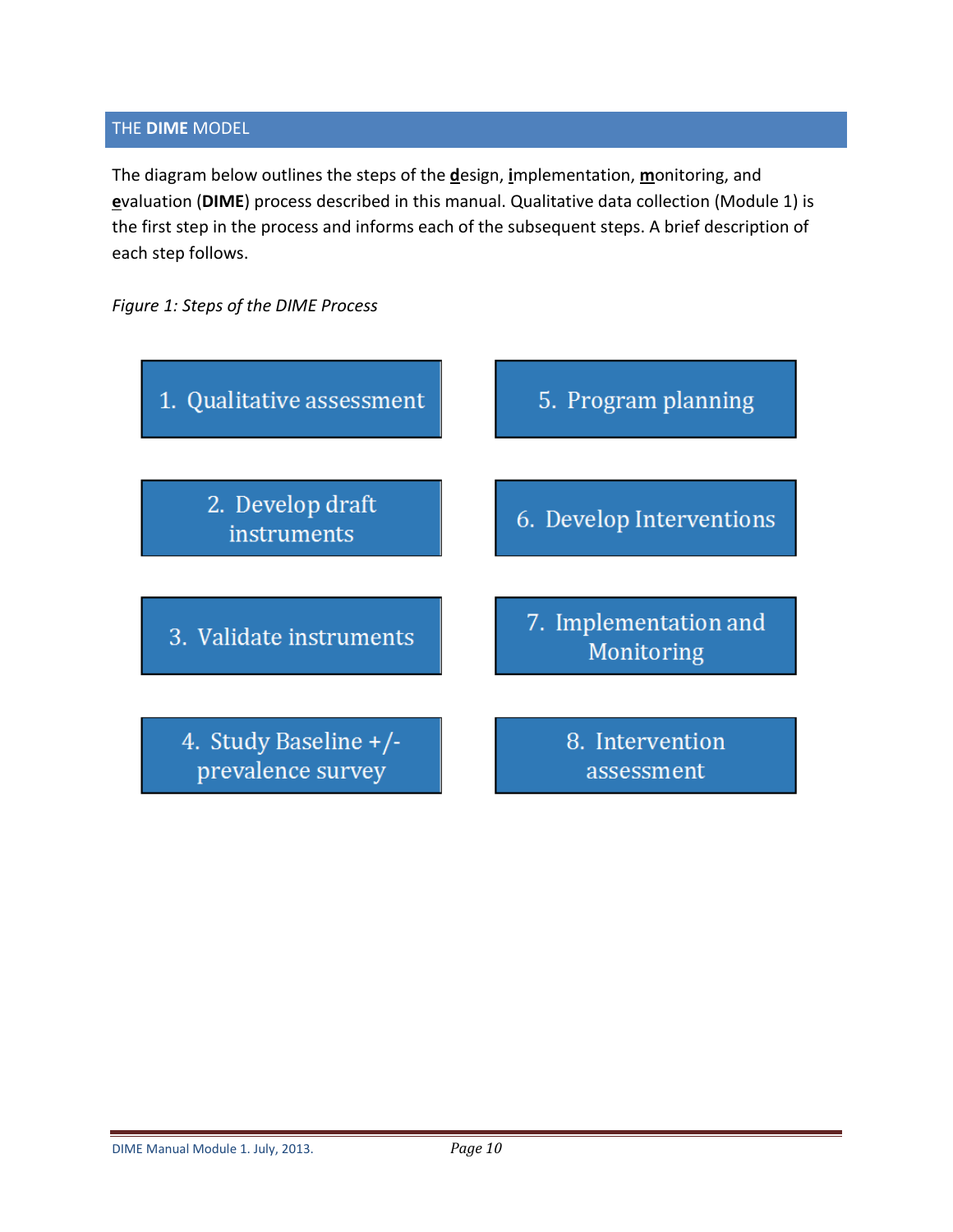# **1. Qualitative Assessment to identify and describe priority mental health and psychosocial problems of trauma survivors: (Module 1)**

Variations in culture and environment affect how people understand the mental health and psychosocial problems related to experiencing trauma. By *understand,* we mean how these problems are described, how they are prioritized, their perceived causes, and how people currently cope with them. This information is vital in selecting problems that are important to local people, accurately communicating with them about these problems, and identifying interventions that are likely to be acceptable and feasible for local people and therefore effective and sustainable.

# **2. Develop draft instruments to assess priority mental health and psychosocial problems of trauma survivors: (Module 2)**

Having decided which problems the program will address, we then draft quantitative assessment instruments to address these problems. These instruments have various uses, depending on the program: conducting community or clinic-based surveys; screening persons for inclusion in a specific intervention program (for programs where not all people will be served); identifying those with severe problems who may need specialized services including referral; and monitoring and evaluating the effectiveness of services by tracking changes in severity and/or prevalence of the problems identified.

The process of drafting appropriate instruments includes reviewing the published literature for measures that have already been developed for the selected problems and comparing available measures with the qualitative data to select the measure or measures that best match how local people describe the problem. These measures are then adapted to better fit local concepts.

Drafting includes translation. Terminology suggested by translators often differs from that used by local populations, particularly by poor and uneducated people. Therefore, qualitative data is preferred as the best source for translating key concepts. Employing the words and phrases that local people actually use (as identified in the qualitative data) will improve the clarity of the instruments, thereby improving their acceptability and accuracy. The translators are instructed to utilize the qualitative data to directly translate all signs, symptoms, problems and topics in the instruments that were mentioned by interviewees in the qualitative study using the same words found in the qualitative data. Only where concepts are not mentioned in the qualitative data do the translators themselves choose the appropriate terms.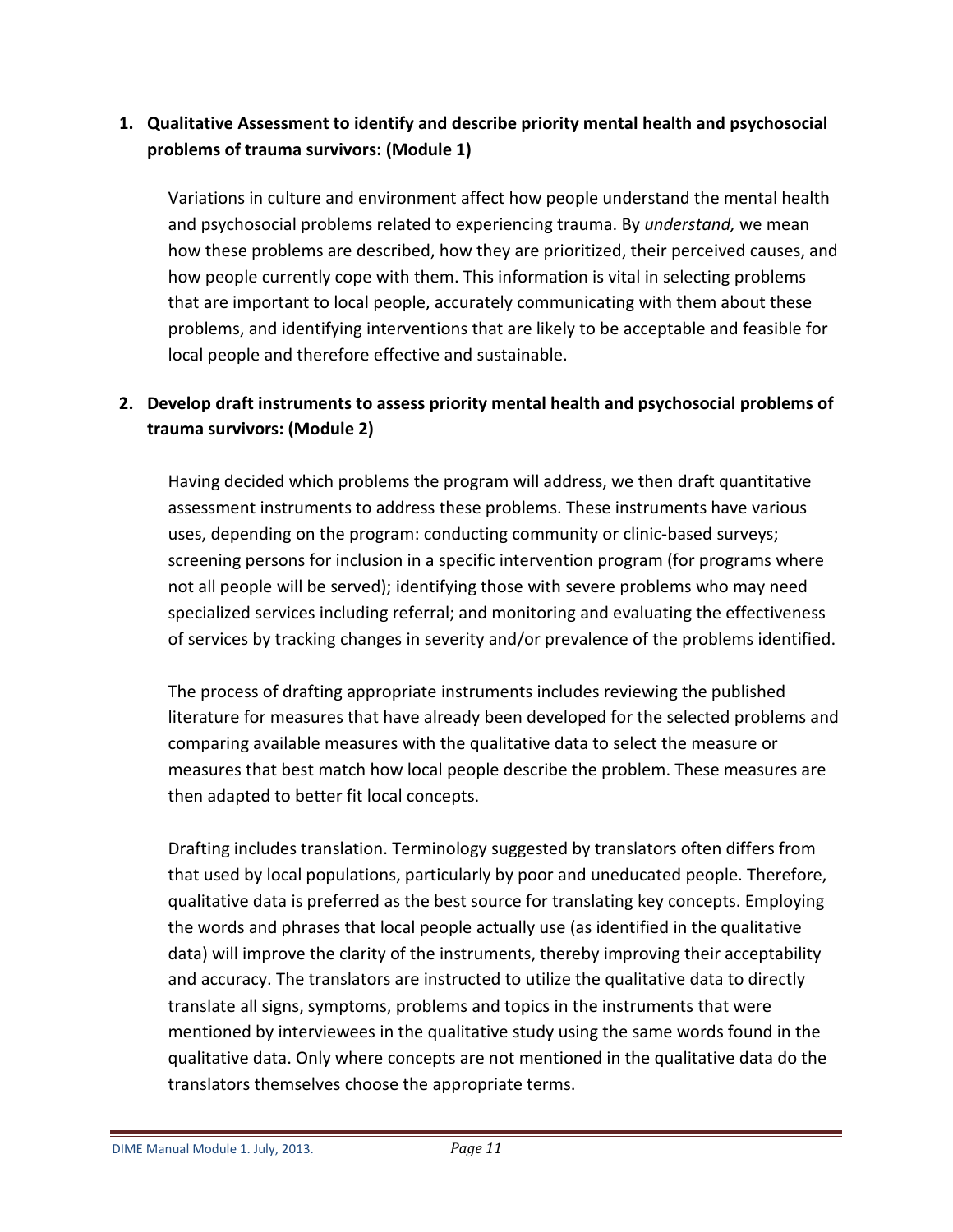## **3. Validate draft instrument(s): (Module 2)**

Once translated, the draft instrument(s) must be piloted and tested for ease of use, clarity, acceptance (both by interviewers and interviewees), and accuracy in the field. Accuracy refers to reliability and validity, which in turn refer to whether the instrument gives the same result with repeated use or use by different interviewers (reliability), and whether it measures what it is supposed to measure (validity). Testing involves interviews with members of the target population using the assessment instrument and analyzing the results.

Validity and reliability testing are particularly important with psychosocial and mental health measures, where assessment is based on the interview alone (i.e., there are no laboratory or other tests). A tool that is not accurate can lead to inappropriate inclusion/exclusion of intervention participants as well as incorrect conclusions about need and program impact.

## **4. Study baseline +/-prevalence surveys: (Module 3)**

Both baseline assessments and prevalence surveys are based on the instruments developed in steps 2 and 3. Baseline assessments refer to interviews done using the instrument in order to establish the eligibility of individuals for participation in an intervention program. Prevalence surveys perform the same function at the population level to measure the percentage and numbers of eligible (i.e., affected) persons in the population, and also provide some indication about the variation in severity of problems at the population level.

## **5. Overall program planning: (Module 4)**

This includes planning the program goals and objectives and the strategy and the type of intervention(s) for achieving these. It also includes the development of process and impact indicators and the overall program work plan**.** 

# **6. Develop interventions to address the identified mental health and psychosocial problems of trauma survivors: (Module 5)**

The qualitative data on the perceived causes of problems and how those affected cope with the problems are critical to intervention design. Interventions need to address the perceived causes of priority problems (or explain to participants why they do not) in order to make sense and therefore inspire both confidence and cooperation. The more closely interventions can match the ways in which people currently think about and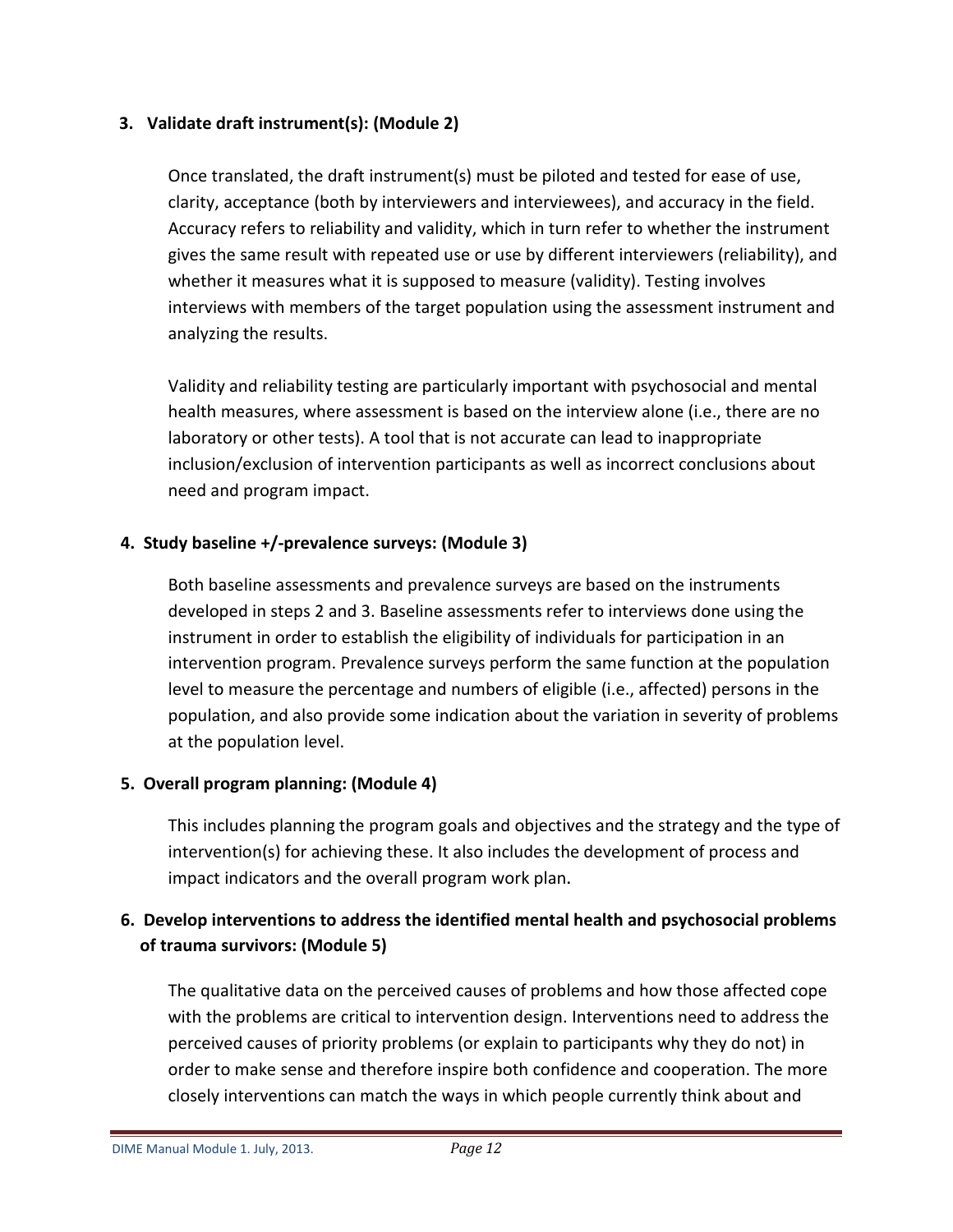address the selected problems, the more likely the interventions are to be acceptable to them. Where there are differences, they need to be explained and agreed upon by the local population. For example, using counseling to address a problem that is thought to be caused by poverty will take some explaining.

## **7. Implementation and monitoring: (Modules 4 and 5)**

This refers to the implementation and monitoring of the intervention and the overall program. It includes procedures for iterative changes in the planned activities as needed, according to the monitoring data.

# **8. Intervention assessment: (Module 6)**.

Upon completion of the intervention, participants are interviewed using qualitative methods to identify potentially important unexpected impacts of the program. They are also re-interviewed using the baseline quantitative instrument, to measure changes in the outcome indicators such as problem severity and function. Where possible, the amount of change is compared with the amount of change experienced by a control group, to determine the true program impact. Module 6 describes the use of a randomized control trial design to evaluate interventions.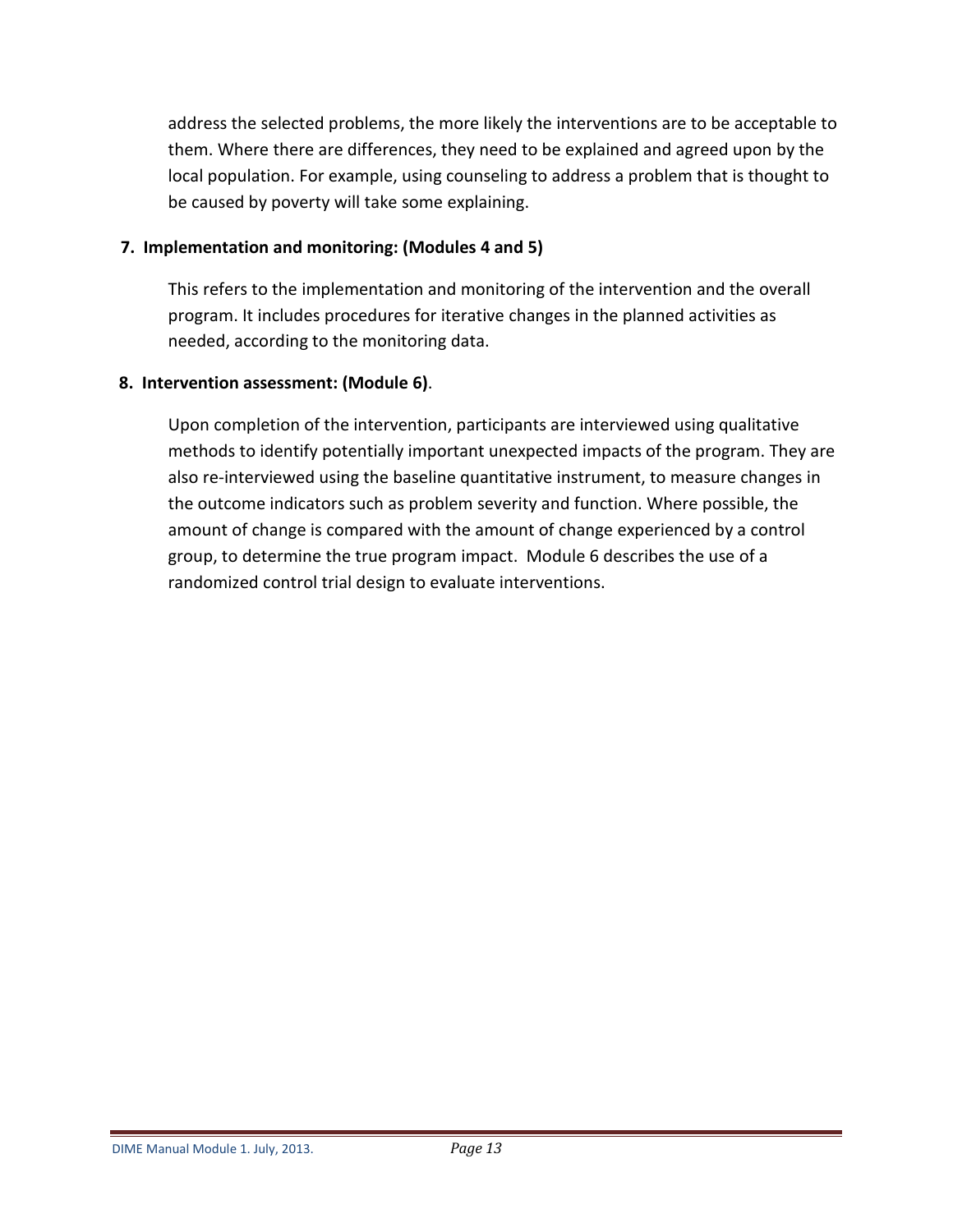# **MODULE 1**

# **QUALITATIVE ASSESSMENT**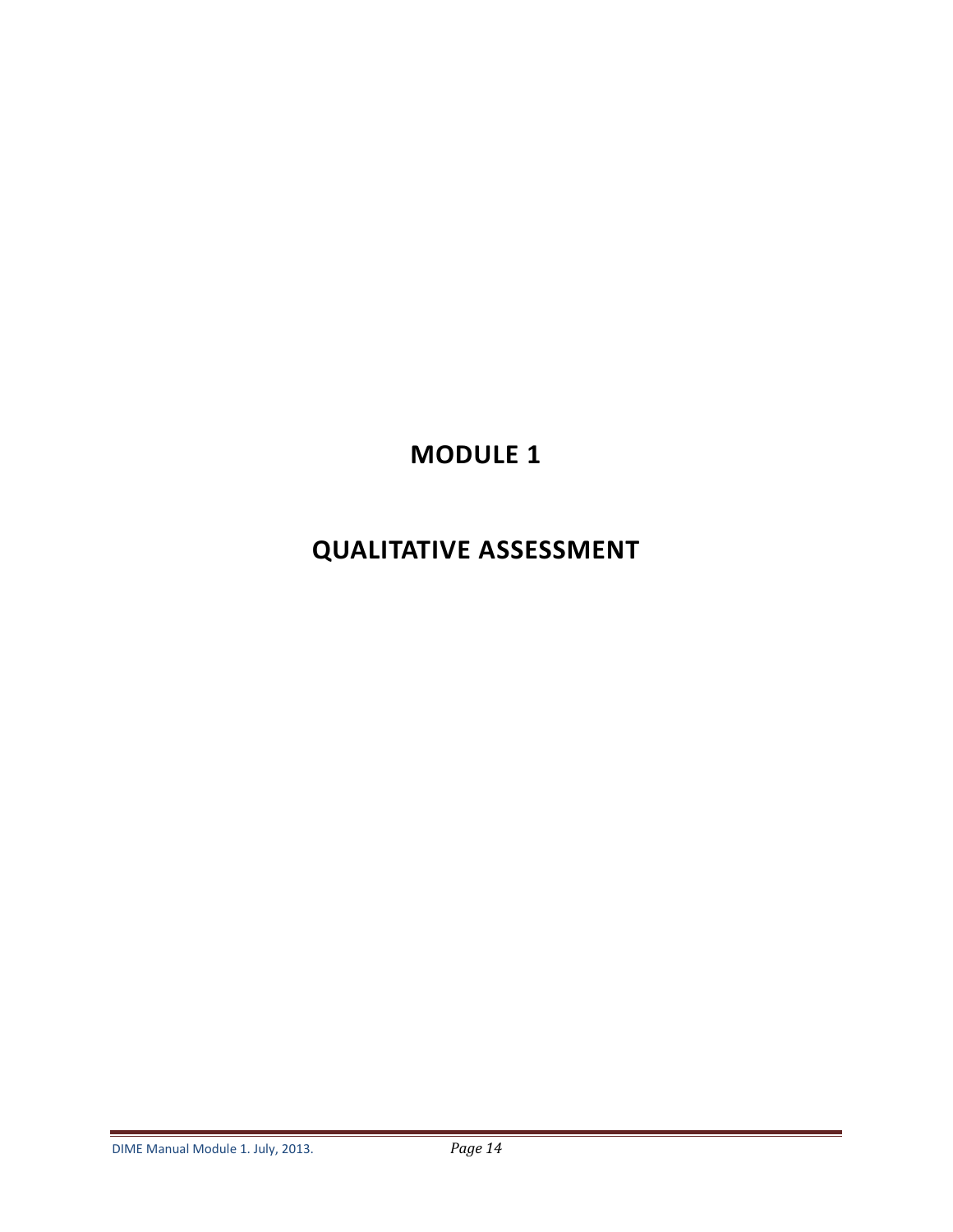# <span id="page-14-0"></span>1.A. INTRODUCTION TO MODULE 1

## <span id="page-14-1"></span>A.1. PURPOSE AND OVERVIEW OF MODULE 1

This module describes a process for identifying locally relevant mental health and psychosocial problems of trauma survivors and selecting which problems to address with relevant interventions. Included in the domains of mental health and psychosocial problems are common mental health problems (depression, anxiety, and posttraumatic stress disorder); psychosocial problems that are often difficult to assess, such as stigma, socially unacceptable behaviors, and substance use issues; and other related issues such as treatment utilization and adherence and severe mental illness.

Upon completing the methods described in this module, program staff will be able to:

- 1. Understand local perceptions of mental health and psychosocial problems related to torture and other traumatic experiences, including:
	- A. Descriptions of the problems themselves
	- B. Some indication of their relative importance to local people
	- C. Their perceived severity and impact on other areas of life
	- D. Their perceived causes
	- E. What people currently do to address these problems
- 2. Understand local perceptions of healthy functioning and wellbeing, including self-care, living with family members, friends, and communities
- 3. Select the problem(s) to be addressed by an intervention program, based on 1 as well as other inputs

The approach described in this module has been field-tested in a variety of countries since the original version was first developed in 1998. The approach is intended to be simple, rapid, efficient and suitable for use in low resource environments. It is specifically intended for use in these environments by both implementing organizations and researchers.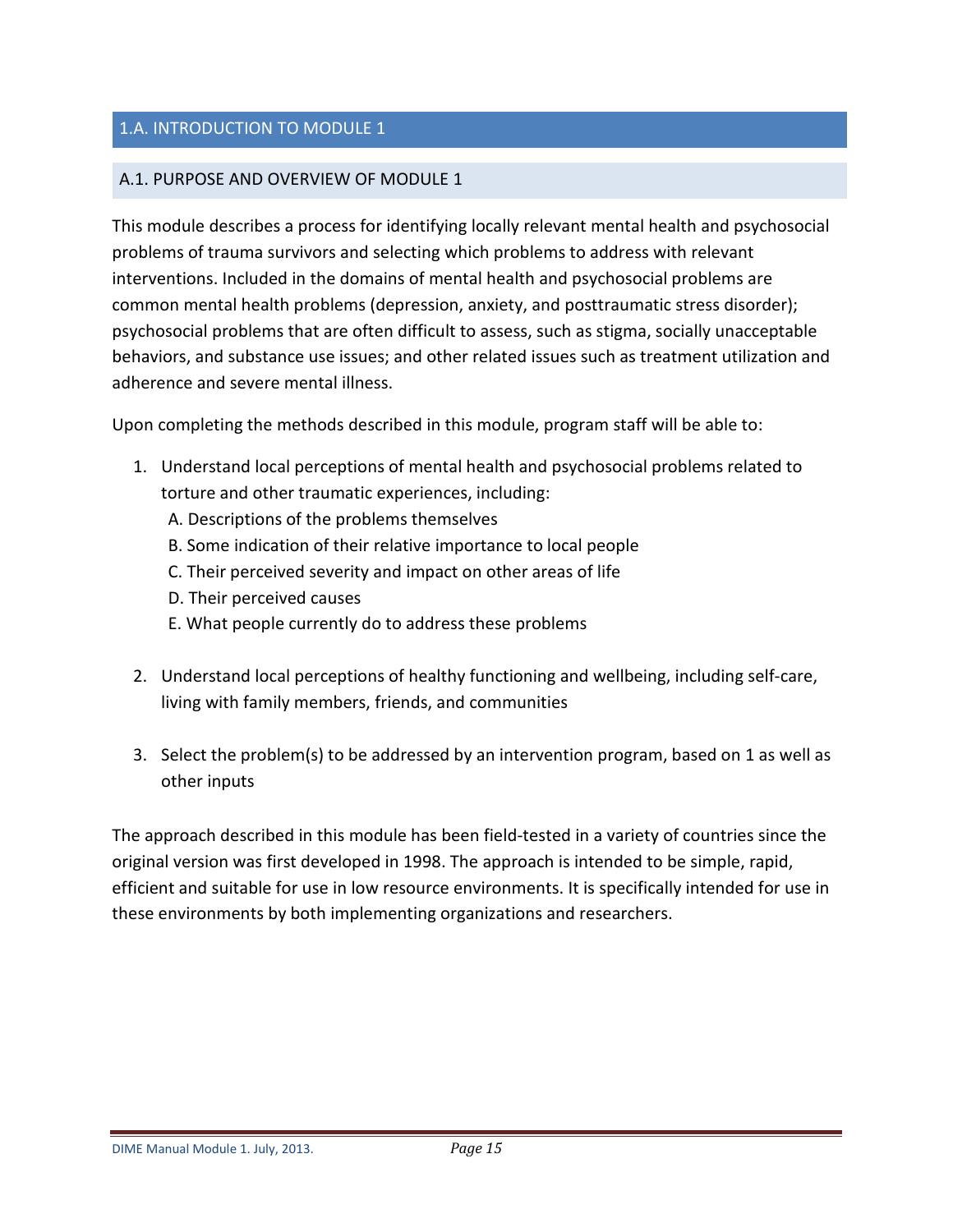# <span id="page-15-0"></span>A.2. BACKGROUND

### <span id="page-15-1"></span>A.2.1. BRIEF HISTORY AND RATIONALE FOR THIS APPROACH

The qualitative study methodology described in this module was first developed in 1999 to assist humanitarian organizations with identifying and understanding adult priority health problems from the point of view of a local population. The methodology emerged from the authors' perception that many program failures occur in the design phase and are caused by misunderstandings between implementers and partners about what issues programs will address and what approach they will take. Experience, review of program reports, and conversations with colleagues suggested to the authors that these types of misunderstandings were common and led to frustration on all sides. They also led to programs that were not well appreciated or well understood by recipients who were therefore not willing to support them. Simply increasing the amount of communication between implementers and the population did not effectively address these problems. This was partly because conversations were usually limited to community leaders and prominent people, but mainly because both sides still did not enter or leave the conversation with a good understanding of how the other side viewed the situation. Normal methods of conversation employ too many closed and leading questions based on assumptions that both sides think similarly. Therefore, these methods alone cannot provide a basis for really understanding local problems, priorities, and needs from the local population's point of view. Just as important, implementers often did not realize when their assumptions were wrong and significant misunderstandings occurred.

What was needed was an approach for communicating with both ordinary and knowledgeable local people that was more exploratory than normal conversation and less subject to influence by the interviewer. Such an approach would increase the amount and depth of information provided by local people while reducing the impact of the implementers on what local people say and on how it is understood by the implementer.

The qualitative interviewing methods presented in this module meet these requirements by adhering to the following principles:

- Letting the interviewee lead the conversation
- Using non-leading questions and statements
- Probing for as much information as possible without leading
- Not showing approval or disapproval of what is said
- Treating the interviewee as the expert
- Recording verbatim everything the interviewee says about the topic
- Repeating interviews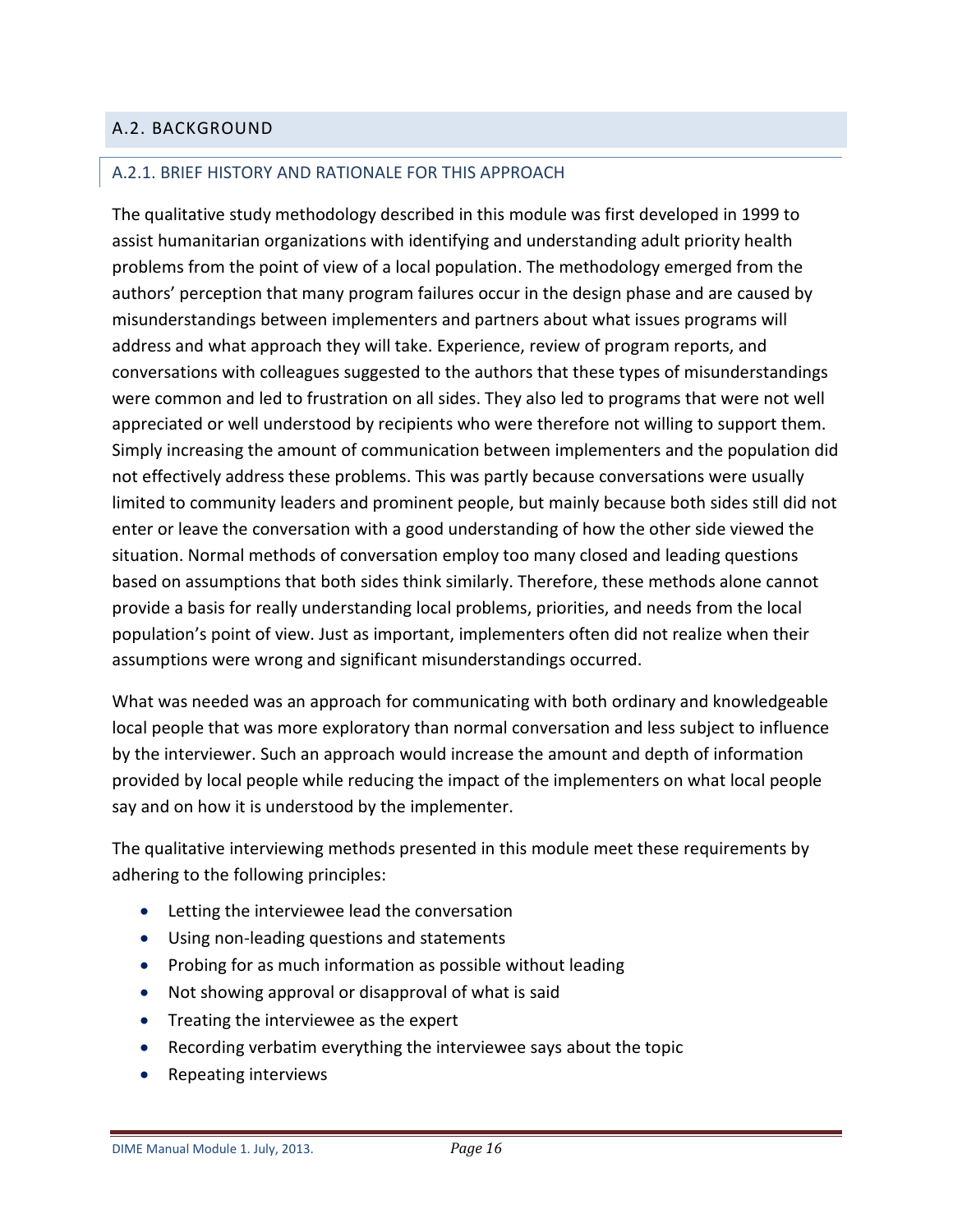When qualitative methods are used correctly, the resulting information reflects the respondent's own thinking absent the influence of the interviewer or researcher. This is different from quantitative interviewing methods, which normally use specific (and usually leading) questions designed by the researchers. Similarly, quantitative responses are limited to options also selected by the researchers (e.g., yes/no; none, a little, a lot; 1, 2, 3). Even where possible responses are open-ended, the effect of using a specific question, and the content of the rest of the questionnaire, affect the answers that are given.

Qualitative interviewing methods can be used alone, such as in Participatory Rural Appraisal,<sup>[1](#page-16-2)</sup> or together with quantitative data gathering methods. In the latter approach, the qualitative/quantitative combination can be done sequentially or concurrently depending on research and program needs. The methods presented in this module adopt the sequential approach, with the qualitative phase informing both the design of the quantitative assessments and the intervention program design itself.

Since 1999, the authors have adapted this approach specifically to inform a wide range of mental health and psychosocial programming. Adaptation has included repeatedly shortening the duration of the study while striving to retain sufficient accuracy and scientific rigor. The version of the qualitative study described here normally requires 12 working days for training, data collection, and basic analysis.

# <span id="page-16-0"></span>A.3. PURPOSE OF QUALITATIVE ASSESSMENT

# <span id="page-16-1"></span>A.3.1. INFORMING PROGRAM DECISIONS ON WHICH PROBLEMS TO ADDRESS

Investigation into how local people perceive and prioritize their mental health and psychosocial problems is important in deciding which problem(s) to address, yet this is not commonly done. Instead, this decision is often made by an outside expert(s) based on a review of available literature and their own experiences, both of which are often derived from work with other populations. Those deciding which mental health and psychosocial problems to address tend to focus on the most dramatic or negative experiences of the population and to address problems likely to arise from those experiences or the problems they expect to be most important based on work with other populations. For example, when working with populations affected by torture and other traumatic experiences, it is commonly assumed that post-traumatic stress disorder (PTSD) is the dominant mental health problem that must be addressed. This is based

 $\overline{a}$ 

<span id="page-16-2"></span><sup>1</sup> Participatory Rural Appraisal **(PRA)** is an approach used by non-governmental organizations (NGOs) and other agencies involved in international development. The approach, described in 1983 by Robert Chambers, aims to incorporate the knowledge and opinions of rural people in the planning and management of development projects and programs.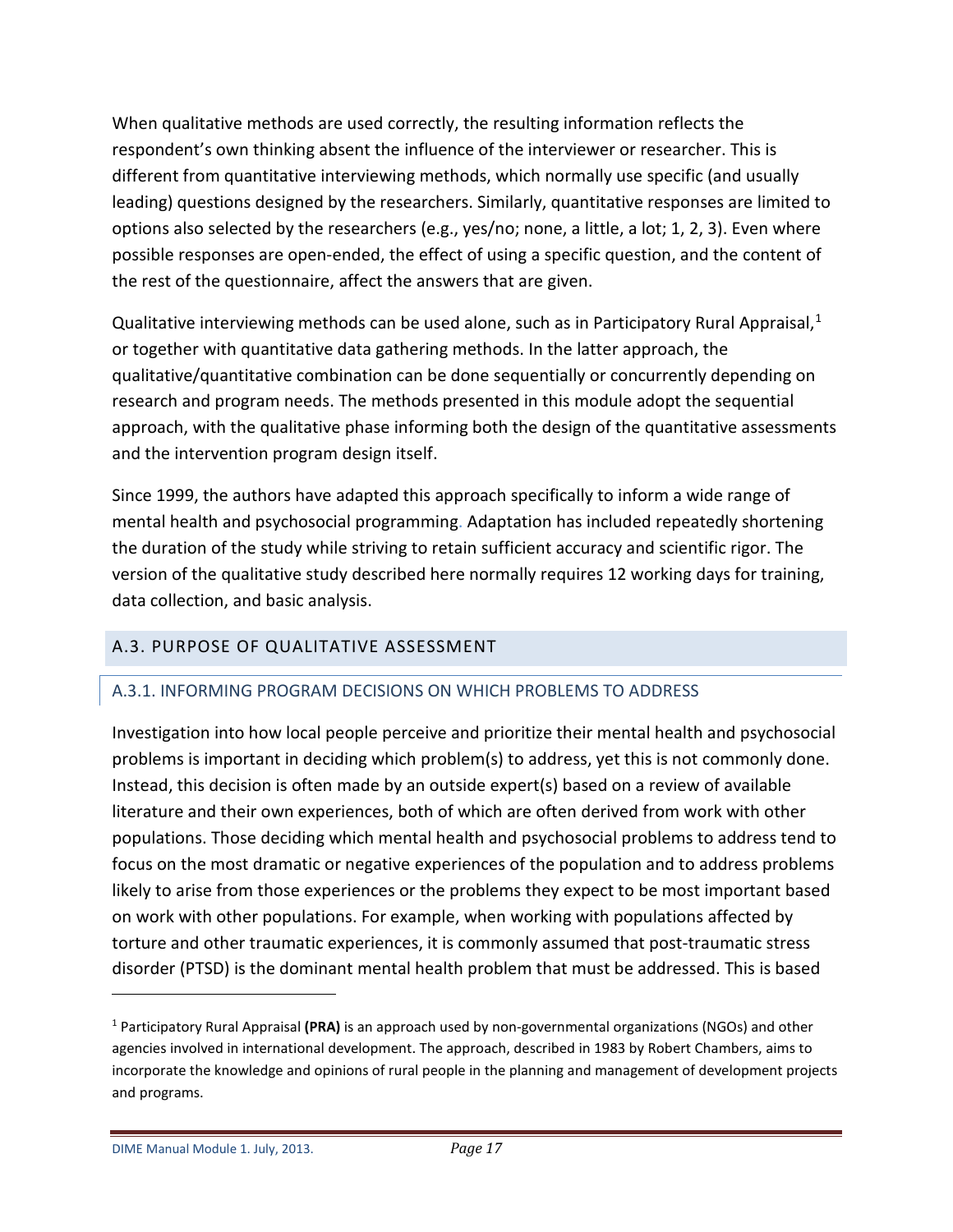on many survey studies that have found PTSD to be prevalent in such populations. Similarly, when working with populations mainly affected by grief, depression is often assumed to be the dominant mental health and psychosocial issue because of the substantial research linking loss, grief, and depression. Workers also tend to assume that these problems will be expressed in the same way across populations; that symptoms, causes, and effects will be the same.

Quantitative studies in non-Western cultures have tended to confirm the existence and similarity of the common mental disorders of depression, anxiety, and PTSD across cultures. However, these studies use questionnaires that are based on symptoms found among Western populations. Since questionnaires use closed and/or leading questions, an interviewee need not understand the question (or recognize the symptom) in order to respond. Given the incentive to report problems and potentially receive aid, there is reason to doubt whether the results of such interviews alone form evidence for the local existence of a problem and how it is manifested.

Given these concerns, the qualitative study is intended to provide a more open and less leading approach to investigating the following questions:

*1. Does a suspected problem occur in the population?* 

Implementing organizations and research teams often begin their work with certain assumptions about the types of problems that might exist and be relevant to the populations they are working with. The qualitative methods described in this module will allow these teams to learn from the local population if these suspected problems really are relevant in the local context, as well as if there are other problems not initially considered by the teams that need further investigation.

*2. What does the problem 'look' like locally?*

The methods described in this module allow the study team to understand the local presentation of mental health and psychosocial issues using the terminology and idioms of the target population. For example, a qualitative study conducted in 2006 with trauma-affected populations in Tamaulipas, Mexico, identified locally relevant terms for mental health and psychosocial issues, such as: (i) *depresión* for feeling impotent or hopeless, crying all the time, picking fights with others, thinking of suicide; (ii) *nervios*  for symptoms related to fear and anxiety, such as hypervigilance, re-experiencing, dissociation, avoidance; and (iii) *se queden traumados* for problems with interpersonal relationships such as a basic lack of trust, a pervasive sense of fear and withdrawal from relationships, and problems with drinking and drug abuse.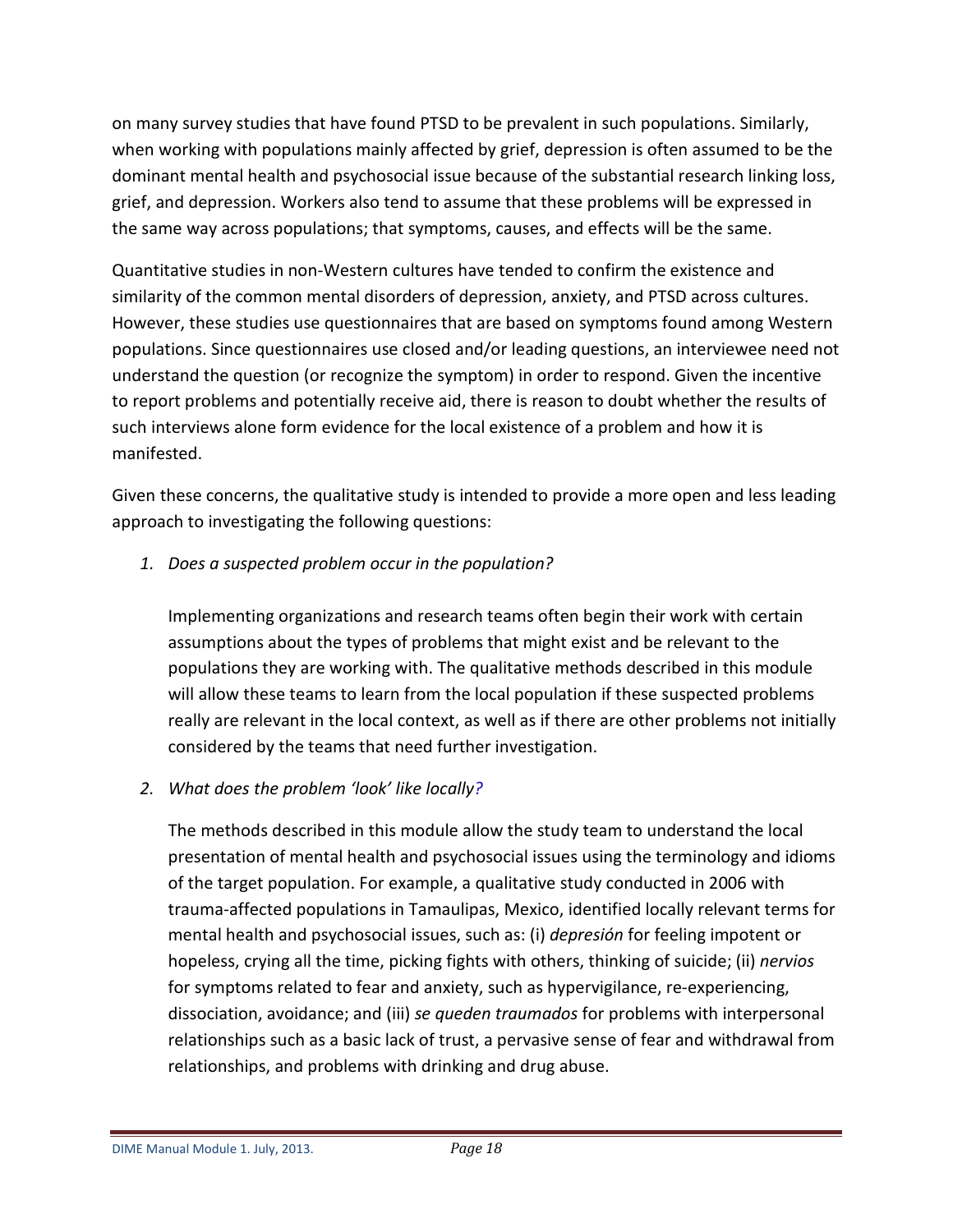# *3. Do local people consider it a problem?*

If the 'problem' does occur in the population and is recognized in ways similar to other populations it may not necessarily be considered to be a problem. This is particularly important with mental health issues, where people might recognize the symptoms but may not think that they are problematic for the people experiencing them. For example, in some communities someone who is hearing voices may be thought to be in communication with spirits or the dead.

# 4. *Do they consider the selected problem(s) to be a priority?*

Populations in need of assistance programs tend to have multiple problems. If a program is seen to be addressing a minor issue, or an issue affecting only a few people, local people may not consider it worthy of support. For example, when the authors and World Vision Uganda used the methods described in this manual to investigate the salient problems among adolescents living in camps for internally-displaced persons in Northern Uganda, depression, anxiety and behavioral problems associated with life in the camps were higher priority issues than the effects of past traumas. Based on these results, intervention programs were developed that addressed these issues, rather than focusing on trauma-based issues such as PTSD which was present but a lower priority. Knowing the degree to which a community prioritizes the selected problems will assist an implementing organization in thinking through how to introduce the program to the community and what type of preparation work and community education may be needed.

Our experience is that all these questions should be investigated, and that the answers will guide the selection, adaptation and introduction of services. The qualitative study described in this module is intended to answer these questions.

## <span id="page-18-0"></span>A.3.2. INFORMING PROGRAM DESIGN, IMPLEMENTATION, MONITORING, AND EVALUATION

In addition to identifying and describing which problems to address, the qualitative data informs other aspects of the DIME model. Qualitative data collection is the first step in the process and informs subsequent steps, including the development of draft instruments to assess priority mental health and psychosocial problems, translating and validating the instruments, and planning interventions. See figure 1 and its description in the Introduction to the Manual for an overview of the various uses of the qualitative data.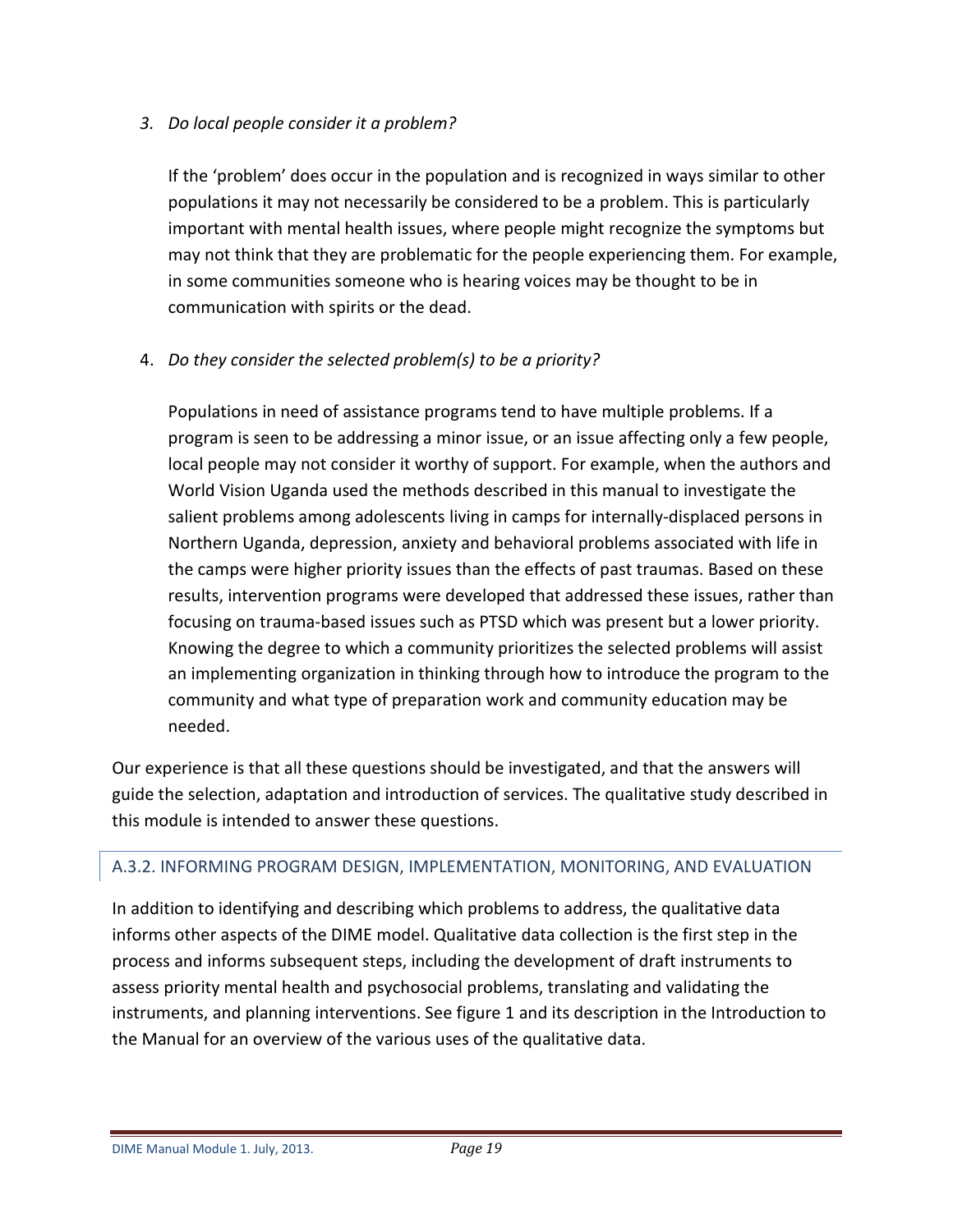## <span id="page-19-0"></span>1.B. METHODOLOGY

### <span id="page-19-1"></span>B.1. OVERVIEW

Qualitative methods are designed to investigate how local people understand their own situation, with an emphasis on understanding local concepts and language usage. This manual describes a qualitative approach to investigating local topics of particular relevance to the planning, implementation, and evaluation of mental health and psychosocial programs for trauma survivors. These topics are:

- 1. Important related mental health problems affecting trauma survivors, including common mental health problems, substance abuse, and severe mental disorders
- 2. Relevant co-occurring psychosocial issues, such as stigma and health seeking behaviors
- 3. Detailed, in depth information about a selection of the mental health and psychosocial problems and issues that can be addressed by existing, or to-be-developed, services
- 4. Local perceptions of what constitute important areas of functioning related to daily living

Briefly, this approach addresses issues 1 and 2 above by gathering lists and descriptions of problems and related issues identified by local people. From these lists of problems and issues, the implementing organization selects which problems they want to learn more about to inform the services they can provide. The selected problems are then investigated in more detail (issue 3). Local perception of functioning (issue 4) is addressed in the same way as issue 1 and 2, by developing lists of tasks and activities that local people report as being important aspects of their regular family and community roles.

The qualitative assessment study is composed of the following steps:

- 1. Preliminary meetings with community members, leaders and other relevant stakeholders, such as government and implementing organizations
- 2. Hiring interviewers and supervisors
- 3. Training qualitative interviewers and supervisors
- 4. Conducting Free List (FL) interviews
- 5. Analyzing FL interview data
- 6. Selecting problems likely to be addressed by future programs
- 7. Conducting Key Informant (KI) interviews
- 8. Analyzing KI interview data
- 9. Conducting Focus Groups (FG)
- 10. Analyzing FG data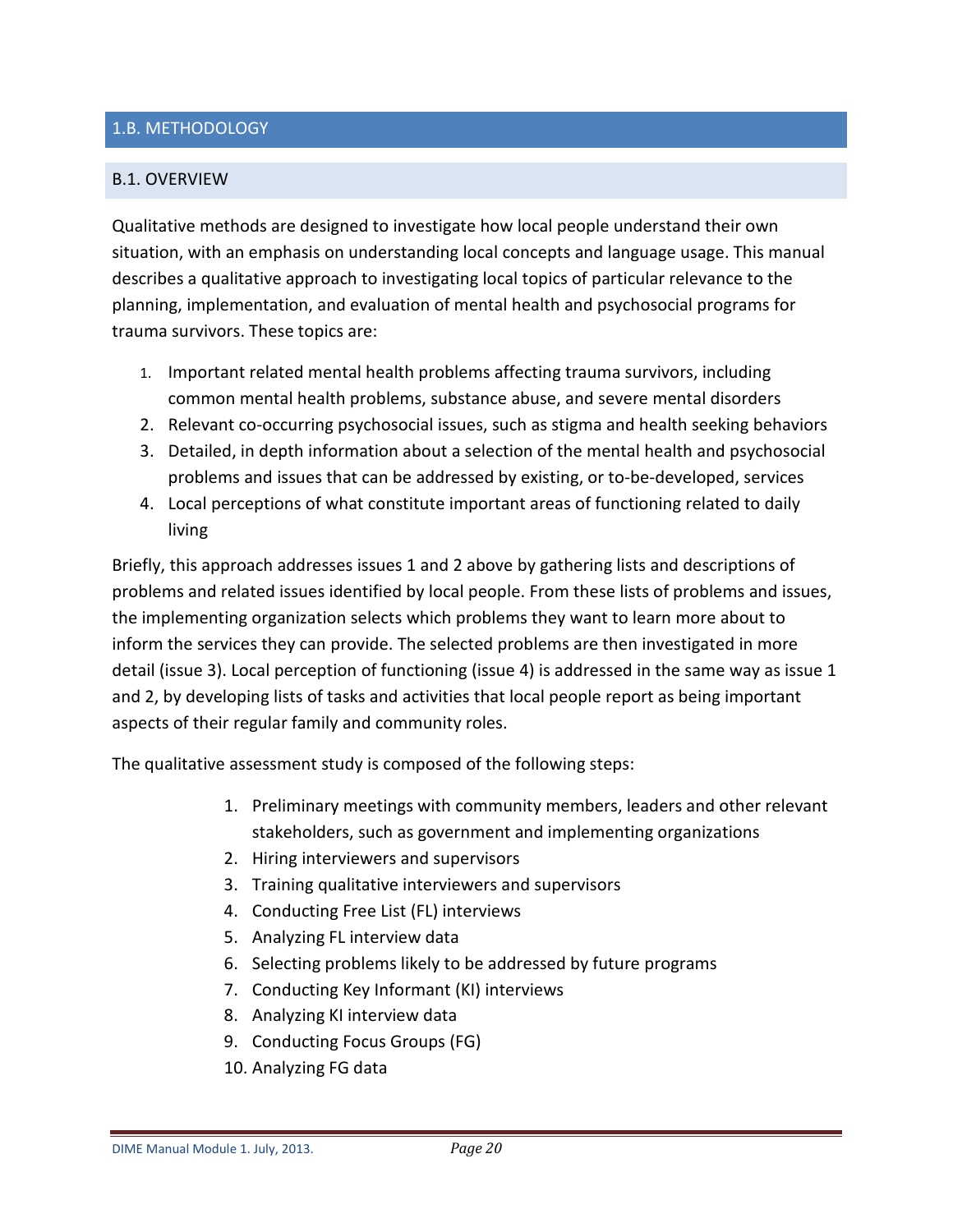The remainder of this module is a detailed description of each of these steps with examples presented in the appendices. An example workplan and expected resource needs for implementing the qualitative study are presented in Appendices A and B.

### <span id="page-20-0"></span>B.2. PRELIMINARY MEETINGS

### <span id="page-20-1"></span>B.2.1. PARTICIPANTS

Staff from the organization implementing the qualitative assessment should initiate a meeting with recognized community leaders and other relevant local stakeholders. Depending on the focus of the study, the meeting may include a variety of individuals from the community, such as traditional leaders, local government officials, and staff of local NGOs. In communities with relatively high rates of exposure to trauma, where the community in general recognizes the problem and is already motivated to accept community-level programs, these meetings may be open to the general community.

If the purpose of the study is to focus on more select populations, such as those with severe mental illness or highly stigmatized groups, thought needs to be given to which members of the community will be open to talking about these groups and who will be relevant in ensuring smooth implementation of the study and collaboration within the community. We have found that contacting local advocacy groups and local centers providing services to highly stigmatized groups, such as formerly trafficked girls and survivors of sexual violence, is an important step in deciding who needs to be informed of the study and in gaining assistance with approaching the relevant stakeholders. The meetings can take place individually or with many participants at one time, depending on participant availability and what is considered feasible and appropriate.

## <span id="page-20-2"></span>B.2.2. CONTENT AND SEQUENCE

Information presented should avoid specifics whenever possible, to avoid influencing responses or stigmatizing participants. The meeting(s) should include an outline of the study that covers the following issues:

- Purpose of the study focused on gaining local information to inform service development and service improvement
- A general description of the type of questions (open ended) that will be asked and the kind of persons/groups of persons likely to be interviewed
- The voluntary nature of participation, and the right of each individual to refuse to participate or to withdraw at any time without consequences
- Confidentiality of the information, and how confidentiality will be maintained
- Any risks and/or benefits to individuals and the community
- An opportunity for leaders and stakeholders to ask questions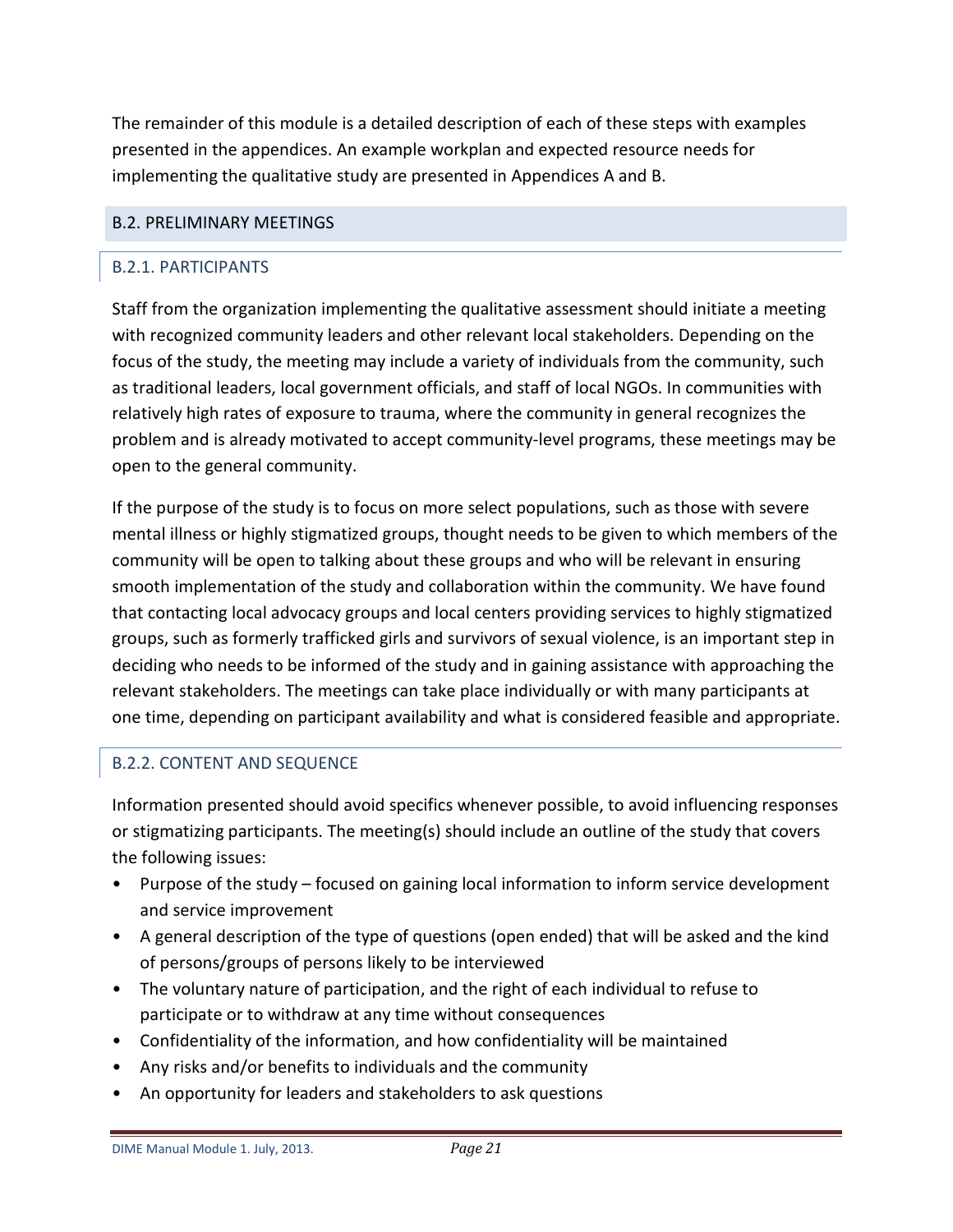After these issues have been presented and discussed by meeting participants, organization staff should:

- Request the consent of leaders and stakeholders to conduct the study in their communities and request their support in mobilizing the community/target population and gaining their cooperation.
- Discuss whether leaders and stakeholders believe a larger, community 'town hall' meeting is warranted. The decision about whether to hold such a meeting depends on whether community leaders feel it is needed and how much of an imposition it would be on community members to attend.

When a community town hall meeting is recommended by the leaders and stakeholders, everyone in the community should be invited. The meeting should take place soon after the meeting with local leaders and stakeholders. The presentation to the community should cover the same points as the meeting with the leaders and stakeholders and include ample time for everyone to ask questions. The meeting should be convened at the time and place most convenient for community members. Leaders should be asked to encourage as many community members as possible to attend. Again, information should be kept general to avoid influencing responses or stigmatizing participants. Also, community members should be told that participation does not entitle them to benefits or special treatment.

In presenting the study and answering questions, both to community leaders and in a town hall meeting, it is important not to provide information that could influence responses. Information should be as general as possible. For example, when possible the study should be described as learning about 'community problems' rather than referring to any particular type of problem. Staff should repeatedly emphasize that participation is voluntary and will not favor participants, improve their status, or entitle them to any special benefits. Likewise, those refusing to participate will not be denied any services or benefits that they would otherwise receive in current or subsequent programs.

## <span id="page-21-0"></span>B.3. HIRING INTERVIEWERS AND SUPERVISORS

This approach relies on many interviewers and several supervisors. These roles may be filled by staff from the implementing organization, outside hires, or a combination of both. Staff may be used if there is an interest in building capacity (particularly if future studies are anticipated) and/or in order to save costs. Usually, however, there is not sufficient staff to cover all positions, so interviewers and supervisors are typically a mix of staff and outside hires. It is important to ensure that the selected interviewers are acceptable to the population being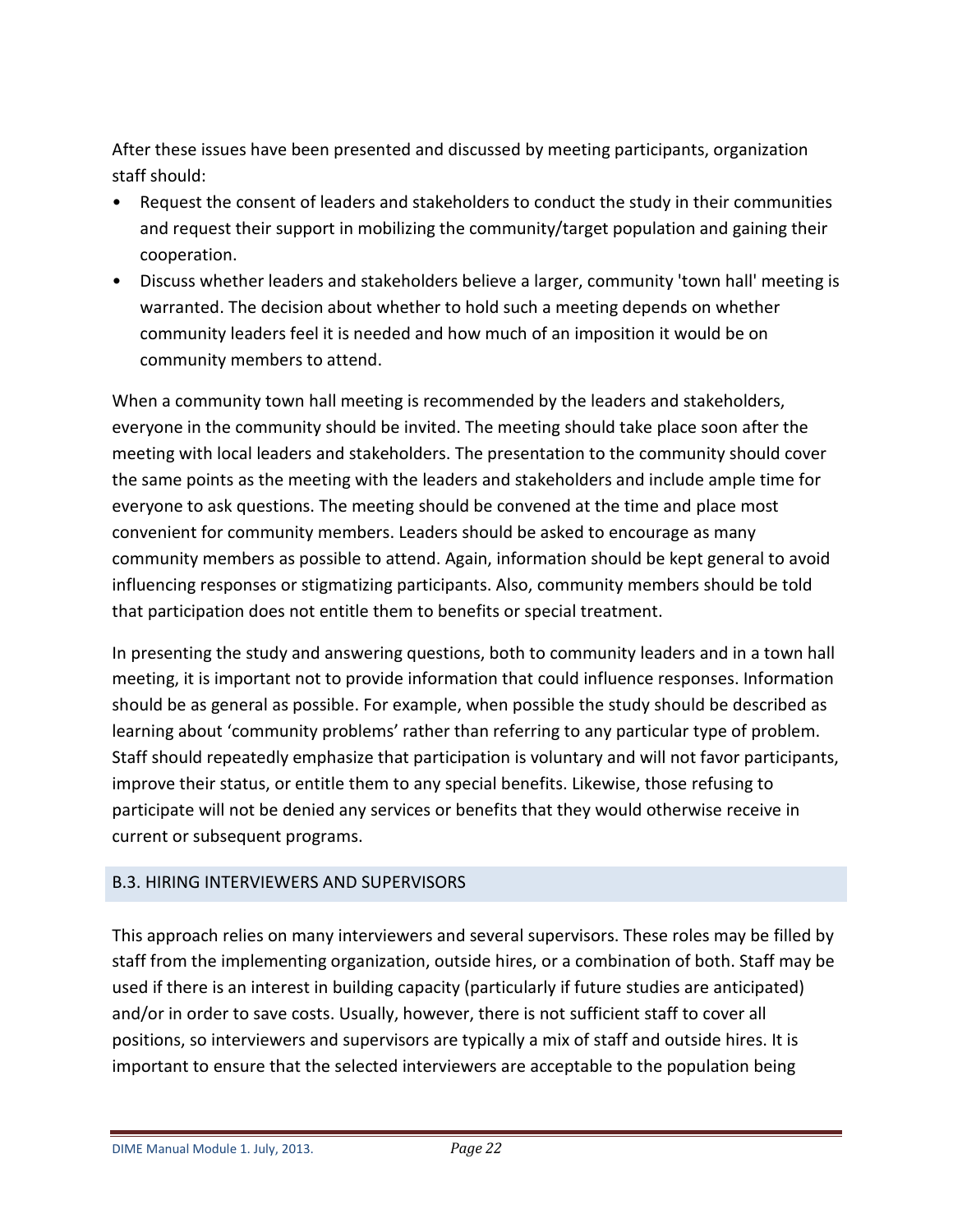interviewed, particularly when the target population may be mistrustful, such as stigmatized individuals or groups.

It is useful to engage the leaders and stakeholders from the preliminary meetings (described above) to think through who would be appropriate interviewers, and to consider using them to assist with identifying potential interviewers.

Potential interviewers and supervisors must be informed of the importance of working every day during the study. Once hired, they will be expected to prioritize the study over other work (a frequent when interviewers come from the implementing organization and are pulled in many different directions). However, it is understood that personal emergencies and/or unexpected but important events can occur that can oblige those involved to miss a day or more. Under such circumstances, an interviewer can leave briefly and return to the study as soon as possible. In addition, potential interviewers should arrange childcare, as it is inappropriate to have infants and children present in the interview.

IF A PERSON MISSES ANY PART OF THE CLASSROOM TRAINING, SHE/HE CANNOT CONTINUE TO WORK ON THE STUDY, REGARDLESS OF THE REASON

This includes the general interviewer training during the first day of the study, or the explanation and practice periods for the specific interviewing methods (FL and KI interviewing given just prior to their use). Without the training she/he cannot be expected to use the interviewing methods correctly.

For a given site, 12 interviewers and three supervisors are needed. The study can be done with ten interviewers but 12 are hired to cover up to two interviewers being absent on any day, or to take the place of those who leave the study for any reason. If the study is to be done in multiple sites that have different characteristics (e.g., urban vs. rural; different languages; etc.), it will be necessary to multiply the number of interviewers and supervisors by the number of different types of sites, in effect conducting separate studies at each site.

# <span id="page-22-0"></span>B.3.1. INTERVIEWER QUALIFICATIONS

Each interviewer should have the following qualifications:

- $\checkmark$  Fluent and literate in the language(s) of the local population where the study will be conducted
- $\checkmark$  Able to commit to the study timeline (full time for approximately 12 working days)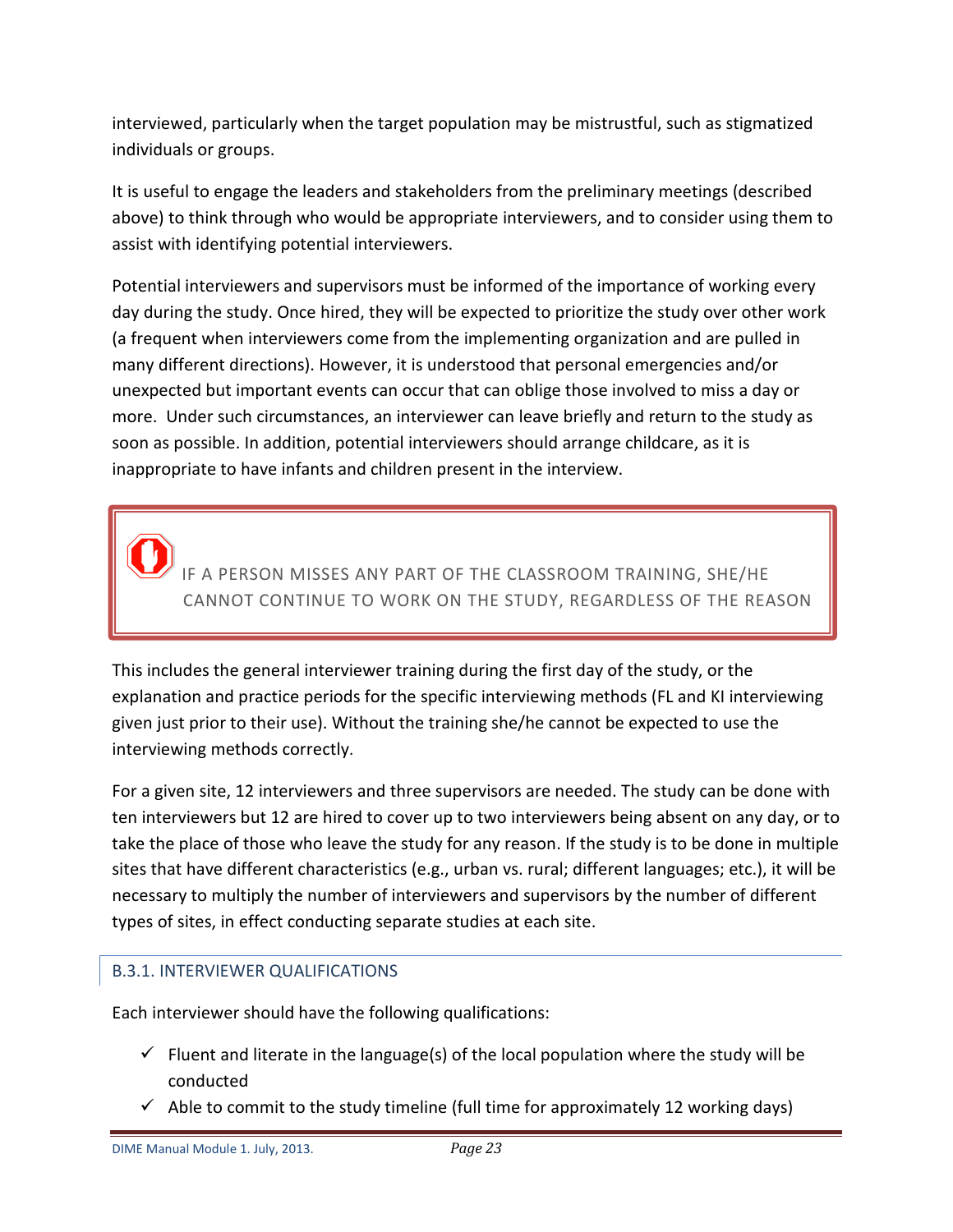- $\checkmark$  In good health and able to walk long distances if needed
- $\checkmark$  Acceptable to the target population (in terms of reputation, where they are from, gender, age, ethnicity)

No previous experience in interviewing is required. In some cases, previous experience raises problems because the methods used here are different from those used in most studies and interviewers might find it difficult to adapt. Typically, persons who have completed high school are preferred, although anyone who can speak, read, and write the local language is acceptable. Where there are limitations or restrictions on communications between men and women, selection of the interviewers must reflect the gender of people being interviewed. For example, interviewers should be predominantly women in cases where mostly women or girls are being interviewed and women cannot be interviewed by men.

While the interviewers need to be acceptable to the sample being interviewed, they should not be personally known by the respondents. This is important because the goal is to have the respondents provide all the information they can on the topics being studied. If they know the interviewer, they may assume the interviewer already knows some of the problems and/or may not feel comfortable talking about certain issues.

# <span id="page-23-0"></span>B.3.2. SUPERVISOR QUALIFICATIONS

Each supervisor should have the following qualifications:

- Fluent and literate in language(s) of the local population with whom the study will be conducted
- $\checkmark$  Fluent and literate in language of the project/study director (in order to act as a liaison between study director and interviewers where they do not share a common language)
- $\checkmark$  Able to commit to the study timeline (full time for approximately 12 working days plus any additional preparation time)
- $\checkmark$  In good health and able to walk long distances where needed
- $\checkmark$  Acceptable to local people (in terms of reputation, where they are from, gender, age, ethnicity)

Supervisors provide the link between the study director and the interviewers. Like the interviewers, they need not have interviewing experience, although prior experience working on a study of any type is helpful. As a supervisor they may need to conduct some interviews and/or sit in when an interviewer becomes unavailable or additional supervision is needed. Thus, they share the same qualification requirements as the interviewers and undergo the same training, with the additional requirement that they are able to communicate verbally with both the interviewers and the study director.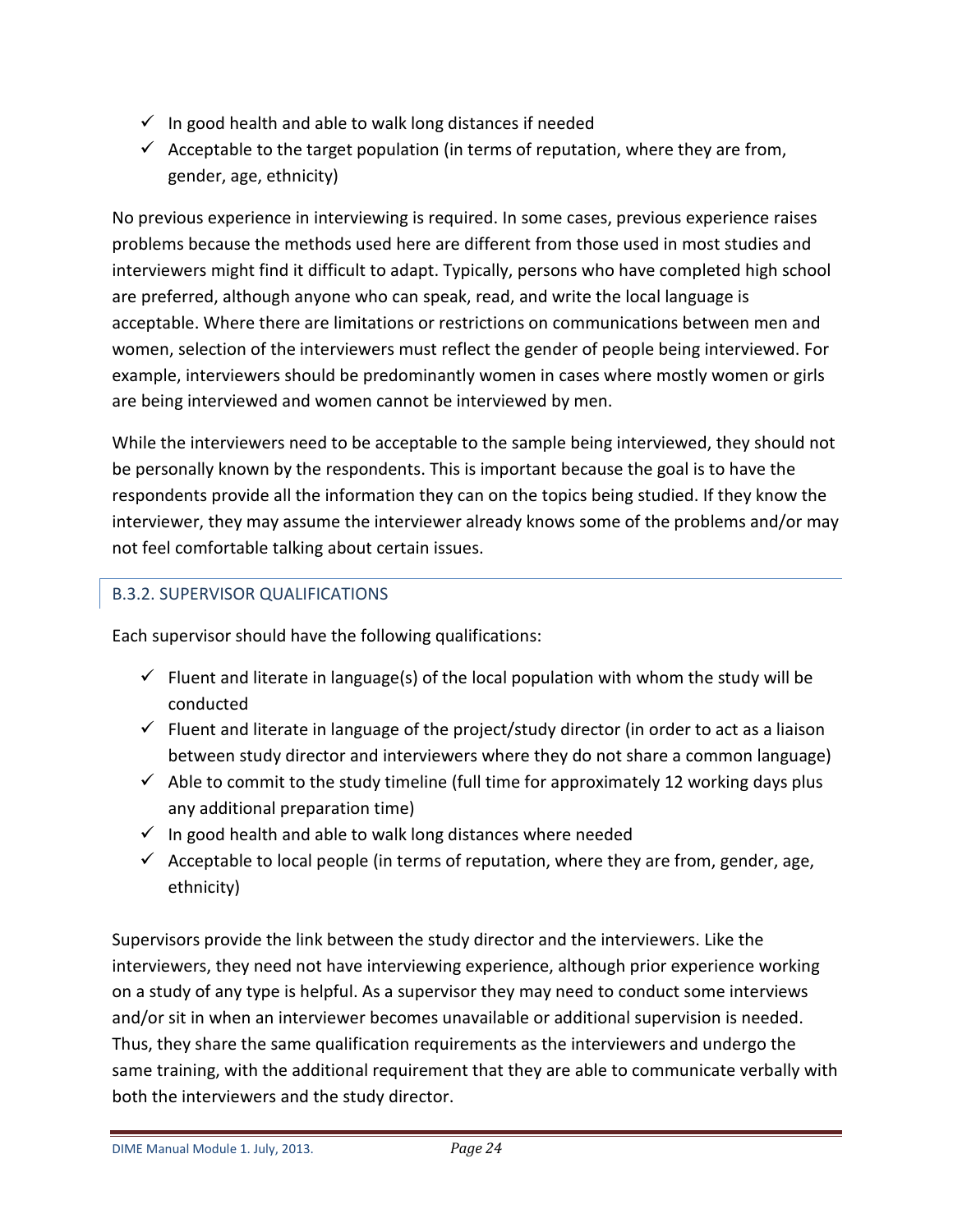# <span id="page-24-0"></span>B.3.3. STUDY DIRECTOR QUALIFICATIONS

The study director should have the following qualifications:

- $\checkmark$  Preferably team leader or manager from the implementation organization or someone with similar expertise
- $\checkmark$  Available to direct pre-study planning and activities and post-study use and sharing of data
- $\checkmark$  Available for duration of study itself (full time for approximately 12 working days plus any additional preparation time)
- $\checkmark$  Can also be the trainer or otherwise speak same language as the trainer and the supervisors (and the interviewers if possible)

# <span id="page-24-1"></span>B.4. TRAINING INTERVIEWERS AND SUPERVISORS

Trainees are expected to take active roles during training. All interviewers and supervisors receive the same training regardless of previous interviewing or qualitative study experience. This is necessary because the interviewing methods may differ from studies they have previously worked on and because the training builds capacity as a research team, where cooperation among trainees is essential.

Based on our experience, interviewers are more likely to adhere to research protocols if they understand why they exist. Hence, a major focus of training is instilling an understanding of fundamental qualitative interviewing principles and their rationale. This focus encourages a commitment to quality interviewing. It also enables the interviewer to appropriately adapt procedures when faced with unexpected problems, and to be confident that any changes she/he makes are correct as long as they are consistent with the basic principles. A second, equally important training focus is the protection of interviewees from harm. Interviewers are trained to respond appropriately to potential interviewee discomfort and to protect interviewee privacy. Protocols for dealing with both issues are established prior to data collection and included as part of the training.

## <span id="page-24-2"></span>B.4.1. PRELIMINARY INTERVIEWING TRAINING

Training of Interviewers and Supervisors is divided into two phases. The first phase covers general principles and includes the following topics:

1. An introduction to the study, its purpose, and how it fits in to the wider program and research cycle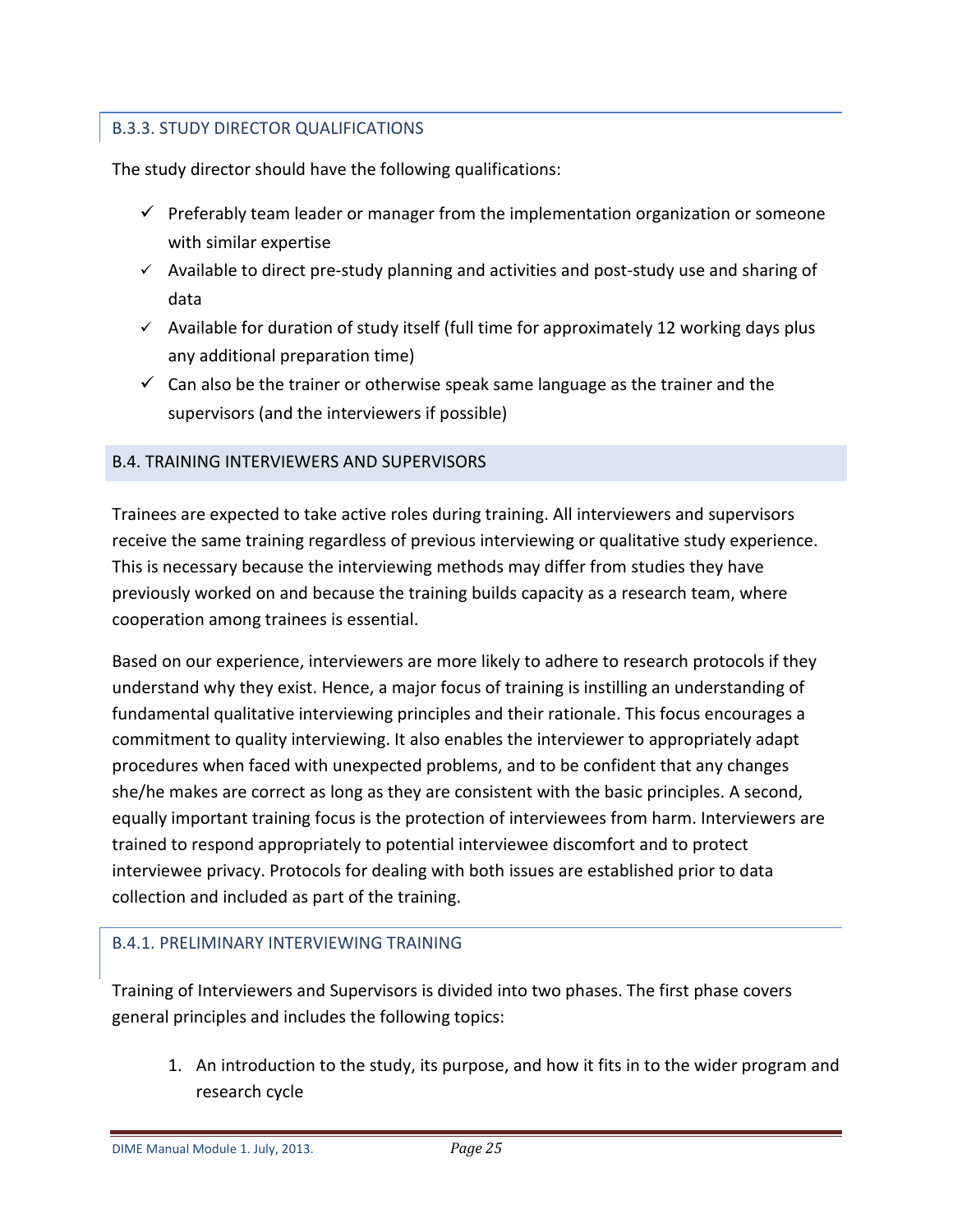- 2. Principles common to all research, including ethics and human subject issues
- 3. Principles for working with vulnerable populations (such as stigmatized groups)
- 4. Principles specific to qualitative methods and a brief overview of the different interviewing methods used in this study
- 5. The interview process from start to finish, including introduction, consent, interview, and review
- 6. Procedures for assisting interviewees who become upset or otherwise might be affected by the interviewing process

This training is provided in the classroom over 1-2 days using both didactic and participatory methods.

<span id="page-25-0"></span>B.4.2. TRAINING IN SPECIFIC METHODS: FREE LISTING, KEY INFORMANT INTERVIEWS, AND FOCUS GROUPS.

The second phase of training refers to the specific activities that the trainees will perform. These are:

- 1. Training in Free List (FL) interviewing
- 2. Training in FL analysis
- 3. Specific training in (KI) interviewing
- 4. Training in KI analysis
- 5. Training in Focus Group (FG) methods (when they are to be done by interviewees rather than the study director)

Training during this phase is based on the *just in time* training principle, in which training in an activity occurs immediately prior to the activity itself. By experiencing training in this way, trainees make use of their training at the point where they retain the most information (before they have forgotten material) while reinforcing those lessons through practice to help them retain the information in the future.

In this approach, training in the first specific interviewing method  $-$  Free Listing (FL)  $-$  is provided after completion of the general interviewer training and immediately before conducting the FL interviews―either the day before the interviews or even the same day. Once the FL interviews are completed, interviewers receive training in how to analyze the FL data and then immediately conduct the analysis. Similarly, Key Informant (KI) interview training is done immediately prior to conducting the KI interviews and training in analysis is done just prior to analysis. The same procedure is used for Focus Group (FG) interviewing and analysis.

Training in each specific interviewing method uses the following format: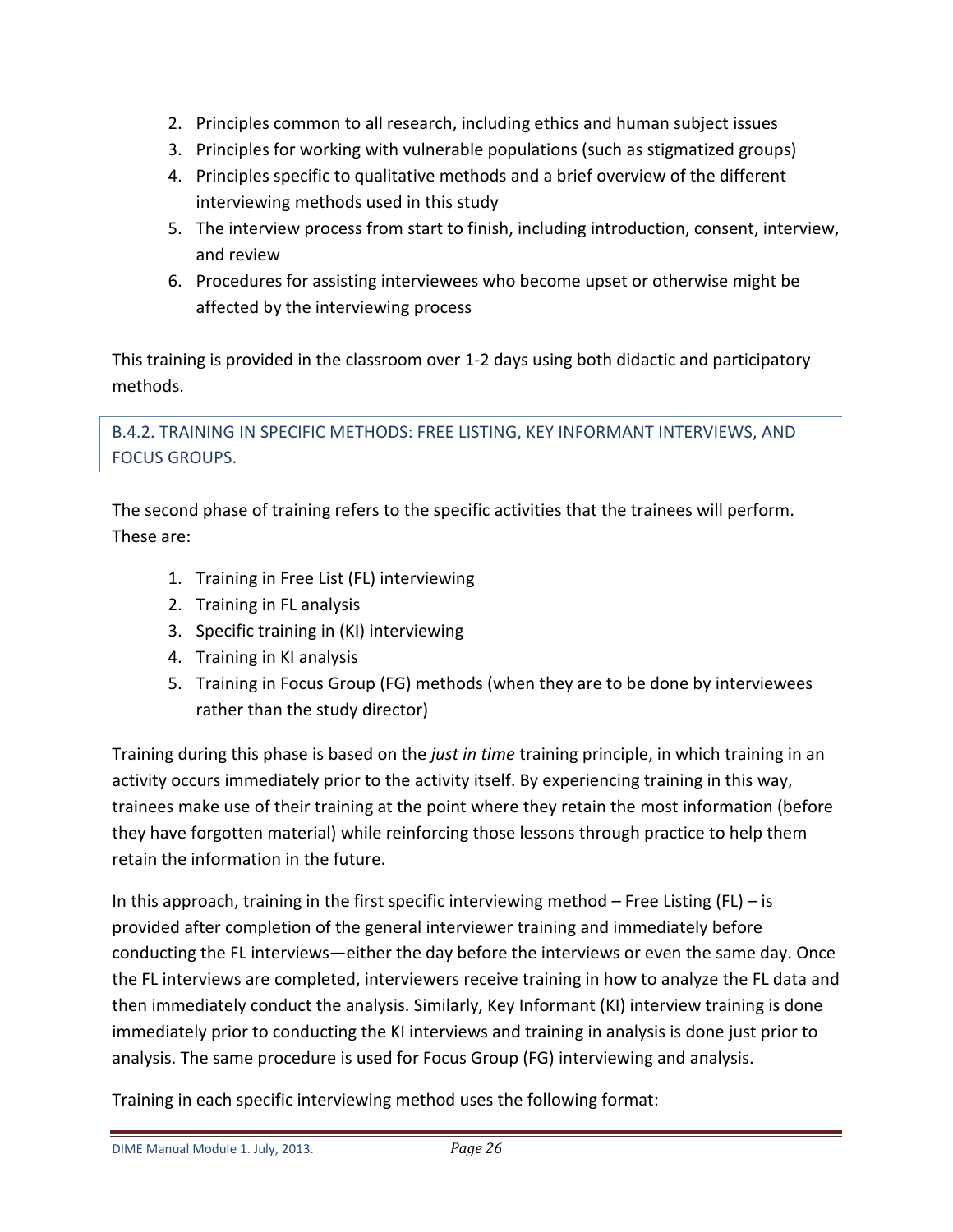- 1. Explanation of the interviewing procedure and its rationale according to the basic principles covered in the general training
- 2. Demonstration by the trainer(s), followed by a critique of the demonstration by the trainers and the class
- 3. Demonstration by trainees, followed by a critique by the trainers and the class
- 4. Practice in small groups of interviewers and supervisors with roving observation by the trainer(s)
- 5. Group discussion about the experience, emphasizing problems and solutions.

On interviewing days, when interviews are finished, interviewers and supervisors meet together with the study director/trainer. This meeting is a continuation of the training process, where interviewers and supervisors discuss their experiences, emphasizing problems they encountered and how those problems were addressed. The study director/trainer provides guidance on the appropriateness of their actions, correcting them and providing additional instruction where necessary.

# <span id="page-26-0"></span>B.4.3. ROLE OF INTERVIEWERS

Interviewers are key to the quality and depth of the qualitative study. The tasks of the interviewer are to:

- Identify appropriate persons to interview, with assistance from the supervisor
- Obtain informed consent prior to each interview (where this is required)
- Maintain interviewee confidentiality
- Conduct interviews according to the principles of qualitative interviewing, emphasizing politeness and respect for interviewees
- Create an accurate and legible record of exactly what was said in the interviews
- Address any problems that arise in accordance with their training, including reporting to the supervisor how each interview went, noting the demeanor of the interviewees (particularly any distress) and any problems
- Meet with the supervisor daily or more frequently, as directed

# <span id="page-26-1"></span>B.4.4. ROLE OF SUPERVISORS

Interviewers are assisted by supervisors, who usually oversee two pairs of interviewers. The tasks of the supervisors are to:

- Manage logistics and ensure interviewers have access to appropriate interviewees
- Meet with the interviewers to review the interview experience. This is done after the first interview using each method and after any difficult interviews. Otherwise it is done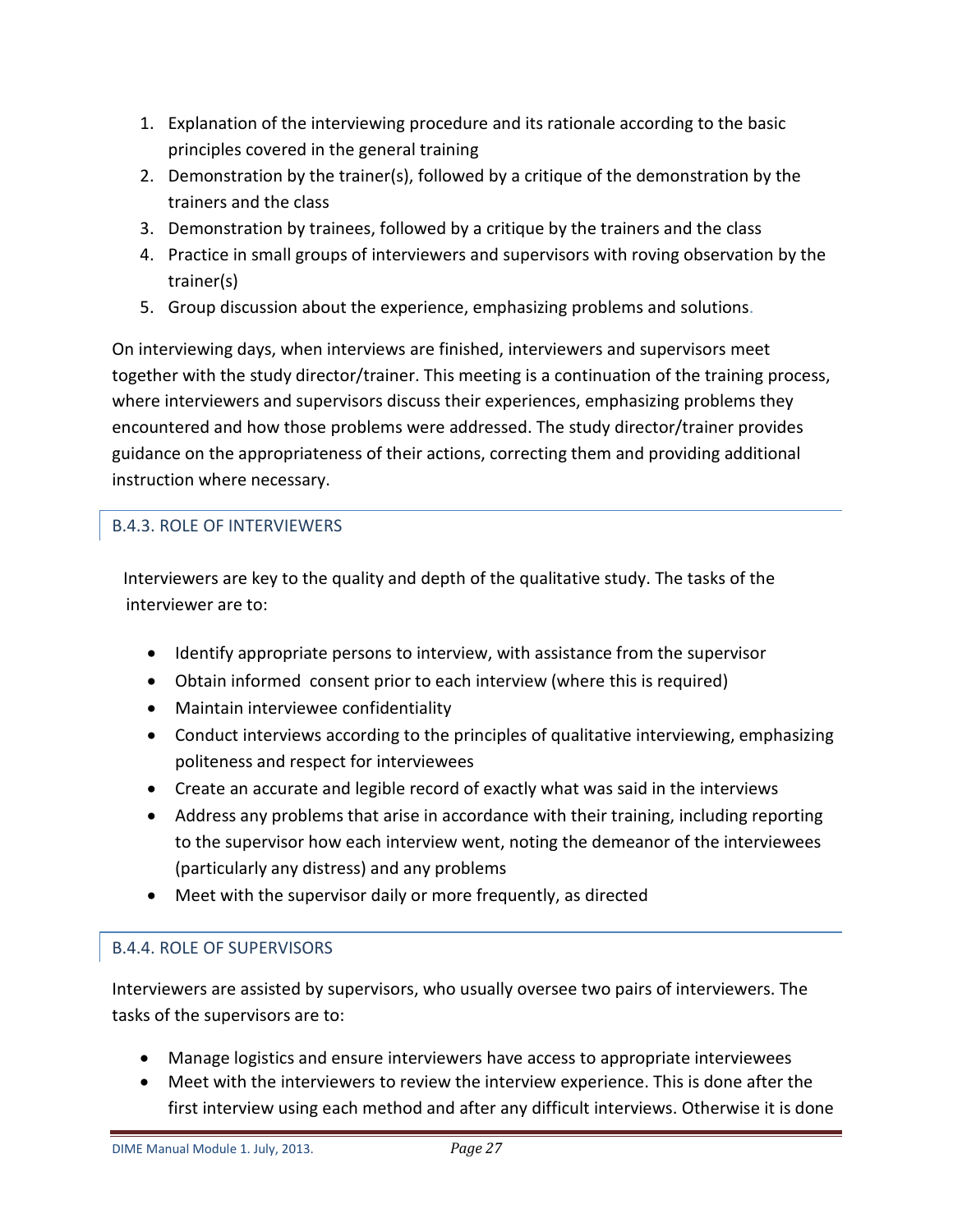at the end of each day where supervisors and interviewers review all the day's interviews. Review involves:

- o The supervisor discussing the interview process including what went well, any problems, and what the interviewers did to address them
- o Review the complete interview text to identify weaknesses in interviewing methods (e.g., leading or closed questions) and offer guidance for improvement
- Troubleshoot and otherwise assist with any problems the interviewers may have
- Act as a liaison between the interviewers and the project/study director through meetings and other means of communications as needed
- Act in an interviewer's stead when required, such as during her/his temporary absence

# <span id="page-27-0"></span>B.5. THE INTERVIEWING PROCESS

This section describes aspects of the interviewing process common to both the FL and the KI interviews. Each interview consists of a series of steps emphasizing ethical conduct (informing each interviewee about the interview purpose, conducting organization, and her/his rights in regard to the interview process); encouraging the interviewee to participate; and maximizing the amount of information recorded and its accuracy. The steps are explained and practiced during the interview training and summarized in the *Qualitative Interview Guide*, a document given to each interviewer. Interviewers take this guide into each interview to remind them of interviewing steps and their order. An example of a FL interview guide is provided in Appendix H.

An important part of the interview is the consent process, which consists of an explanation of the study provided to the interviewee prior to asking them whether they agree to be interviewed. Different types of consent may be necessary depending on who is involved with the study and the way the data will be used. If the results will be used not only to inform the current program but also be published (such as in a scientific journal), a formal consent process (often including signatures of the interviewee and/or a proxy) may be necessary. If the data from the study will be used only to inform local programming, interviewee consent is still necessary but the format of that consent may be simplified and may not require signatures<sup>[2](#page-27-1)</sup> (see Appendix C for an example of a formal verbal consent and Appendix D for an example of a verbal recruitment and information form). Regardless of the type of consent, ethical principles of research and data collection require that the explanation include the following information:

• Which organizations are conducting the study

<span id="page-27-1"></span><sup>&</sup>lt;sup>2</sup> The decision for what type of consent is needed should be made in collaboration with the trainers and implementers of the study.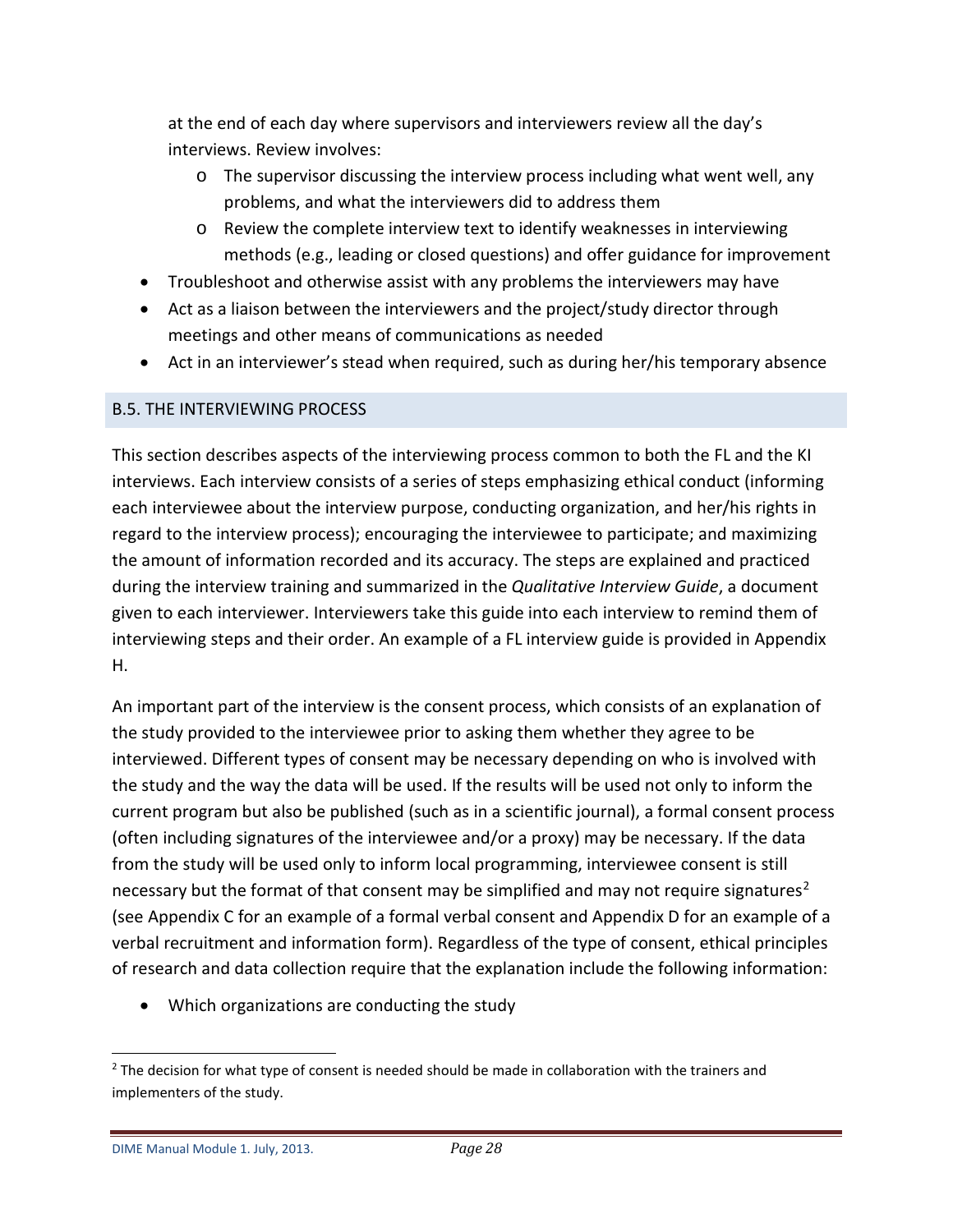# **Note: Using written records and working in pairs**

#### *Why not make audio recordings of the interviews?*

We do not recommend using recording devices in this qualitative process for the following reasons:

- Lack of familiarity with audio recording can inhibit interviewee's free expression
- It takes many hours to transcribe a single interview
- If the tape is heard by others the interviewee's voice might be recognized, violating confidentiality.

#### *Why do interviewers work in pairs?*

- To enhance fidelity to the methods (interviewers are more likely to adhere to protocols in the presence of a colleague)
- To allow one interviewer to focus on asking the questions (this makes for a more fluid interview with fewer stops and starts)
- To allow one interviewer to focus on writing down the questions and responses allows (this makes for more complete text)
- To improve accuracy: Having two people monitoring for mistakes also makes it more likely that mistakes will be identified and corrected

Overall, generating a final record that reflects the input of both the interviewer and the recorder should result in more accurate and complete data than if a single interviewer had to assume both roles.

• What the purpose of the study is and how the results will be used

• How the interviewee was selected to be interviewed

• What the nature of participation in the interview is and the estimated duration of the interview

• An explanation of the interviewee's right to refuse to participate or answer any questions, or withdraw at any time, without any adverse consequences

• Assurance of privacy and confidentiality so that the information provided cannot be linked back to the interviewee and only people involved in the study will see the interview text

• Instructions on how to contact those in charge of the study with any questions or concerns

Interviewers work in pairs, with all interviews conducted and recorded (in writing) in the local language. For each interview, one interviewer asks the questions while the other is responsible for recording what is said. This includes writing down not only what the interviewee says but also what the interviewer says. The latter is done to monitor the quality of the interview. If the recorder identifies a problem during the interview (such as insufficient probing or a leading question), s/he can raise this point during the interview (if appropriate) or after it is over, as part of the review to troubleshoot and suggest improvements. These roles are not absolute: during the interview the main interviewer may also take notes as reminders of points to be revisited, and the recorder can ask questions for clarification. Interviewers can alternate between interviewing and recording during different interviews or each can assume one role permanently.

After the interview is completed, the interviewer and the recorder review their written notes together and combine them into a single record. Both must agree on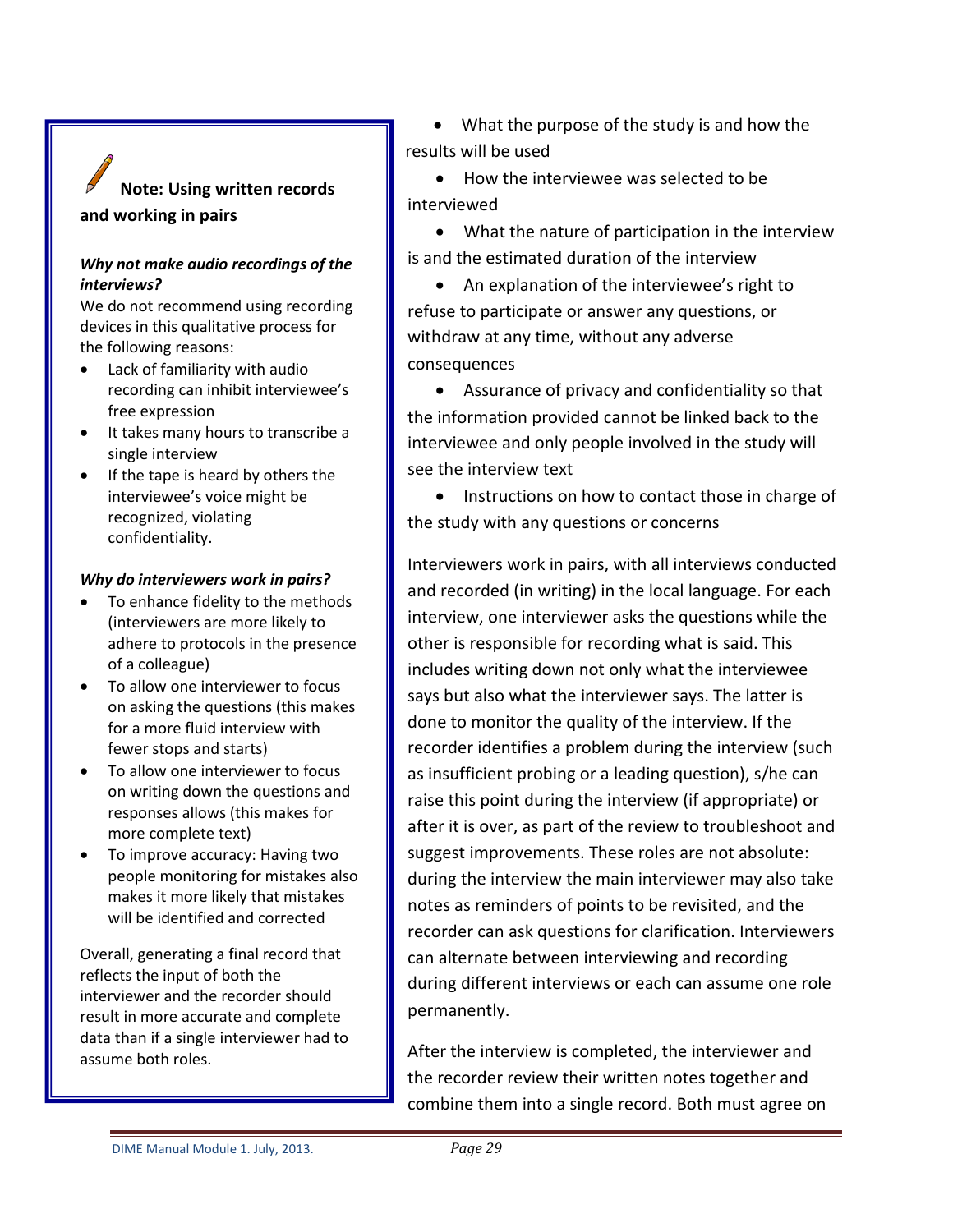the accuracy of the final interview text. **This should be done as soon as possible after completing the interview.** If it cannot be done immediately after the interview, then it should be done later that same day (i.e., during the review period with the supervisor).

Interviews are normally limited to, at most, one hour in duration, so as not to burden either the interviewee or the interviewers. If the interview cannot be completed in an hour, then both the interviewee and interviewer should take a break and continue later in the day, or end the interview and make a plan to continue on a subsequent day. The former option is more likely for interviews that are normally conducted just once with the interviewee (such as FL interviews) whereas the latter option is more appropriate for KI interviews where the same informant may be interviewed multiple times.

# <span id="page-29-0"></span>B.5.1. CONTENT OF THE INTERVIEW

The interviews generally contain two sections. Section 1 gathers basic information about the interviewee such as name of the village or community, age, and gender. The study director, implementing organization, and any other members of the research team should work together to determine what information is relevant. Basic information gathered in the FL interviews is used to track the types of interviewees in the sample (see B.6.1 Free List Interviewees). For the KI interviews, the job or role of the interviewee in the community (e.g., community leader, minister, health worker) will be recorded. **No identifying information, such as name and address, will be collected or recorded on any of the interview forms, in order to maintain confidentiality.** 

The second section is the interview data – the text of the interview itself. The interviewee is asked to respond to questions by providing information about other people in the community (or other people like herself/himself or people that s/he knows about) and NOT about the interviewee herself/himself. While it is expected that the interviewee will include personal issues or may talk in terms of "I," recording is limited to those issues that the interviewee believes or knows also apply to others. Interviewers are trained to identify when the interviewee may be talking about her/his unique problems or experiences. If interviewers think this is the case, they are directed to ask the interviewee whether her/his comments refer only to herself/himself or to other people as well. And if the interviewee reports that the comments are also true for others, she/he is allowed to continue and the comments are recorded. If the interviewee reports that the comments reflect only personal experience and/or they are not known to be problems to others as well, the interviewer reminds the interviewee that the answers sought should be relevant to others, regardless if they are true for the interviewee. If it happens that the interviewee talks about her/his own problems, the recorder does not record these comments (or strikes them out if they are already written).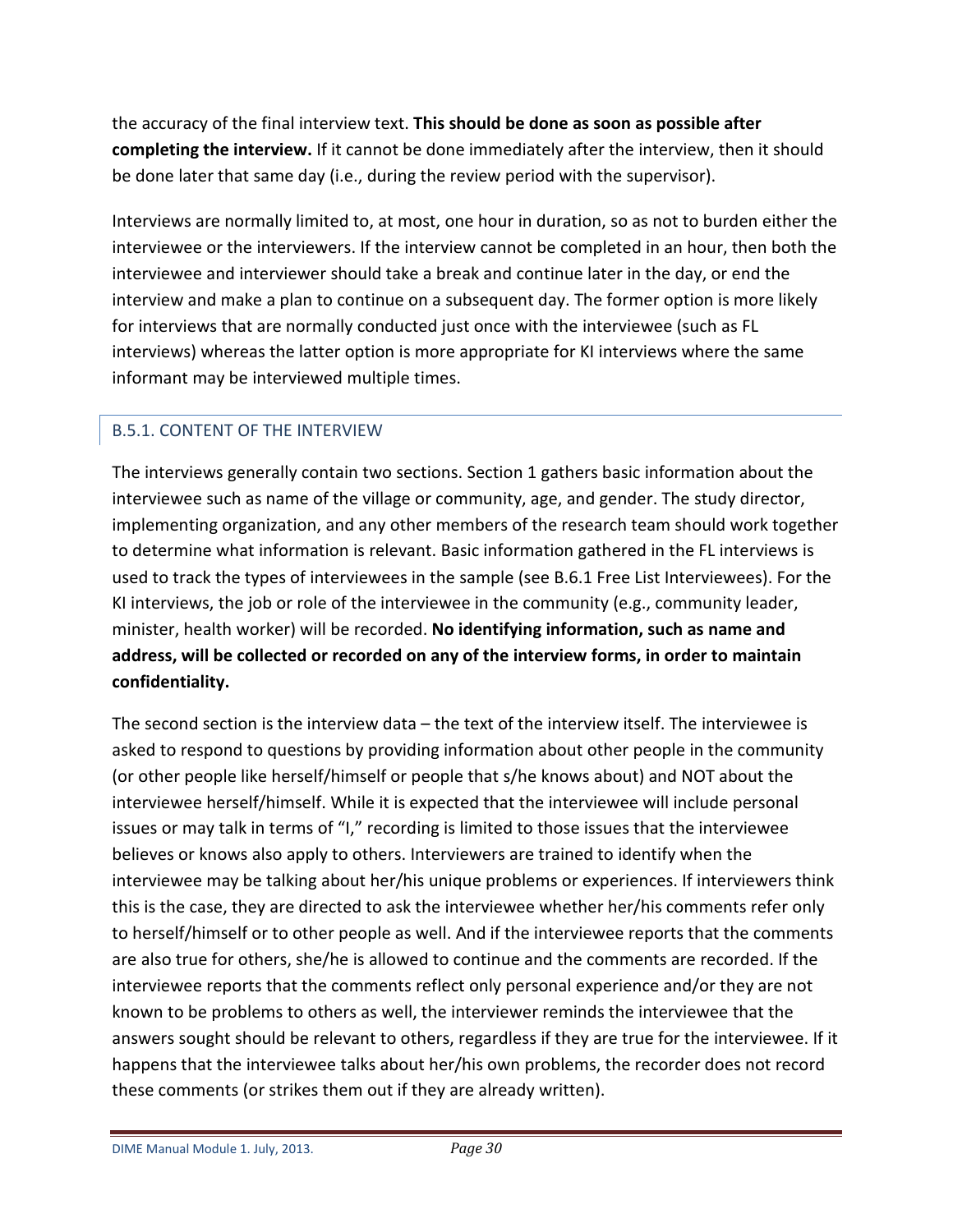This approach is different from other types of interviews, which ask interviewees to refer to their own experiences. The rationales for this approach are:

- In a rapid qualitative study like this one, it is important to be as efficient as possible. Keeping the focus on issues affecting multiple persons allows for the identification of issues most likely to affect many people.
- Information bias resulting from choosing non-representative convenience samples may be reduced by having people draw on more knowledge than simply that of their own experiences.
- Keeping the focus on people other than the interviewee protects the interviewee's privacy.
- The experience of the authors is that keeping the focus on people other than the interviewee makes it more likely that the interviewee will talk about things that are thought to be shameful, illegal, or otherwise unacceptable. This can be an important concern in studies of mental health and psychosocial issues. When trauma itself is stigmatized (for example, when it is associated with sexual violence), it can be difficult to get people to talk about their own problems. If the interviewees don't have to talk about their own traumatic experience, they may allow themselves to be more open about the problems they know about. In addition, when seeking information about socially unacceptable behaviors, asking people to report on problems and behaviors other than their own avoids self-incrimination and so may result in more information.
- Theoretically, this type of interview is a more appropriate basis for triangulation of data (see note box on the following page) than interviews that ask only about the interviewee. One might argue that asking ten (for example) people about the community they live in is akin to asking the same question ten times, whereas asking the same ten people about themselves is actually asking about ten different topics.
- By focusing on the population perspective during this qualitative study and on the individual experience during the subsequent quantitative studies (described in later modules), both perspectives are explored using the appropriate method for each.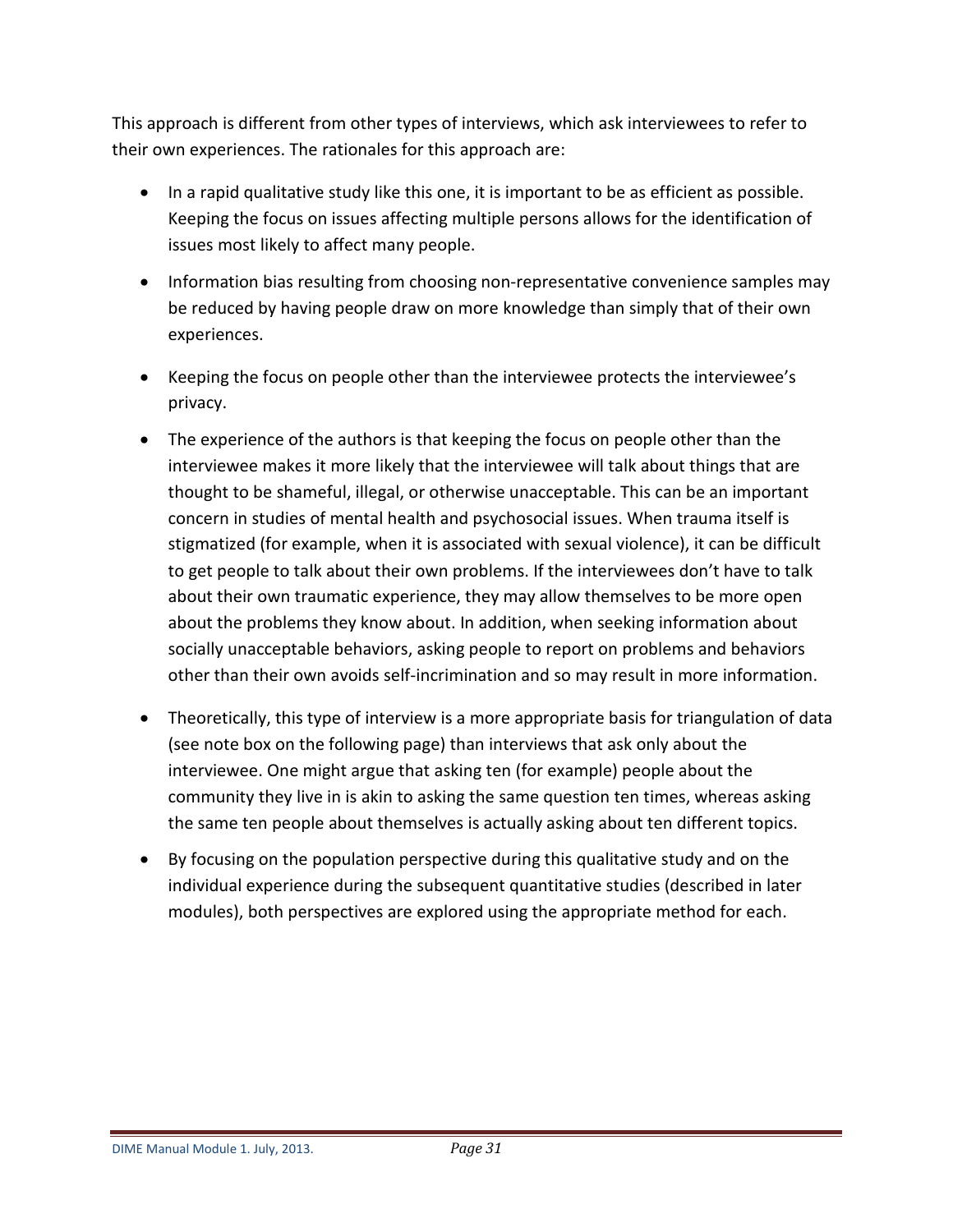# **Note: What is Triangulation?**

Triangulation is an approach used in qualitative studies to ensure the accuracy of study results by looking for agreement in the data collected by multiple interviewers using multiple methods and multiple informants. Using the qualitative assessment process described in this module, we apply triangulation by exploring responses to the same question with different interviewers and interviewees using different interview methods. If the data generated from the different interviews results in similar conclusions, then this information is more likely to be accurate.

### <span id="page-31-0"></span>B.6. FREE LIST INTERVIEWS

The FL interviews consist of a series of questions (usually 4-6) asked in a way that will generate responses in the form of a list. As the first qualitative data gathering method used in this study, the purpose of the FL interview is to provide two sets of data.

The first set of data represents an overview of all the problems and issues affecting the population that could form the target(s) of intervention(s) and services. The problems included on this list do not all have to be related to mental health, but often there are some issues listed that include mental health and psychosocial concerns. This overview of problems will be used by the study team and service providers to narrow the focus for the subsequent interviews based on the identified mental health and psychosocial issues important to the trauma-affected population that may be amenable to interventions.

The second set of data is composed of lists of the important daily tasks and activities adults regularly do to care for themselves and their families and participate in the community. Unlike the previous problems and issues data, this information is not used to make planning decisions. Instead it is used to develop quantitative instruments that assess functioning, which can then be used as tools to track the impact of interventions and services.

Compared with other types of qualitative interviewing, FL interviews are highly structured. For each FL, there is a single pre-established question asked by all interviewers to each FL interviewee, and a structured data collection form to be completed. In these ways the FL process is a relatively easy qualitative method, leaving less discretion to the interviewer. These limitations make FL interviewing an ideal first method for new qualitative interviewers. The standardized questions and structure of the interview allow the interviewer to focus on using simple probes (the most difficult skill for interviewers to master) and on accurately recording responses, reducing concern about leading. The method itself is also well suited as a first step in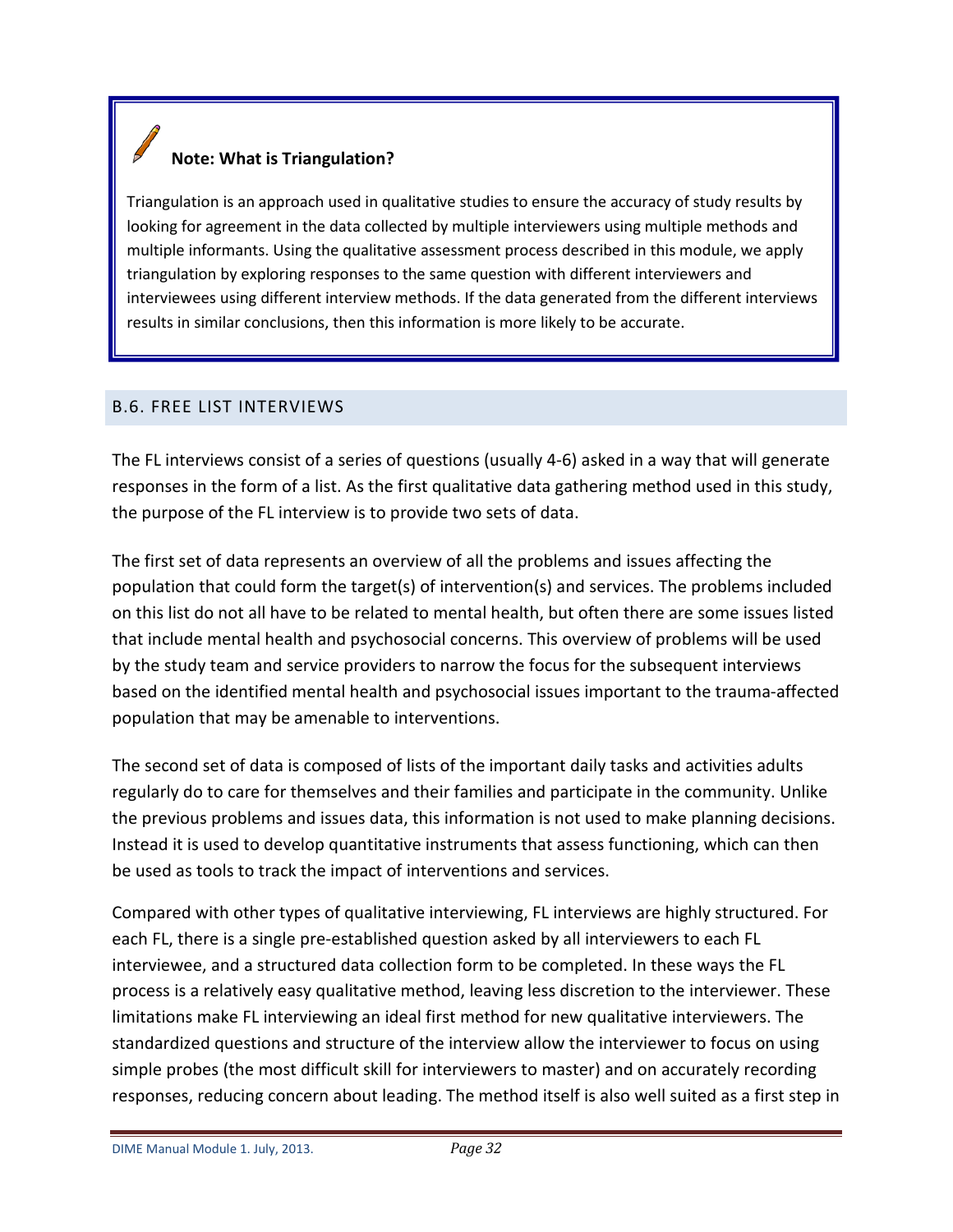a qualitative study in terms of the data collected. Emphasis is on identifying as many potentially important topics that could serve as targets for intervention as possible. From this overview, those topics of greatest interest can be selected for more detailed investigation using other methods.

# <span id="page-32-0"></span>B.6.1. FREE LIST INTERVIEWEES

FL interviewees are a *convenience sample* representing the various types of people who will ultimately be served by the program (i.e., the target population). They are not randomly chosen but rather consist of any persons who meet the study selection criteria, who are available during the study period, and who are willing to talk with the interviewers.

There are 2 types of selection criteria used in choosing individuals for the sample: (1) criteria that define the target population and therefore must be the same for everyone (examples might include being an adult, living in a certain region, or being of a certain ethnic group), and (2) criteria that vary within the target population and may affect interviewee responses. The latter might include gender, place of residence, income, or education level. Interviewees are selected using both types of criteria so that the entire sample (i.e., all the interviewees) are from the target population while also reflecting the range of important variables within that population. (See example below titled *Selecting a Convenience Sample for FL interviews*.)

For studies of community-wide issues, members of the general community might be chosen simply by going door to door. When the target population is a distinct part of the wider community, then more specific methods are used to find interviewees. For highly stigmatized and/or hard to reach groups, it may be necessary to use a snowball sampling approach: identifying individuals who are part of the target population and asking them to refer the interviewers to others like them. Interviewees might also be recruited from specific sites, such as survivors associations or places where they congregate. When using site recruitment, recruiters must be careful to choose interviewees representing the variety of experience and breadth of the study population. Whether this is an issue depends on the topic of the study. For example, if the topic is the needs of persons receiving treatment, then limiting recruitment to residential treatment centers would be acceptable. If the topic is trauma-related mental health problems in more general terms, then recruiting solely from clinics will bias the results by limiting interviews to people who are already accessing treatment. However, in the latter case the center may still be a starting point for recruitment. Those recruited at a residential treatment center may be able to guide the interviewers to others they know who are not currently attending the clinic, which would allow access to a wider range of responses and experiences. For a more detailed discussion on sampling methods, please see Module 3: Population Measurement.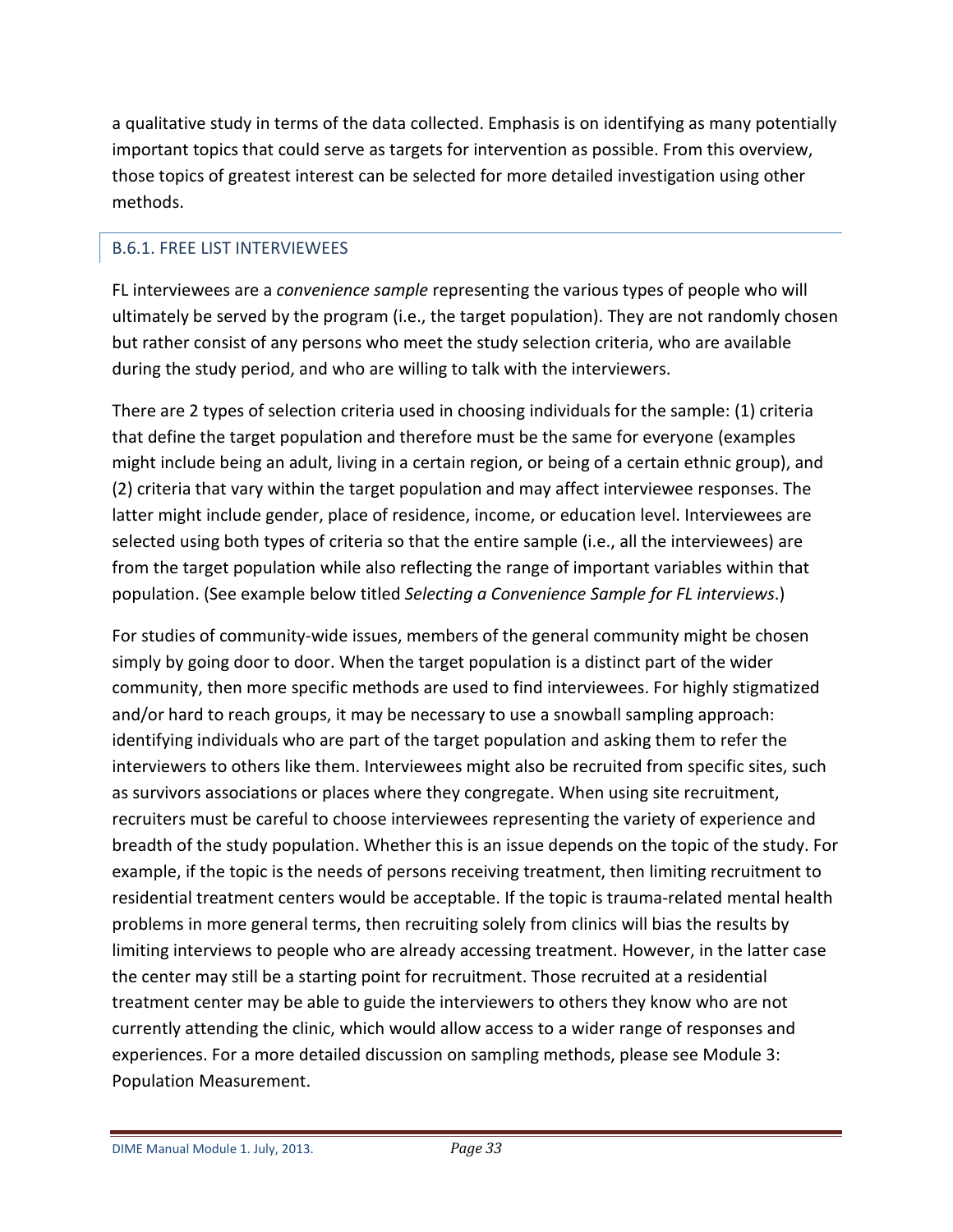

# **Example: Selecting a Convenience Sample for FL Interviews**

The tables below show two examples of how to plan a sample selection to achieve a range of interviewees for the free listing interviews, based on Maximum Variation Sampling (Lincoln and Guba, 1985). The process can be adapted from the general community-based sampling described here to a more focused sampling of specific target populations by changing the variables in the different boxes.

Cells A-C refer to the neighborhoods in these communities. In this example there happen to be 3 neighborhoods in both communities.

*Community Alpha*

| Male  |           |    |         |           |                |                | Female         |                |         |           |                |  |  |  |
|-------|-----------|----|---------|-----------|----------------|----------------|----------------|----------------|---------|-----------|----------------|--|--|--|
| Older |           |    | Younger |           |                | Older          |                |                | Younger |           |                |  |  |  |
| A1    | <b>B1</b> | C1 | A2      | <b>B2</b> | C <sub>2</sub> | A <sub>3</sub> | B <sub>3</sub> | C <sub>3</sub> | A4      | <b>B4</b> | C <sub>4</sub> |  |  |  |

### *Community Beta*

| Male             |           |                |                |           |                  | Female         |                |                |          |           |                |                |           |                |                |           |                |         |           |    |          |                |    |
|------------------|-----------|----------------|----------------|-----------|------------------|----------------|----------------|----------------|----------|-----------|----------------|----------------|-----------|----------------|----------------|-----------|----------------|---------|-----------|----|----------|----------------|----|
| Older<br>Younger |           |                |                |           | Older<br>Younger |                |                |                |          |           |                |                |           |                |                |           |                |         |           |    |          |                |    |
| Low SES          |           |                | High SES       |           |                  | Low SES        |                |                | High SES |           |                | Low SES        |           |                | High SES       |           |                | Low SES |           |    | High SES |                |    |
| A1               | <b>B1</b> | C <sub>1</sub> | A <sub>2</sub> | <b>B2</b> | C <sub>2</sub>   | A <sub>3</sub> | B <sub>3</sub> | C <sub>3</sub> | A4       | <b>B4</b> | C <sub>4</sub> | A <sub>5</sub> | <b>B5</b> | C <sub>5</sub> | A <sub>6</sub> | <b>B6</b> | C <sub>6</sub> | A7      | <b>B7</b> | C7 | A8       | B <sub>8</sub> | C8 |

The implementing organization has decided that gender and age are relevant demographic variables that may distinguish the types of responses obtained in both communities.

In community Alpha, the implementing organization has either decided that there is no significant variation in socio-economic status (SES) in the community, or that the organization is interested in only one level of SES (usually the lower SES). Therefore, to achieve a total of 40 interviewees, they will allocate 3-4 interviewees to each neighborhood category at the bottom row of the table.

In community Beta, the organization has decided that there is significant SES variation and that they wish to include the range of variation among their interviewees. Therefore, given a total of 40 interviewees, 1-2 interviewees will be allocated to each of the cells on the bottom row of the table. In this example, it may be worthwhile to increase the number of interviewees to ensure that enough of each type is represented.

Note that each row represents a separate Varying Criterion. As in this example, when adapting this table the number or rows will vary according to the number of Varying Criteria. For each row, the more similar the numbers in each cell, the more equally representative the sample is for that Varying Criterion.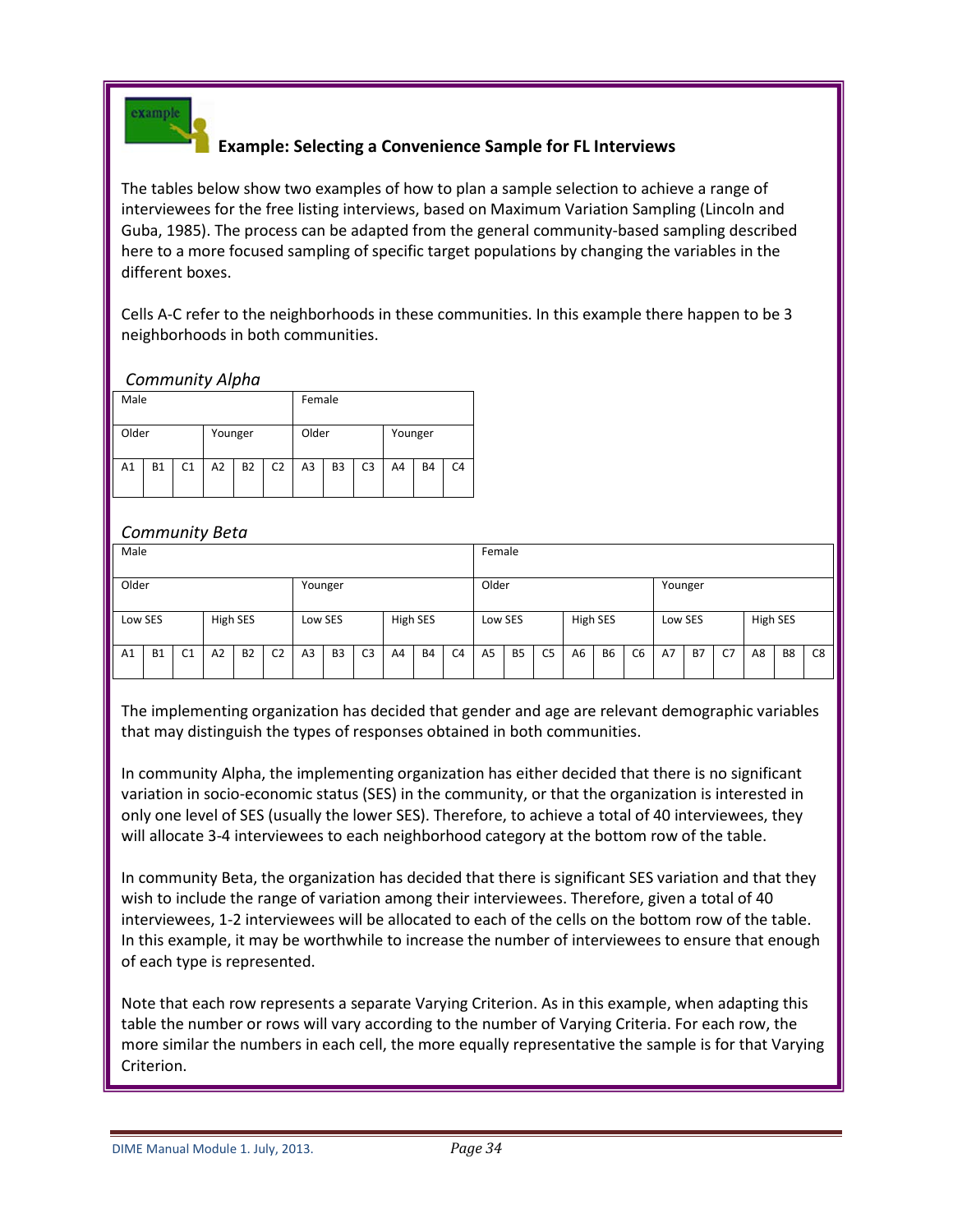Targeted recruitment methods are also needed for study of severe mental illnesses because these are not common. Interviewing general community members may not generate useful information because few will know individuals with these problems. In such cases the interviewees will often say that they do not know much about the topic, and/or the briefness of their responses will make this clear. There is a danger, however, that some unknowledgeable interviewees will have a lot to say and appear knowledgeable though their responses reflect an uninformed perspective on the problem. To avoid this problem, when the implementing organization and research team are specifically interested in severe mental illness it will be useful to identify stakeholders who work with individuals and families affected by severe mental Illness and begin the investigation with them. The same approach is used for investigation of any uncommon issue.

# <span id="page-34-0"></span>B. 6.2. FREE LISTS TO ELICIT MENTAL HEALTH AND PSYCHOSOCIAL PROBLEMS

Each FL begins with the interviewer asking a single primary question designed to elicit multiple responses. The FL data then consists of all the respondent's answers to that question. In this study the FL interview begins with a primary question about problems:

# **'What are all the problems that affect the [target population]?'**

The resulting data is then recorded in the form of lists of problems, from which we identify the priority mental health and psychosocial problems. Depending on the target population, the primary question can designate a particular gender or other defining factor. For example, instead of 'people' the question could refer to males or females, to survivors of trauma, or to very specific target populations like survivors of torture, prison, trafficking, refugees, etc.

Sometimes a more detailed FL question may be used to reflect a specific focus of the study, including specific psychosocial issues such as stigma, or specific forms of violence. The example below, *Selection of Free List Primary Questions*, reviews how additional questions may be generated in a case such as this.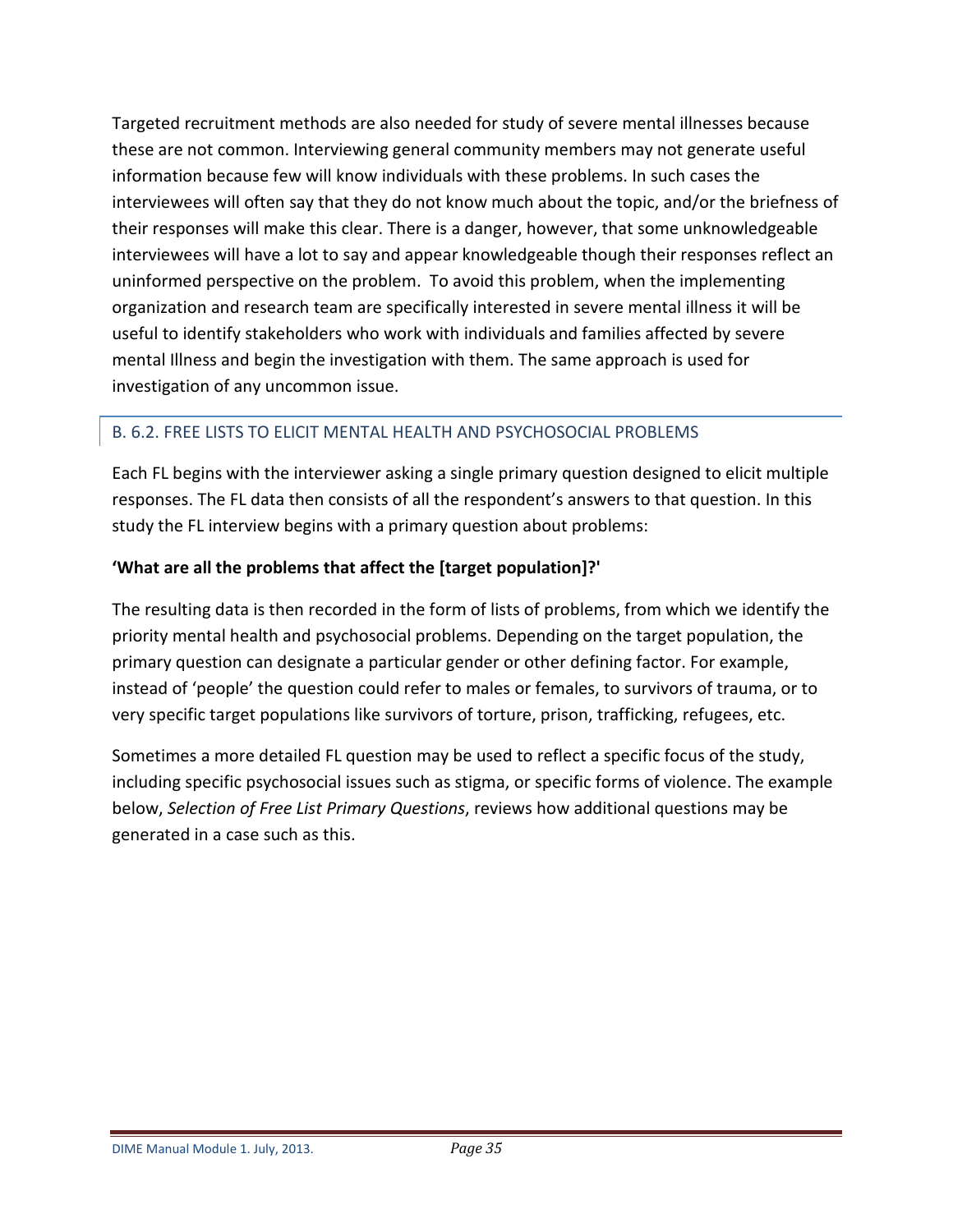# xample

## **Example: Selection of Free List Primary Questions**

In qualitative research terminology the primary question is an example of a "Grand Tour" type of question (Spradley, p87). These are questions designed to elicit a broad overview—or a quick "tour" of an issue. This general type of question is used because the FL interview comes at the very beginning of the study, where an overview of problems is required before deciding which problems to research in detail. It is also used to avoid introducing any outside concepts during a qualitative interview, which may skew results. For example, as the focus of these studies is usually mental and psychosocial problems, if we were to begin by asking directly, "what are the mental health problems of the population," the interviewee is being led to talk specifically about mental health problems only. This may not be a problem if the interviewee's conception of "mental health" precisely matches the interviewer's. However, such agreement is rarely the case. Among some populations, people believe that emotions and thinking are based in the heart and that the brain is only responsible for physical movement. Therefore, a question about "mental" health may result in responses about epilepsy and paralysis, but not about thinking and emotion.

In other words, investigators or implementers with a pre-existing focus usually lack a sufficiently detailed knowledge of how people understand that focus. This results in questions that are leading and/or not useful. Therefore, as a general rule, do not begin with specific questions. In particular, avoid mentioning a specific topic (such as mental health) since it is not known in what ways this topic will be misunderstood and how this will affect the data. Instead, the interviewer must frame the primary question so that it contains as few concepts as possible. The fewer the concepts, the less room for misunderstanding. Meanwhile, a broad Grand Tour question will ensure that responses will include the study topic, deliberately exploring beyond the topic of interest to avoid unknowingly missing relevant responses.

In keeping with these considerations, the primary question typically contains only 3 concepts: (1) the problem, (2) the people, and (3) one other term defining the people that are being asked about. Regardless of the topic of the study (e.g., physical health, mental health, economic, social, or security problems), the question is the same. In the past we have found that the first two concepts are easily translated and well understood across cultures. The choice of the third varies according to the circumstances.

Sometimes a second and more specific problem FL is added because of a highly specific focus of the study. In this case, the danger remains that as questions become more detailed the likelihood for misunderstanding increases. For this reason, **FLs based on more specific questions are done in addition to (rather than instead of) the more general FLs**. For example, a 2011 qualitative assessment of trauma-affected Burmese persons displaced in Thailand focused on problems faced specifically by Burmese individuals and families who had experienced torture and systematic violence. The primary and secondary questions used in this study were:

- o **Primary Question: What are all the problems of Burmese displaced in Thailand?**
- o **Second Problems Question: What are all the problems of Burmese displaced in Thailand who have experienced torture or systematic violence?**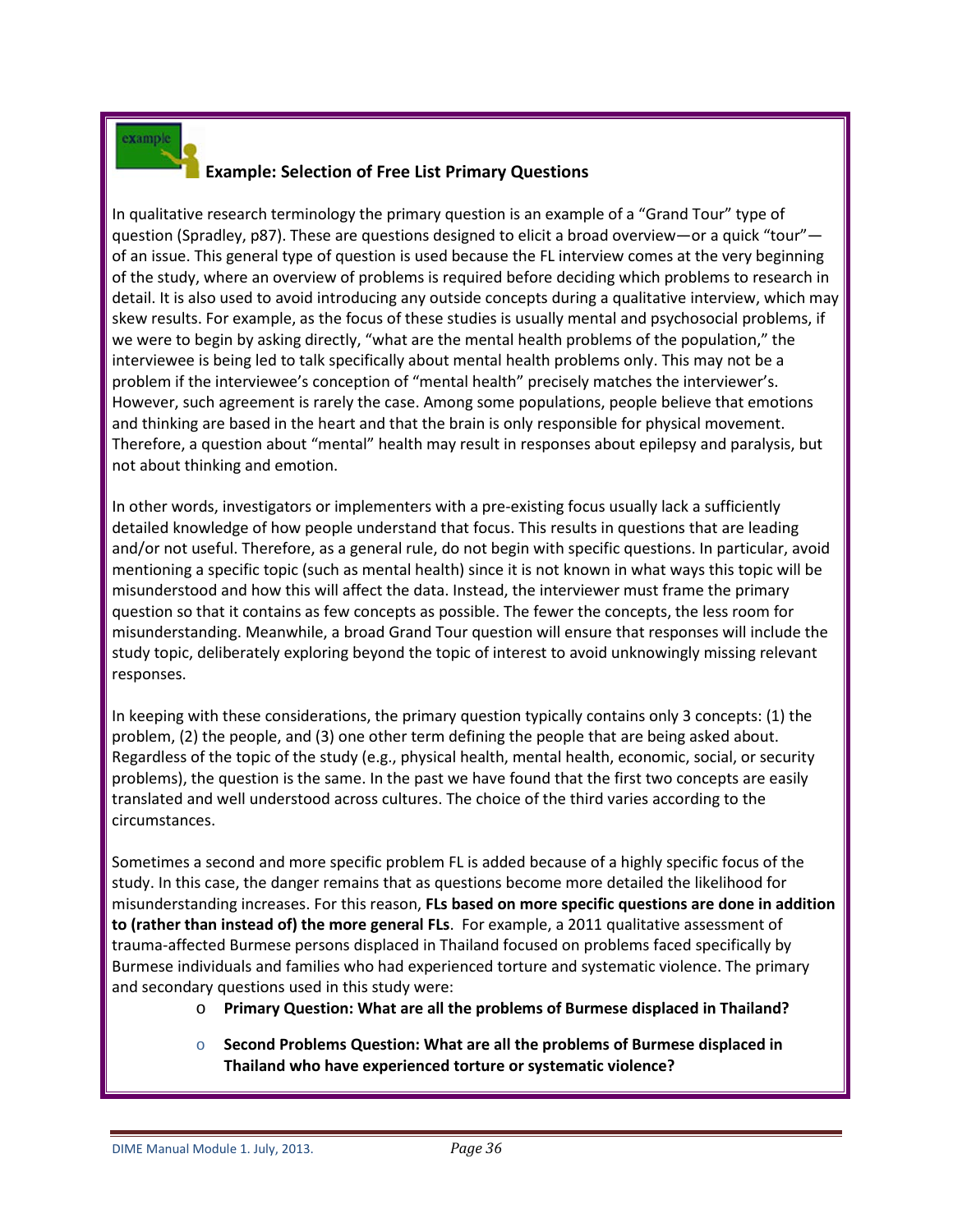FL question(s) are translated into the local language during the FL training, when interviewers and supervisors agree on the most appropriate translation.

During the interview, the interviewer introduces each FL using the translated question(s). Once the FL primary question is asked, the different responses (i.e., problems) are recorded using the exact language of the interviewee (i.e., no summaries, paraphrasing, or translation). Recording is done on a specialized form (see Appendix E) that contains 2 columns. Responses to the primary question (i.e., the problems) are recorded in the left column. The interviewee is repeatedly probed for as many responses as possible until the interviewee indicates that s/he can think of no more. The interviewee is then asked for a brief description of each problem. This description is recorded in the right column, which includes space for a description opposite each problem in the left column. This sheet purposely has only a few lines to record the description. Interviewers are instructed to ask for one or two sentences only. If the interviewee provides more than this (which frequently happens) the interviewer does not attempt to summarize the interviewee's comments. Instead, the interviewer asks the interviewee to summarize her/his own comments and records this summary.

After the list is complete, the interviewer and recorder review the list of problems and their descriptions, looking for problems potentially relevant to the topic of the study. For example, if the focus is on mental health problems, potential mental health problems are generally defined as any problem relating to thinking, feelings, relationships, and behaviors. If the focus is on stigma, then factors associated with social disapproval and/or differing from social or cultural norms are selected.

For each problem relevant to the study the interviewee is asked who is considered knowledgeable about it and/or who, if anyone, local people consult when they have this problem. The interviewer asks about local people who are part of the community, not outsiders who visit the community or are living there temporarily. Any persons who have outside training in dealing with these types of problems (i.e., nurses and doctors with formal medical training) are excluded, since they tend to understand the problems on the basis of their training and not as community members. The interviewer records in their notebook the name, role, and contact information of any people who meet these criteria. These persons will be approached at a later date for the KI Interviews (described below).

# <span id="page-36-0"></span>B.6.3. FUNCTION FREE LIST

After completing the *problem* FL interviews, additional FLs are generated with the same interviewee during the same interview. Each additional FL focuses on a different area of *function*. Unlike problem data, the information is not used in program planning but to develop function assessment instruments to assess program impact (see note box below).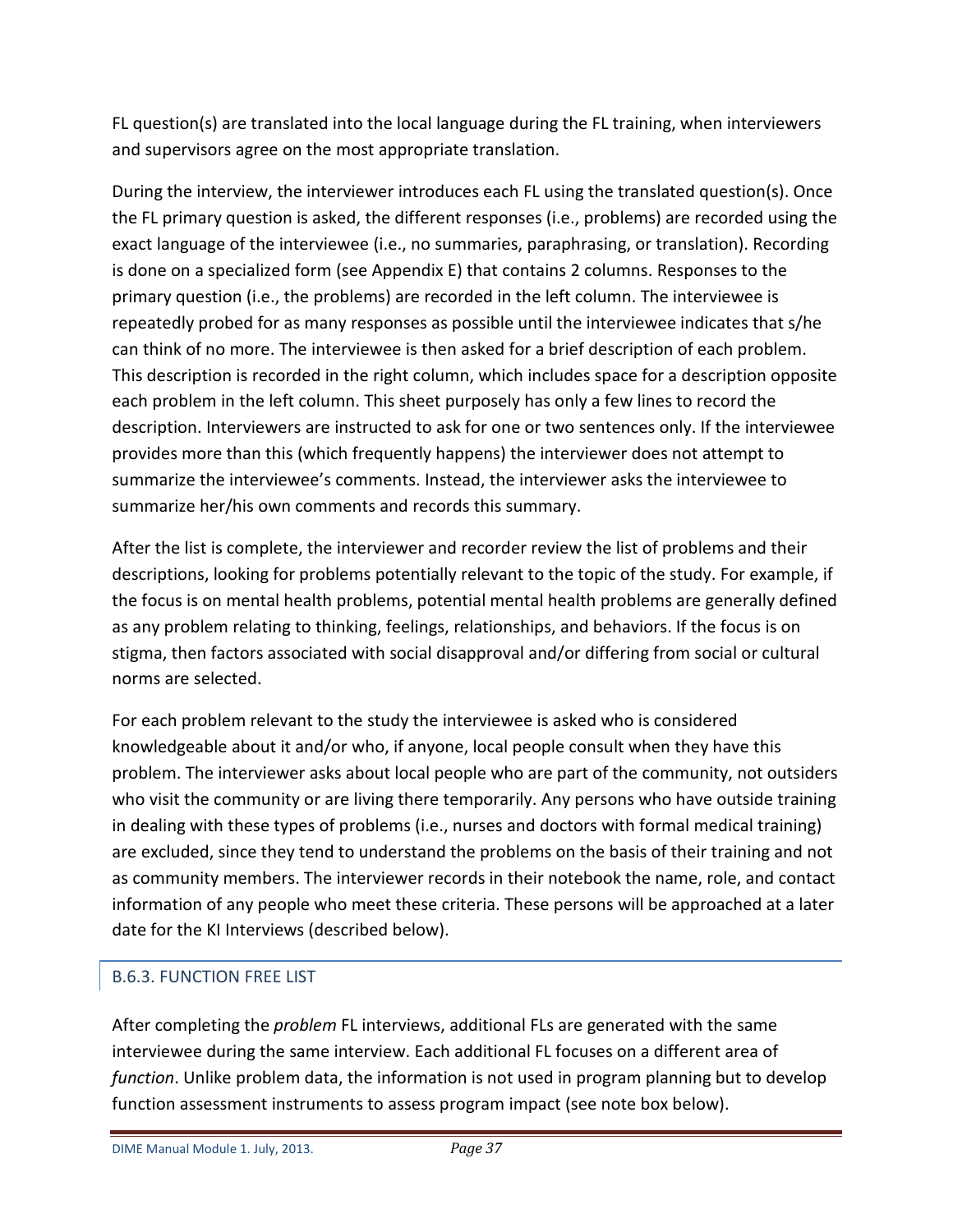The primary questions for each of the *function* FLs are:

- 1. What are the activities that men/women do frequently to care for themselves?
- 2. What are the activities that men/women do frequently to care for their family?
- 3. What are the activities that men/women do frequently to contribute to their community?

As with the problem FL, primary questions with the minimum number of concepts are used. Here the major concepts are 'activities', 'caring', 'contributing to', 'frequently', 'self', 'family', and 'community'. Specifying self, family, and community is important to covering the full range of adult responsibilities with respect to self and others.

Note that in contrast to the primary problems questions, these function FL questions do not ask the interviewee to refer only to a specific target population (e.g., survivors of torture) but to men/women generally. This is because the intent of the final instrument will be to assess how well program recipients have been able to take up the various functions expected within their society. Sometimes, the program focus may be the ability to perform tasks within a subgroup or under particular circumstances. For example, the authors have developed instruments that focused on the functioning of street children rather than on children in general. In this case the primary question referred to activities that 'street children' need to do rather than children in general. Similarly, the function FLs might refer to population subcategories such as men and women.

As with the problem FL questions, interviewers and supervisors translate each of these questions during the training period. Once translated, the FL interviewing process is otherwise the same as for the problem FL interviewing process, with probing to maximize the number of responses, requesting a brief description of each activity, and recording all information verbatim. As with the problem FL, the interview results are recorded on a special form. This form is identical to that in Appendix E, except that the title of the FL form, and of the first column, refers to 'Tasks and Activities' rather than 'Problems'. Note that KIs (described below) are not solicited from the function FL interviews and data.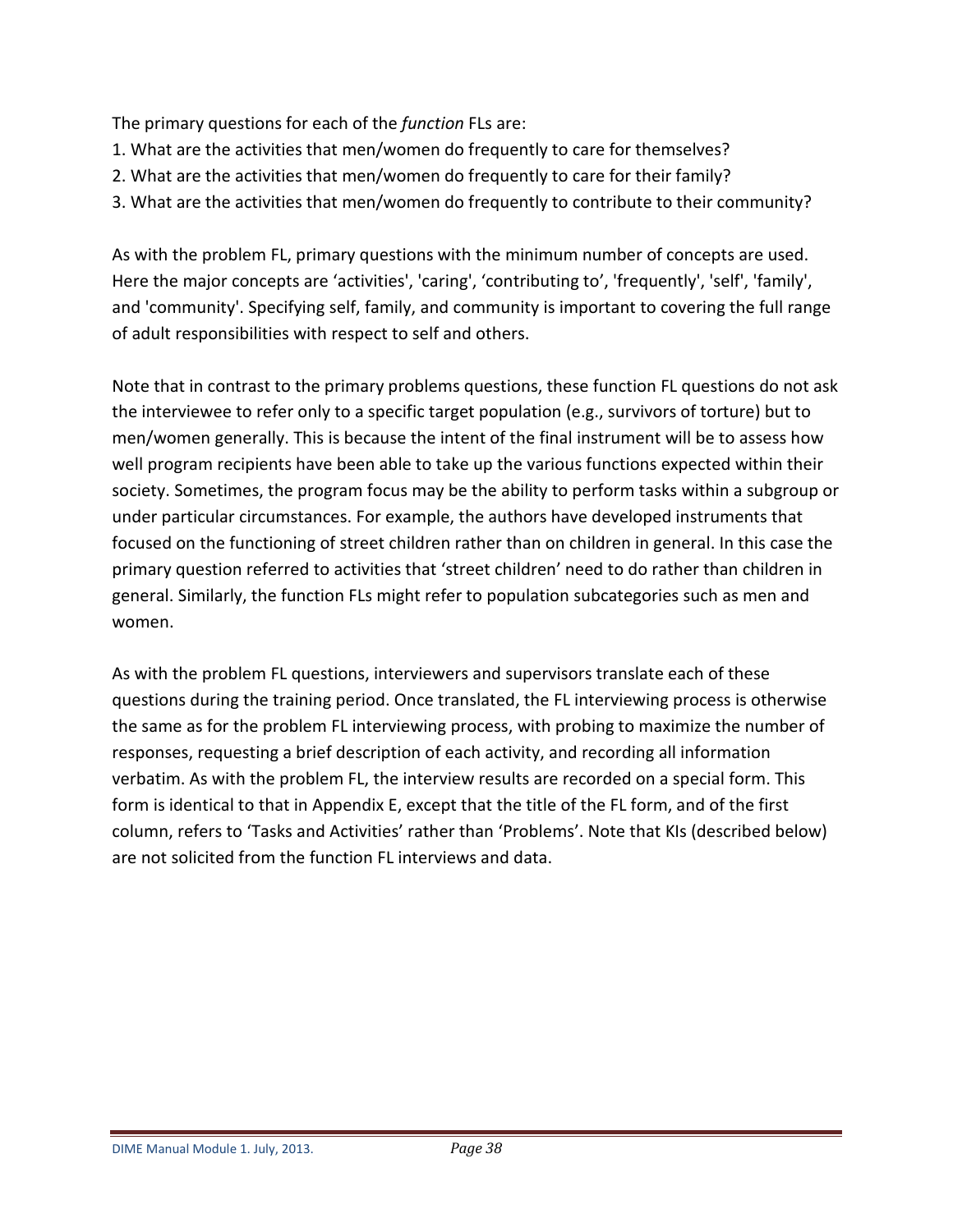# **Note: Why study function?**

Unlike the problem data, the function FL data is not used in planning the intervention. Instead, the data are used to develop function indicators and instruments. Improving function is an important impact of most humanitarian and development programming. One could argue that there are only two development rationales for health programs: (1) to reduce mortality, and/or (2) increase functioning. Much of the distress that individuals feel as the result of mental and physical health issues, poverty, disasters, and challenges come from their inability to meet their responsibilities as children, parents, spouses, family members and members of society. Including measures of how well people can fulfill these roles is therefore an important aspect of assessing both need and program impact.

The specific tasks and activities that constitute these roles vary between cultures and contexts. We recognize that while standard function instruments exist, most were developed for high-resource Western populations. They do not describe how tasks and their priorities vary across populations or by gender. We therefore use qualitative methods to discover those specific tasks and activities that are important for local people to do.

### <span id="page-38-0"></span>B.7. ANALYSIS OF FREE LIST DATA

The goal of the FL analysis is to consolidate all the data into a single list of responses for each FL question including the number of different interviewees reporting each response.

Analysis is done as soon as possible after the FL interviews are completed (usually the next day). The research team (study director, supervisors and interviewers) convenes at the training site. All the FL interviewees are given a unique identification number. The analysis is conducted on the original data and not on a translated version.

There are two approaches to reviewing and analyzing the FL data, depending on what is most convenient. In the first approach, pairs of interviewers first consolidate all of their own interviews and then all of the interviewers come together to create a master consolidated list for each FL question. In the second approach, pairs (or groups) of interviewers review all FL interviews for a specific topic. For example, one group of interviewers collects all of the problem FLs and consolidates them, another group collects all of the function FLs and consolidates them. Using the second approach, if there were 5 FLs generated for each interview, then there should be 5 analysis teams to consolidate them all. In reality, if some of the free list topics tend to have fewer responses then one team could consolidate more than one topic, thereby requiring fewer teams.

Regardless of the approach taken, the analysis begins with the interviewers listing out all the different responses (problems or tasks/activities) from the forms they have in the local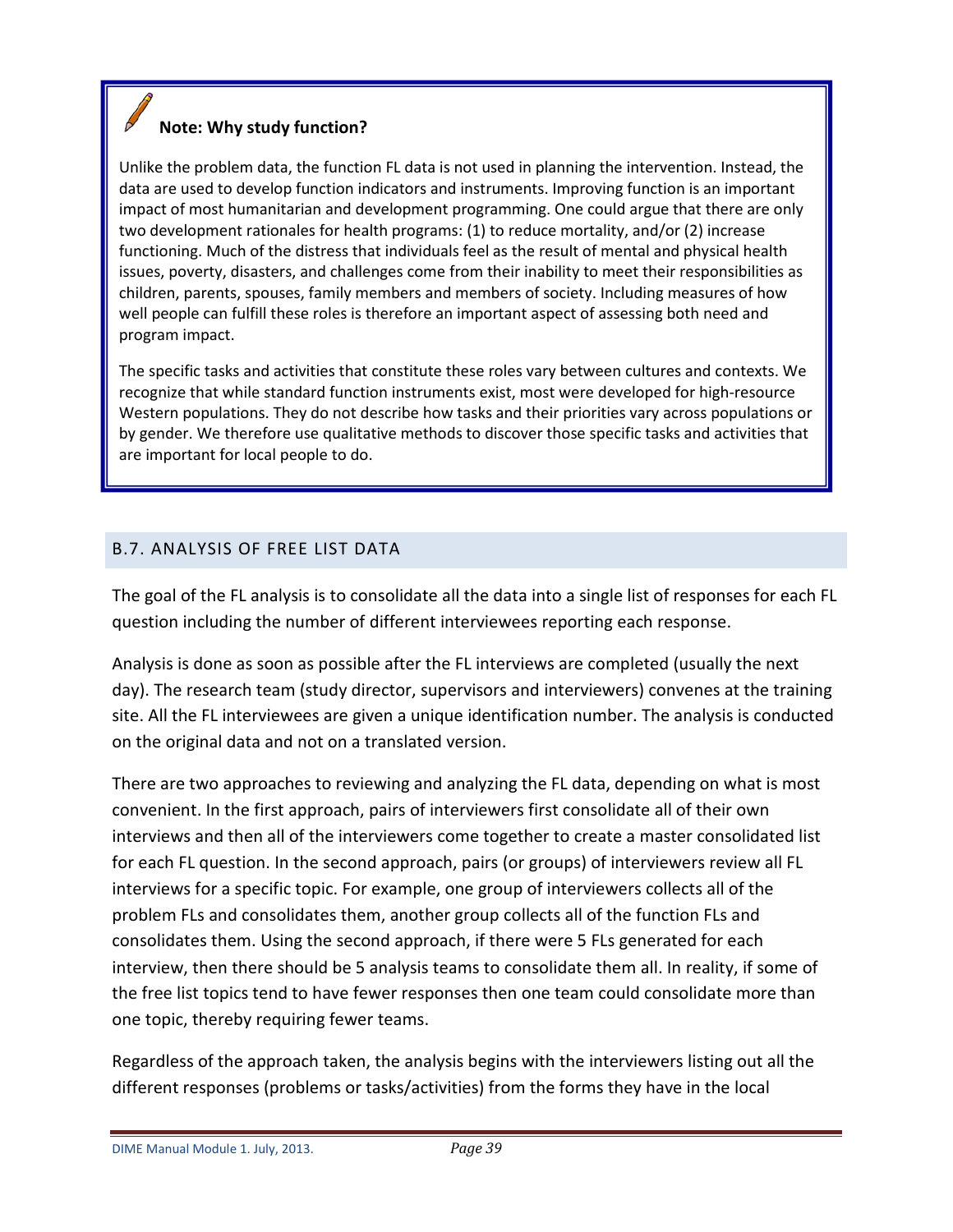language with the interviewee ID number listed next to each response. When multiple interviewees report the same problem, then all the relevant ID numbers are listed next to that response. The result will be one list for each FL question of the different problems (or tasks) and the ID numbers of different interviewees who mentioned each problem. Where two or more interviewees clearly refer to the same concept but the wording is different, the review team selects and records the wording that they feel is the most accurate and the most likely to be understood by a member of the target population. For example, if a study were being conducted in English and one interviewee referred to 'not enough to eat' and another referred to 'insufficient food,' an analysis team might choose the first one as being a clearer description. The selected wording is therefore used to record the concept along with the interviewee ID numbers for the two interviewees that reported it. If the same interviewee mentions the same problem (or function/task) in different ways, the most accurate language in chosen in the same way, however the interviewee's ID number is only reported once. As the team works through the interviews, they will continually come across new items that mean the same thing as items they have already recorded on the summary sheet. If they feel that the wording on the summary sheet is better, they will simply add the ID number of the interviewee that gave that response. However, if they feel the new wording is better than that in the summary sheet, they will not only add the ID number, but also replace the summary sheet wording with the new wording. It is important that this entire process is done in the local language. In this way, decisions on what to combine are based on the original language and are not dependent on the accuracy of translation.

In cases where the team cannot agree on whether items from two or more interviewees are referring to the same thing, they consult with the supervisors and the study director about whether or not they should be combined. If the team and supervisors cannot agree then the items are recorded separately. Note that the decision is based on whether multiple items really refer to the same concept or not in the local language. It is not enough that they refer to the same category of problem or of function.

Once all the FL interviews have been reviewed and the consolidated list is complete each team reviews the list to see if any of the responses should be further combined. As before, items are combined only if there is consensus that they express the same concept. Finally, the lists are reorganized in order of decreasing frequency of number of interviewees who mentioned each item by counting up the total of different ID numbers reported for each item. The relative frequency of items is used as an indicator of relative importance or prioritization, in that items mentioned more frequently are considered to be more important than items mentioned infrequently. Given that this is a small convenience sample, we do not attempt to attach any more detailed interpretation to the numbers than this. The complete analysis process usually takes 1-2 days.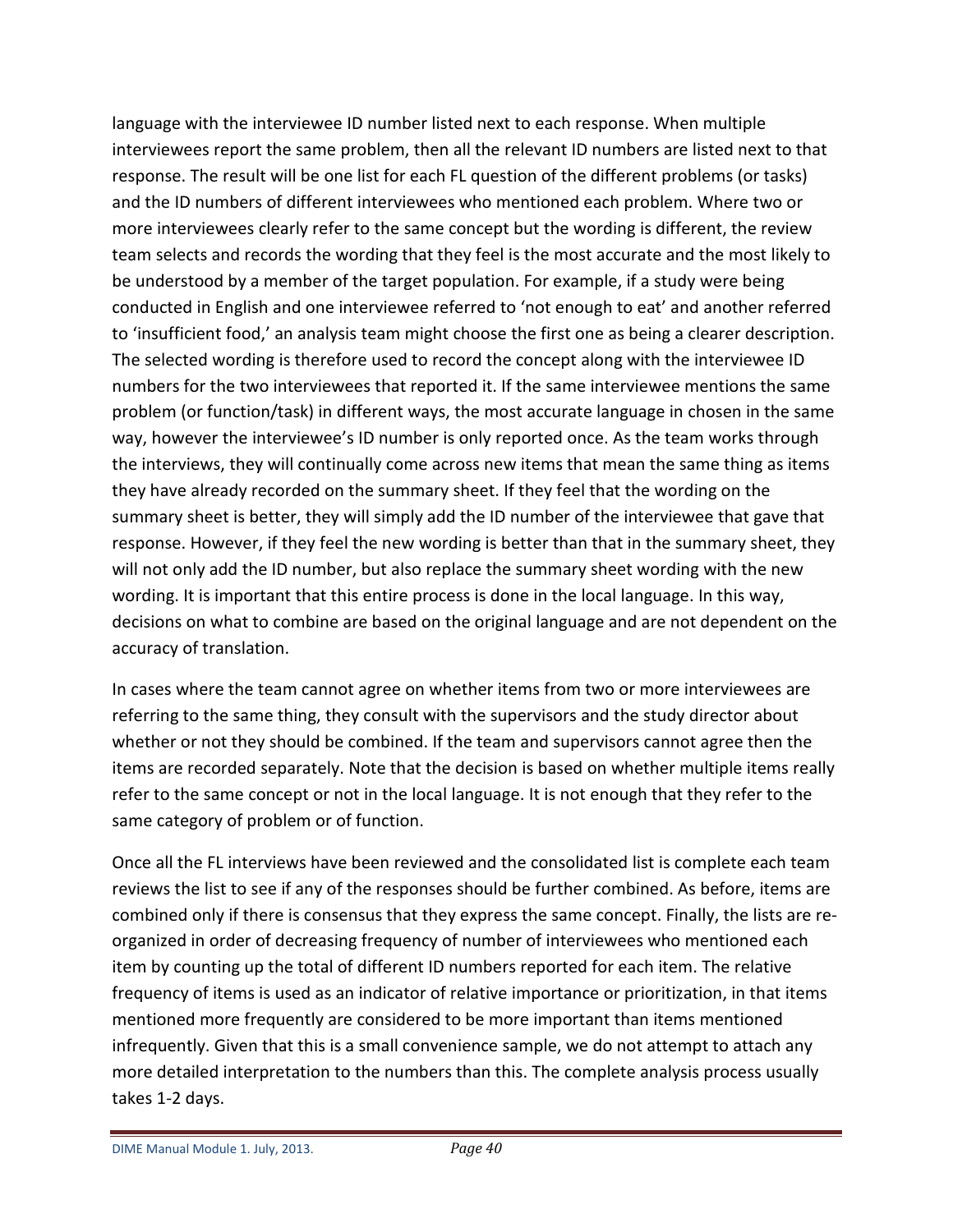Appendix F is an example of a completed FL interview form and Appendix G is an example of a consolidated FL analysis. Both were originally completed in the local language and have been translated here by way of illustration.

# <span id="page-40-0"></span>B.8. SELECTING PRIORITY ISSUES FOR FURTHER EXPLORATION

The summary problem lists resulting from the FL analysis usually contains more problems of interest than can be addressed by a single program and/or explored in detail in a brief qualitative study. Therefore, a choice is made at this stage in the study regarding which problems to investigate in detail. Constraints in both the study duration<sup>[3](#page-40-1)</sup> and in a program's ability to address multiple problems normally restrict the investigation to no more than 4 problems. These are chosen based on the following criteria:

- Priority is given to problems mentioned frequently and which appear to be severe in terms of their impact, as suggested by the problem names and brief descriptions.
- Problems which are not already well understood or otherwise need further exploration in order to appropriately plan interventions. Since the KI interviews provide in-depth information on the selected problems, those that are already well understood in the local context are not a priority for further investigation. Note that this does not mean that these topics will not be addressed in the program.
- Problems which are most likely to be addressed using available resources. This includes consideration of whether interventions exist that are known to be effective and whether those interventions are feasible locally. (See Module 5 for brief descriptions of different possible mental health interventions).

The process of selecting which problems to investigate further is also influenced by the preferences and background of the service organization partner(s) and their funder. For example, they may have experience developing treatment programs to deal with specific mental health problems such as depression, anxiety or PTSD, or to deal with mental health and related issues connected with specific forms of trauma, such as torture. Or they may be interested in developing community-based programming on stigma reduction through community-wide programs. It is important for the implementing partner to keep in mind their own service and program goals while deciding which problems to explore.

The decision process regarding which problems to focus on normally takes place at a meeting of the implementing organization staff and members of the study team. This includes the study

<span id="page-40-1"></span><sup>&</sup>lt;sup>3</sup> Our experience is that service organizations find it difficult to conduct studies longer than 2 weeks.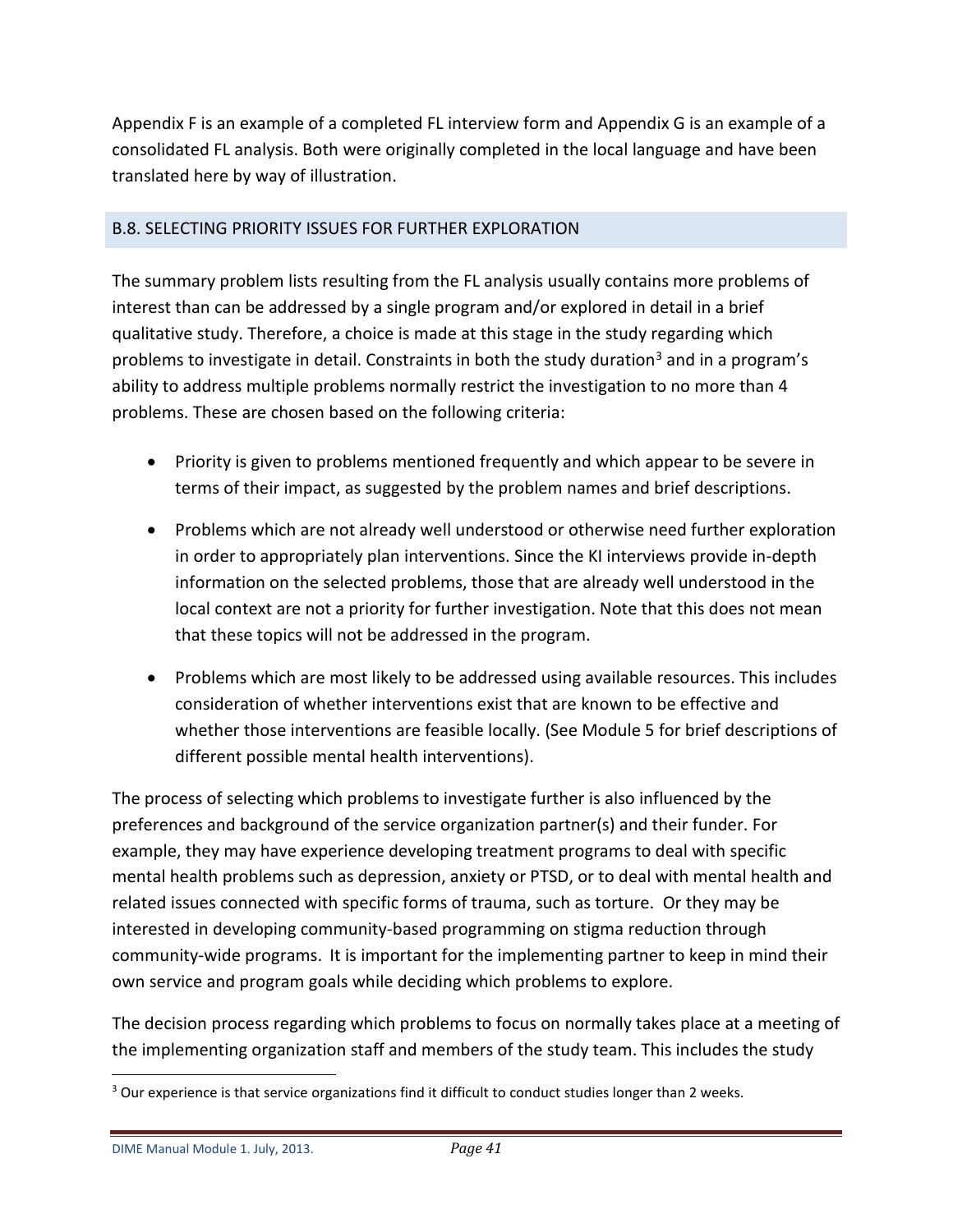director and supervisors. The decision should be done by consensus. However, if that is not possible, the implementing organization staff has the final say.

# <span id="page-41-0"></span>B.9. KEY INFORMANT INTERVIEWS

The purpose of the KI interviews is to gather in-depth information about the problems selected from the FL interview data. In-depth information includes:

- Further descriptions of the problems, including other symptoms, problems and behaviors that may be associated with the selected problems, and local terminology that describes them
- Information on the local perceptions of causes and effects of the selected problems and information on current practices to deal with the problems (i.e., coping, help seeking behavior)

Training in the KI interviewing method is done after the priority problems are selected from the FL data and prior to the KI interviews themselves. Interviewers and supervisors practice openended interviewing with equal emphasis on asking non-leading questions, using various means of probing and verbatim recording. As with the FL interviews, KI interviewers work in pairs, one as the interviewer and the other as the observer/recorder. After the interview is completed the interviewer and the recorder together review their written notes and combine them into a single interview. Both must agree on the final interview text accuracy. This should be done immediately after the interview, when the interview is still fresh in the mind of both interviewers. Unlike the FL interviews, which use formatted data collection sheets, the records of the KI interviews are usually done in an exercise book or on a writing pad. The interviews are recorded in pencil on lined paper with text written on every second line in order to make it easier to change or insert notes during the interview and later when consolidating notes.

The KI interview process is similar to that used in the FL interviews in terms of what happens before and after the main interview (see interview guide in Appendix I). The main difference is in the KI process itself, which is much less structured than the FL interview process. For the KI interviews, the interviewer begins with a pre-defined 'grand tour' question developed during the training based on the priority problems selected from the FL data. These introductory questions ask the interviewee to share what they know about the selected problem. One introductory question is developed for each priority problem being investigated, with interviewers asking that question and probing on that problem before proceeding to the next question/problem.

Following the introductory question, the interviewer interjects only to probe for more information on the topic of interest or to guide the interviewee back if they diverge from the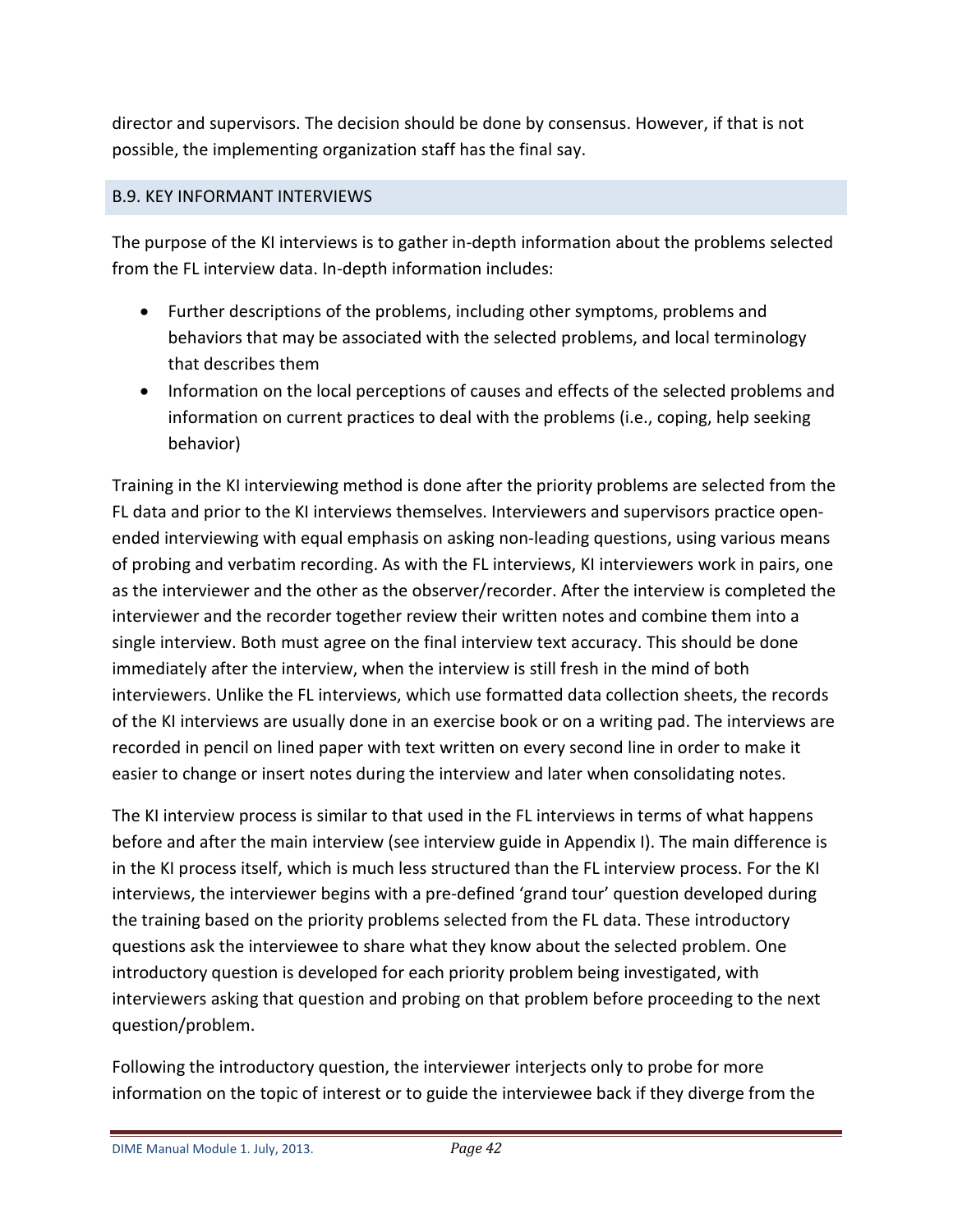topic. KI interviews serve to complement and expand on FL interviews. Whereas FL interviews aim to solicit a small amount of information on a broad range of topics, KI interviews are intended to gather detailed information about a few select topics. For this reason, the interviews are conducted with persons who are believed to be very knowledgeable about the topics of interest (hence 'Key' Informants). The expectation is that such persons can talk at length about the topic and will need little guidance to do so. In fact, most KIs will be interviewed at least twice, with some interviewed three or four times, because a single one hour interview is usually not enough time to obtain and record all that they know about the topics.

## <span id="page-42-0"></span>B.9.1. KEY INFORMANT INTERVIEWEES

The initial KI interviewees are selected from the local persons identified by FL interviewees as being knowledgeable about the problems selected from the FL data. Those asked to be KIs can include members of the study population, those who the study population may rely on when they have any of the selected problems, or who for other reasons are well connected to the study population. It is important that the KIs are nominated by members of the target population, with priority given to persons who are mentioned by multiple FL interviewees. KIs are local people who are part of the community in which the target population lives and works, not outsiders who visit the community or are living there temporarily. Any persons who have outside training in dealing with these types of problems (such as medical doctors, nurses, or social workers) are usually excluded since they tend to think about these problems on the basis of their training and not as community members.<sup>[4](#page-42-1)</sup>

Using the contact information collected during the FL interviews, the interviewer locates the KI and requests an interview. In cases when select FL interviewees appear particularly knowledgeable about the topics of interest, they may be invited to be interviewed as KIs. At the end of each interview, the interviewer asks the KI if there are other persons who are knowledgeable about the topic. If so, the interviewer records their contact information and these persons can also be interviewed as KIs. This process of snowball sampling can be particularly helpful when the FL interviews do not generate sufficient appropriate KI options. KIs named by community members in other contexts (such as during a meeting with community leaders or during an informal discussion with community members) can also be used. Typically, 15-20 KIs are interviewed, each on multiple occasions. Unlike the FL interviewees, there is no formal attempt to get variety in terms of ages, gender, or geographical distribution of interviewees. However, if there is a choice, it is usually desirable to attempt variety, such as

<span id="page-42-1"></span><sup>&</sup>lt;sup>4</sup> The perspective of these persons is important but it is more appropriately obtained outside the qualitative study.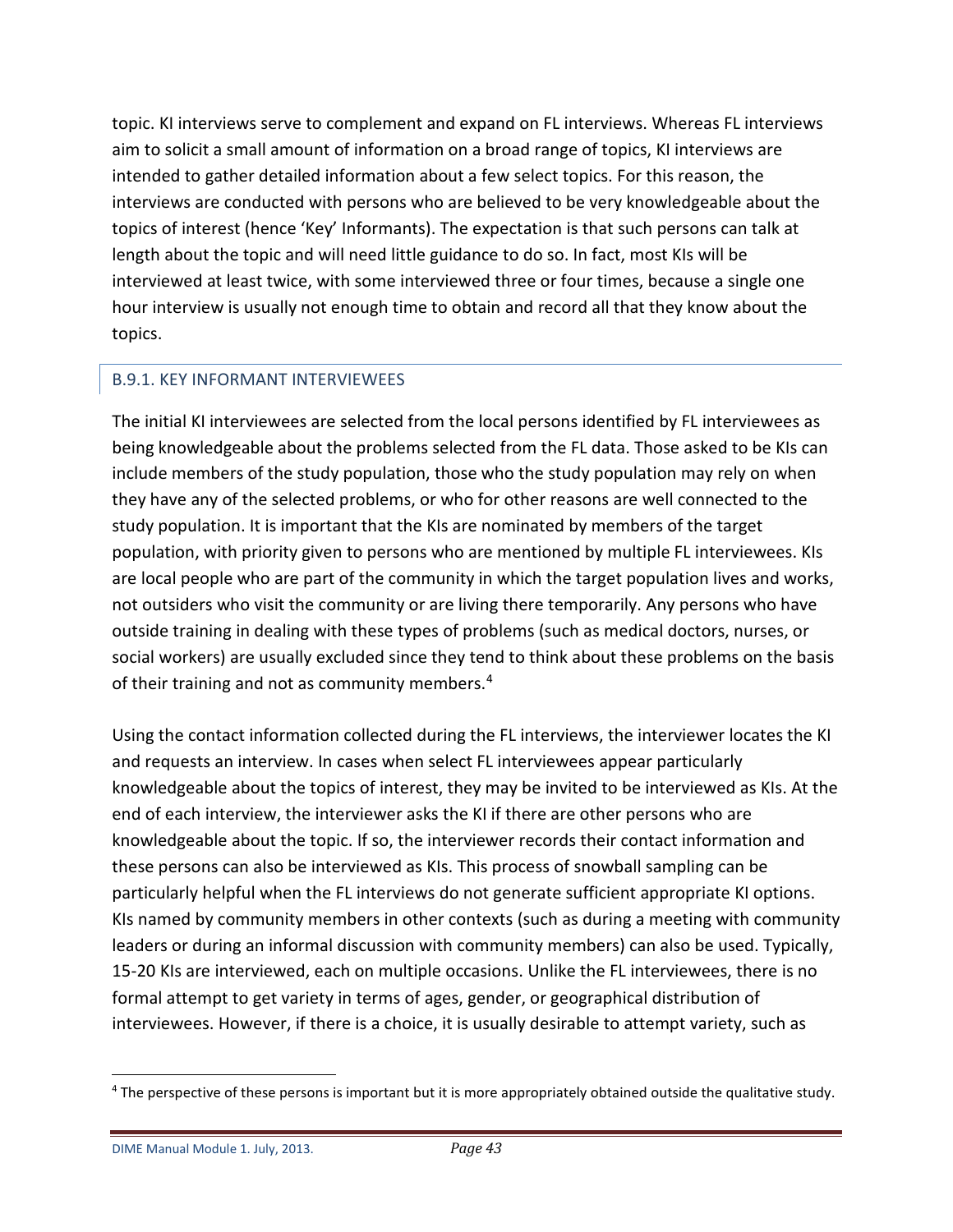including community leaders, healers, representatives of both genders, and people from different areas.

# <span id="page-43-0"></span>B.9.2. DATA COLLECTION

After the same preliminary steps of introduction and explanation as in the FL interview, the interviewer begins the data collection process by introducing one of problems selected from the FLs and stating that other people in the community mentioned that the interviewee would be a good person to ask about that problem. The interviewer then asks the KI to tell what they know about the problem (see the example of the KI Interviewing Guide in Appendix I). The recorder focuses on recording everything the interviewer says and everything that the KI says about the topic. **The recorder must not summarize or provide on-the-spot translations.** This can be difficult work and often the interviewee will talk more quickly than the recorder can record. If that happens, the recorder should feel free to ask the interviewee to slow down or to pause until the recorder can catch up, explaining that what the interviewee says is important, and he/she wants to make sure it is all recorded properly. The interviewer also takes notes in order to remind him/herself of points that she/he may want to come back to and probe on later.

KI interviews focus on the following aspects of each problem:

- Nature (e.g., what are the characteristics/symptoms or signs/how it is recognized)
- Perceived Causes
- Effects on those with the problem and on others close to them
- What people currently do about it
- What should be done about it (if the resources were available)

Interviewers are trained to remain silent while the interviewee is talking about any of these issues and to simply listen and take notes. If the interviewee begins to talk about unrelated topics, the interviewer politely leads them back to one of the above topics through the use of appropriate probing. As in the FL interview, the interviewer avoids introducing new concepts but instead probes in a non-leading way, usually by reminding the interviewee of something they had previously said and asking them for more information (for example, reminding them about a cause they had mentioned and asking them to talk more about that cause or about other causes). Interviewers are trained to probe repeatedly on the same topic, and to do so until the interviewee states that they have no more to say about the topic. In this way, the interviews tend to produce a lot of information, and two or three one-hour interviews may be required to record all the information an interviewee has to provide. Subsequent interviews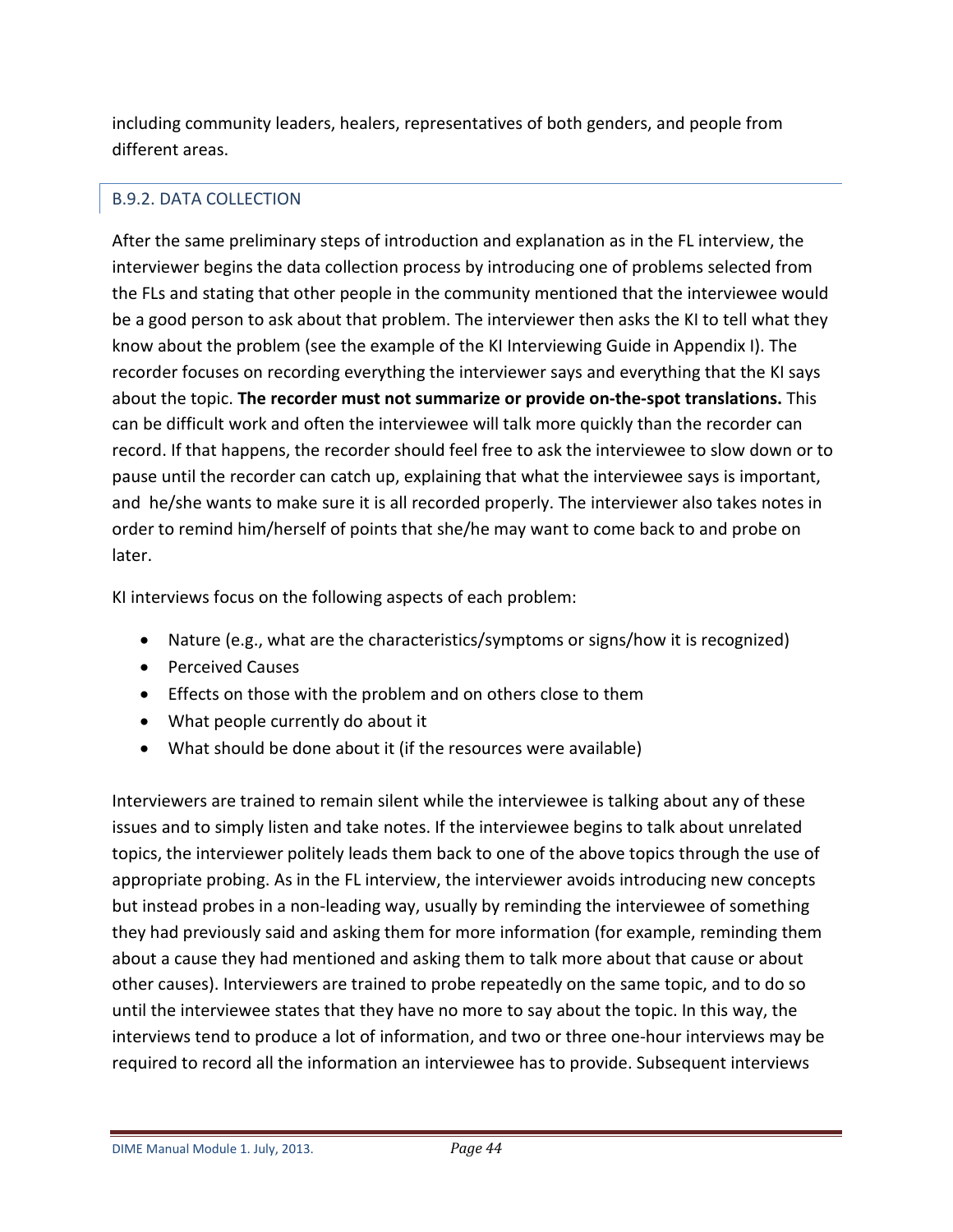should be conducted on separate days to avoid exhausting the involved parties, and to give the interviewee time to reflect and think of further information between interviews.

After each interview is completed (and before doing another interview) both the interviewer and recorder review their notes from the interview. At this stage they reconcile and combine their notes and add any material that they remember from the interview that is not yet recorded<sup>[5](#page-44-1)</sup> and clarify anything that is not clear. It is important that this is done soon after the interview, as memory fades quickly. The result should be a final set of complete and clear interview notes that records both the interviewee and the interviewer's comments.<sup>[6](#page-44-2)</sup>

At the end of each day, the interviewers go through the full text of each of the day's interviews with the supervisor. The supervisor and interviewers discuss the experience, any problems that may have arisen, and how the interviewers handled them. To facilitate this review the interview notes contain not only what the interviewee said but also the interviewer. The supervisor reads through the interview text and identifies any problems or mistakes, including inadequate probing or leading. If inadequate probing is identified, the supervisor points out to the interviewers where they have missed an area of interest, or where they probed but did not probe enough. The supervisor then works with the interviewers to plan how to probe on these topics at the next interview. If interviewers have led the respondent in any way this is pointed out in order to avoid similar mistakes in the future. This review process is vital to the success of the study. On the one hand, the interviewers learn best by going through the interview with the supervisor and seeing where they can improve. On the other hand, the supervisor and interviewers are able to plan the follow-up interviews and ensure that the interviewers revisit gaps in the information that was collected, thereby greatly improving the quality and amount of the data collected.

## <span id="page-44-0"></span>B.9.3. ANALYSIS OF KEY INFORMANT INTERVIEWS

Prior to the analysis, separate piles or folders are created, each one consisting of all the interviews for a particular KI (i.e., if there are sixteen KIs there will be sixteen piles). The interview sheets in each KI pile are stapled together. If they are put in a folder, they must be stapled to the folder. Each

<span id="page-44-1"></span> <sup>5</sup> If during the review and consolidation of notes the interviewers remember information that was not recorded, it is best to add this text in parentheses ( ) since it may be difficult for the interviewer and recorder to recognize whether they are summarizing or using the interviewee's EXACT words. Using ( ) allows the information to be included while acknowledging that the exact wording may not be correct.

<span id="page-44-2"></span><sup>&</sup>lt;sup>6</sup> Interviewers may decide to rewrite their notes completely, however this is time consuming. Alternatives are to use a computer to type the interview as it occurs (if appropriate and the recorder has the typing skills), or to use a notebook and write in pencil on every second line. This makes it easier (and quicker) to make changes and additions while not rewriting the original notes.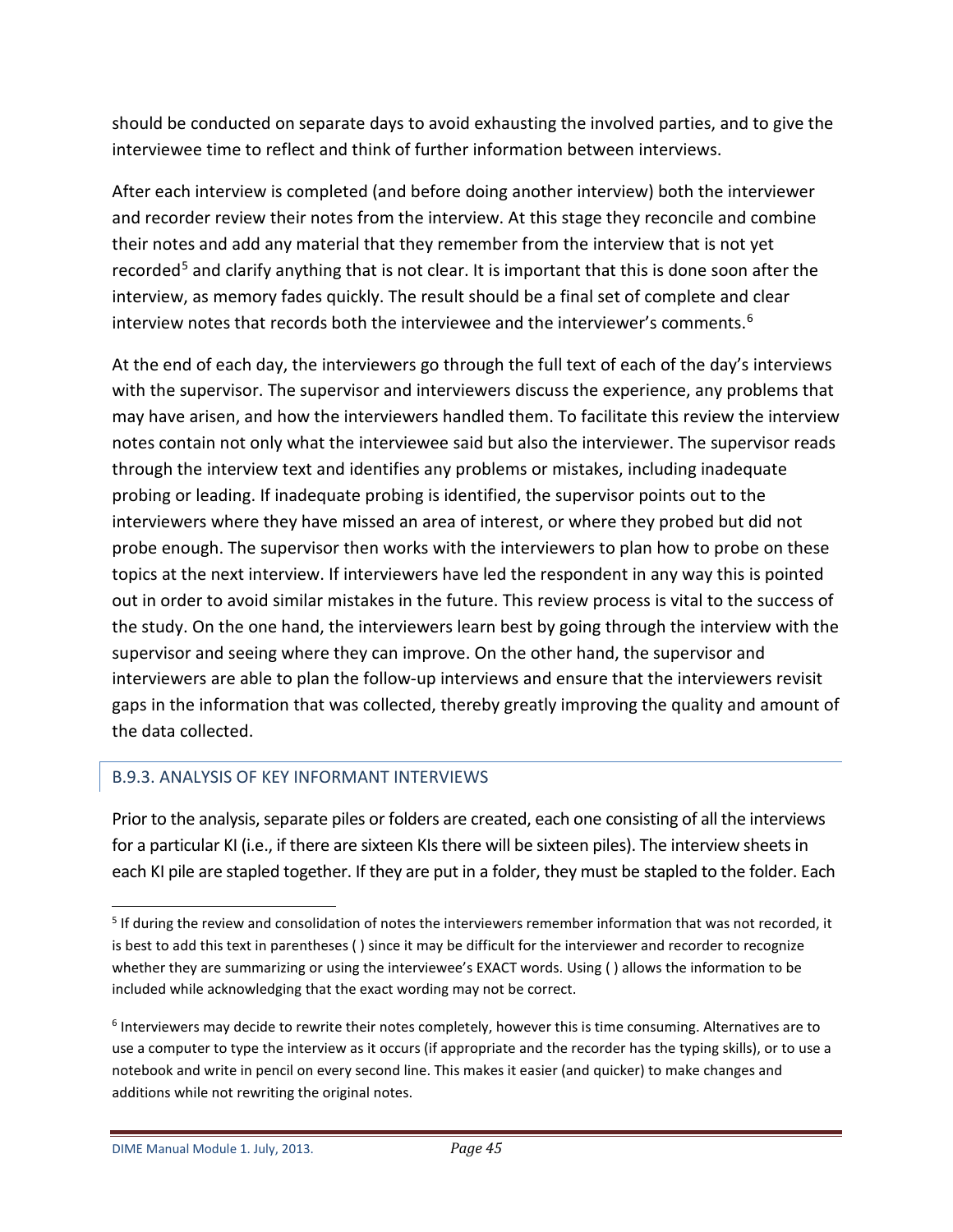pile is given a numeric code to identify the KI. If there are sixteen piles/KIs then the piles might be coded 1-16.

Interviewers are divided up into teams. The number of teams is equal to the number of problems (usually 2-4) that were explored in the study and each team focuses on a different problem. Each team creates a summary sheet (or computer file) for their problem with subheadings according to the areas of interest explored in the interviews:

- Nature of the problem (e.g., what are the characteristics/symptoms or signs/how it is recognized)
- Perceived causes
- Effects on the person with the problem and on others close to them
- What people currently do about it
- What should be done about it (if the resources were available)

The rest of the analysis process is similar to the FL analysis. As with the FLs, the analysis is done using the original interviews rather than translations. Each team picks up one of the interview piles and proceeds to read through the first interview, looking for mention of their problem topic. Whenever they find a mention, they record what was said under the relevant subheading, using the exact wording of the interviewee. The complete interview text, including second and possibly third interviews with the same interviewee, is reviewed in this way. If the KI subsequently (in the same interview or a later interview) mentions the same fact using different wording and the team feels that this new wording is more easily understood they erase the original wording and substitute the new wording.

This process continues with each new interview pile. Next to the record of each statement, the team keeps a record of which KIs mentioned that information. The team continues to replace the wording used to describe each concept if they come across a new and superior way of saying it in subsequent piles.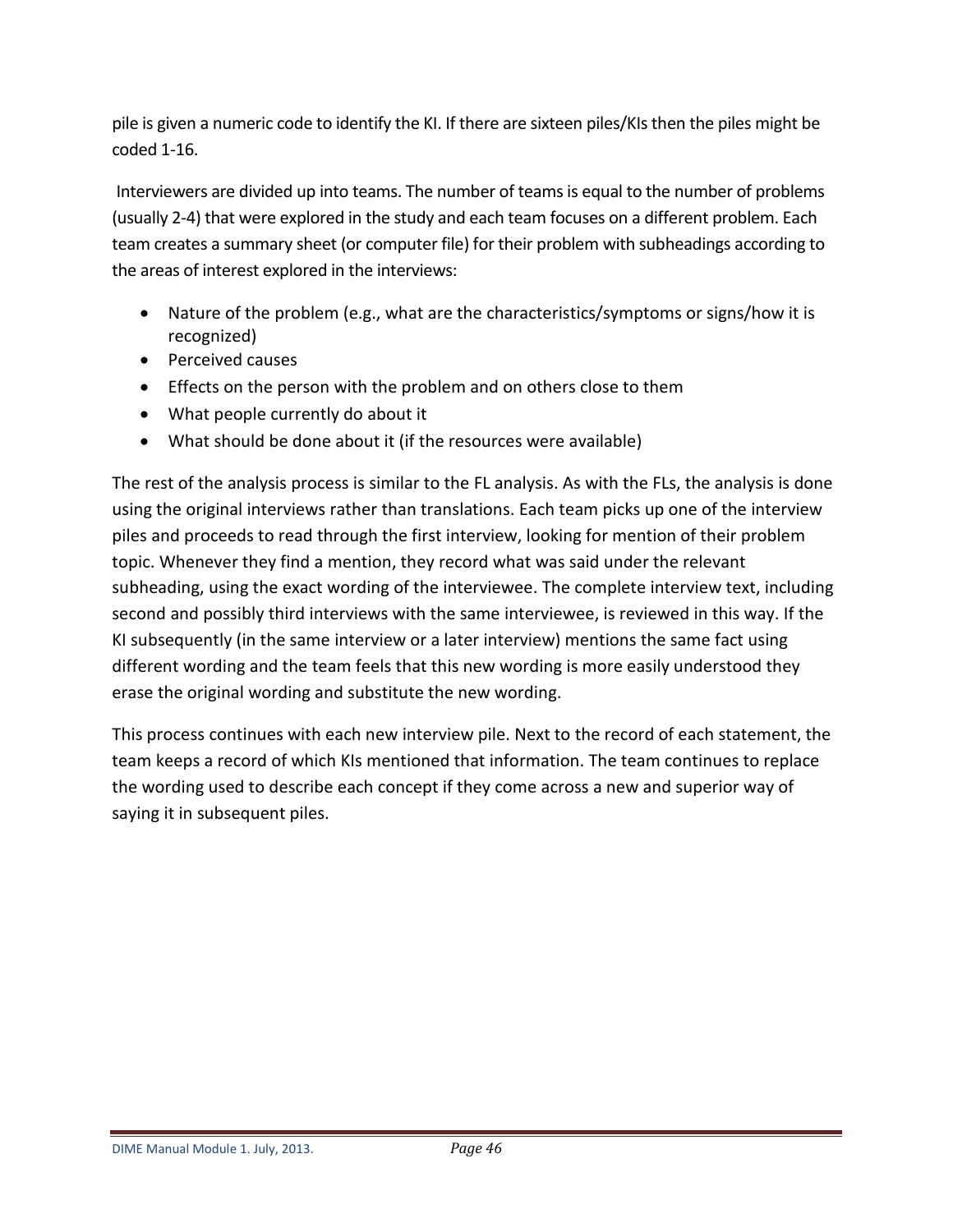# *Figure 2. Example of KI Summary Sheet*

| Symptoms                   | <b>Key Informants</b><br>(ID numbers) |
|----------------------------|---------------------------------------|
| Reliving events            | 2, 6, 12, 3, 7                        |
| Body pain                  | 2, 6, 13, 5                           |
| Restlessness               | 6, 5, 9                               |
| Head hurts, very emotional | q                                     |
| Cause                      |                                       |
| Have no work               | 2, 3, 13, 1                           |
| Sense of lack of justice   | 13, 4, 10                             |

Figure 2 is an example of what a summary sheet/computer file might look like while still being completed by an analysis team. The table depicts analysis of the problem of '*continuing to suffer from past events* ' and the team has so far reviewed the interview piles for KIs 2, 6, 5, 12, 3, 7, 13, 9, 1, 4, and 10. The table shows the progress they have made for two of the subheadings – Nature of the Problem (Symptoms) and Cause. So far, KIs 2, 6, 12, 3, and 7 have mentioned '*reliving events'* as a symptom of '*continuing to suffer from past events*.' The local terminology for '*reliving events*' will be whichever description of this concept they have found so far that they feel is most easily understood by local people. This decision is subjective and arrived at by group consensus, considering factors such as how many interviewees used that terminology (more commonly used terms are preferred) and how easily understood it is considered to be.

One way we have found to keep track of which team has reviewed which interview pile is to have a team sign the folder (or the top page of the pile) when they have finished reviewing. Once all the teams have completed their reviews of all the piles/interviews, each team reviews the summary sheets or computer files to determine if there are items that they feel are saying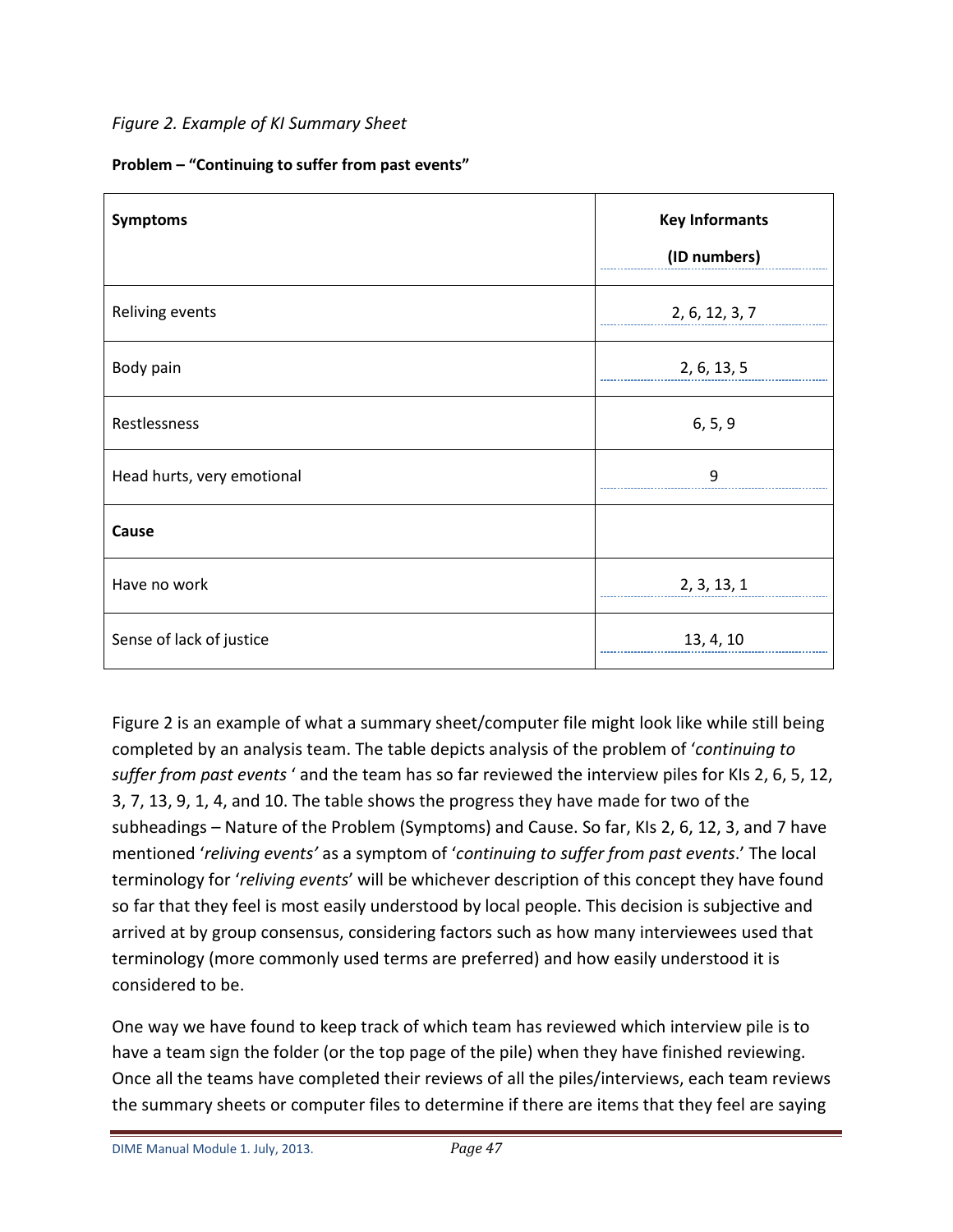the same thing. If so, they select the best phrasing, erase the phrase not selected, and add the tally of those interviewees from the erased phrase to those of the selected phrase. In doing so they are careful not to add the same informant twice. For example, if KIs 2, 5, 7, and 10 said the selected phrase, and 4, 5, 7, and 11 said the phrase to be removed, then the total tally would be 6 KIs who expressed that concept, not 8.

The final result is a summary sheet or computer file for each problem, with statements listed under each of the five subheadings – Nature of problem, Perceived Causes, Effects, What people do, and What should be done – and the ID numbers of the KIs who made each statement or its equivalent. The latter can be replaced by a count of the number of KIs. A translation of part of a summary sheet from a 2011 study of displaced Burmese persons in Thailand is provided in Appendix K.

## <span id="page-47-0"></span>B.10. FOCUS GROUPS

FGs are used in this qualitative assessment process to build on the function FL data collected identifying the tasks and activities that constitute normal functioning and wellbeing. The FGs are usually conducted after the FL interviews are completed and analyzed and are used to confirm the data from the FL as well as generate new data on function.

Function FGs typically take place while the interviewers are conducting the KI interviews. They can be led by the study director, a supervisor or by a pair of interviewers, depending on availability. As with the other interviewing methods, two people are required to implement the FG discussions – one to primarily engage with the group while the other focuses on recording responses.

# <span id="page-47-1"></span>B.10.1. FOCUS GROUP PARTICIPANTS

For studies in which the target population includes both genders, at least two FGs are held – one for men and one for women. If there is time, more FGs can be held to better reflect variation by age, location, or other relevant factors. Within FGs, participants should represent the same criteria used to select FL interviewees. FG participants should not be FL interviewees, in order to improve triangulation of the results. Interviewees can be recruited through various channels, including suggestions from community leaders, organizations, or FL interviewees.

FGs should range in size from 8-15 persons. Fewer may result in more limited results and more might result in groups where not everyone has an opportunity to speak.

DIME Manual Module 1. July, 2013. *Page 48*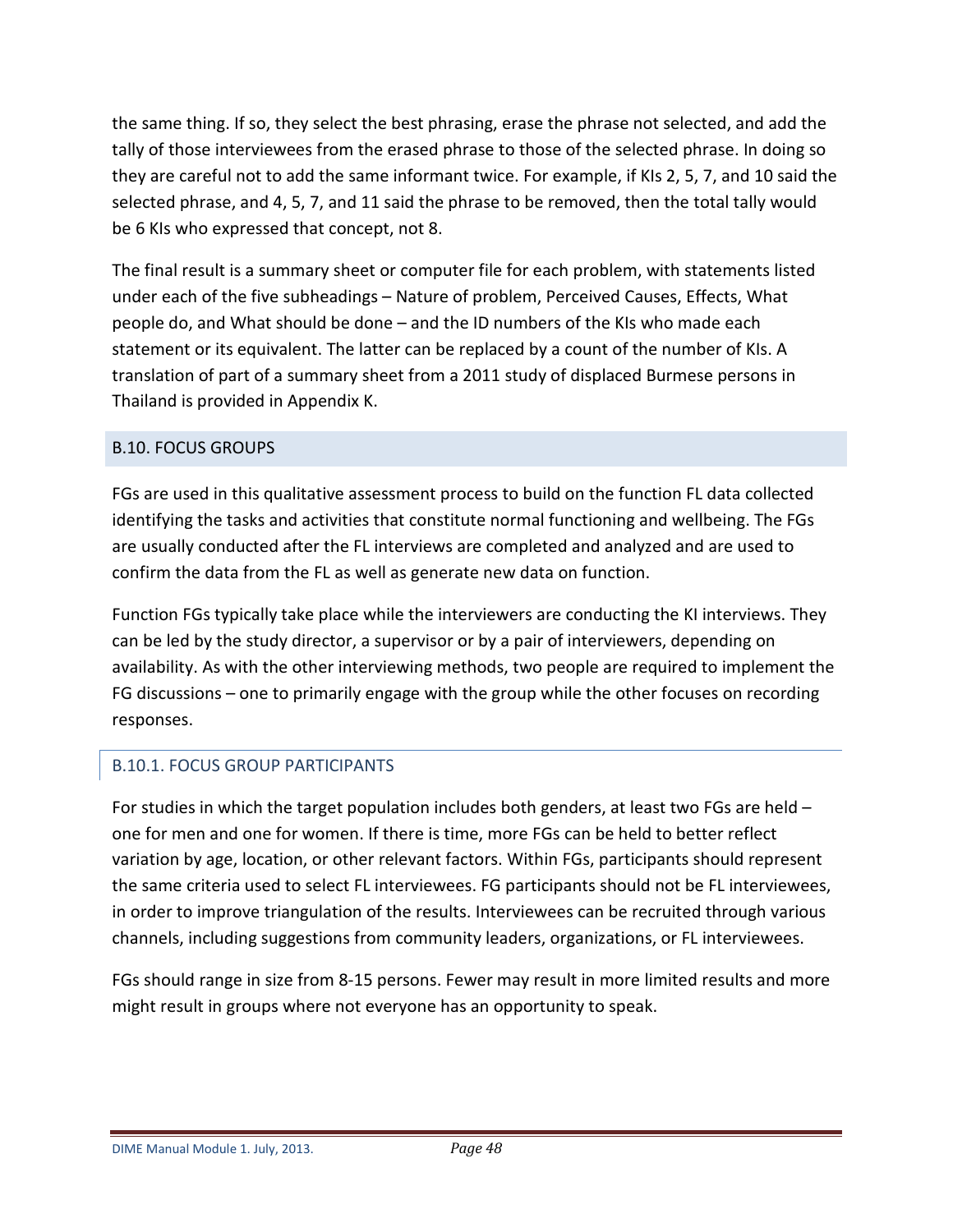# <span id="page-48-0"></span>B.10.2. FOCUS GROUP IMPLEMENTATION

FGs can be held inside buildings or outside, as long as it is easy to hear the participants. They should be held in a private location if possible. The non-controversial and non-personal nature of the discussion means that the meetings may be held in less private surroundings if it is necessary, however, and if those in the group do not mind.

The dynamics of FGs (and of group methods in general) are different from those of individual interviews. The facilitator must encourage the whole group but s/he must also notice who is shy or else saying little and try to encourage them and create space for them to speak while (politely) preventing a few people from dominating the conversation. As with the FL and the KI interviews, the facilitator uses probing to encourage comments in a non-leading way. Sessions usually last up to one hour. During that time it can be difficult for the recorder to keep up with the group. As with the other interviews, the recorder does not hesitate to ask people to slow down or to pause while s/he catches up.

The introductory steps for the FGs are similar to those of the FL and KI interviews (see the Focus Group Interview Guide in Appendix J). At the end of the session, the recorder and interviewer quickly read through the notes to make sure that everything is clear, and they ask for clarifications before the group is dismissed. As with the other interview records, they then review the notes to create a final record of the group meeting.

Two different processes can be used to initiate the FG discussion. One option is to have the main interviewer (or facilitator) asks the same primary questions as were used for the function FLs. Using this option, the interviewer would ask the first function question and then ask all the FG participants to share the tasks and activities they thought were relevant. Once all the responses to the first function question were generated, the interviewer would move on to the second function question, followed by the third.

A second option is to start the FG discussion by presenting the results of the FL function questions analysis. The function FLs were analyzed in the same way as the problem FLs, with the result being lists of tasks and activities in order of frequency reported. For the FG discussions, the interviewer presents the 6-10 most frequently reported tasks for each of the three function questions and asks the FG participants to (1) identify any important tasks not on the list and add them to the list, and (2) prioritize the tasks by those that are considered most important for the most number of people.

The goal for either approach is to expand on the FL function data to more fully explore aspects of healthy functioning in the target population and identify tasks and activities that many men

DIME Manual Module 1. July, 2013. *Page 49*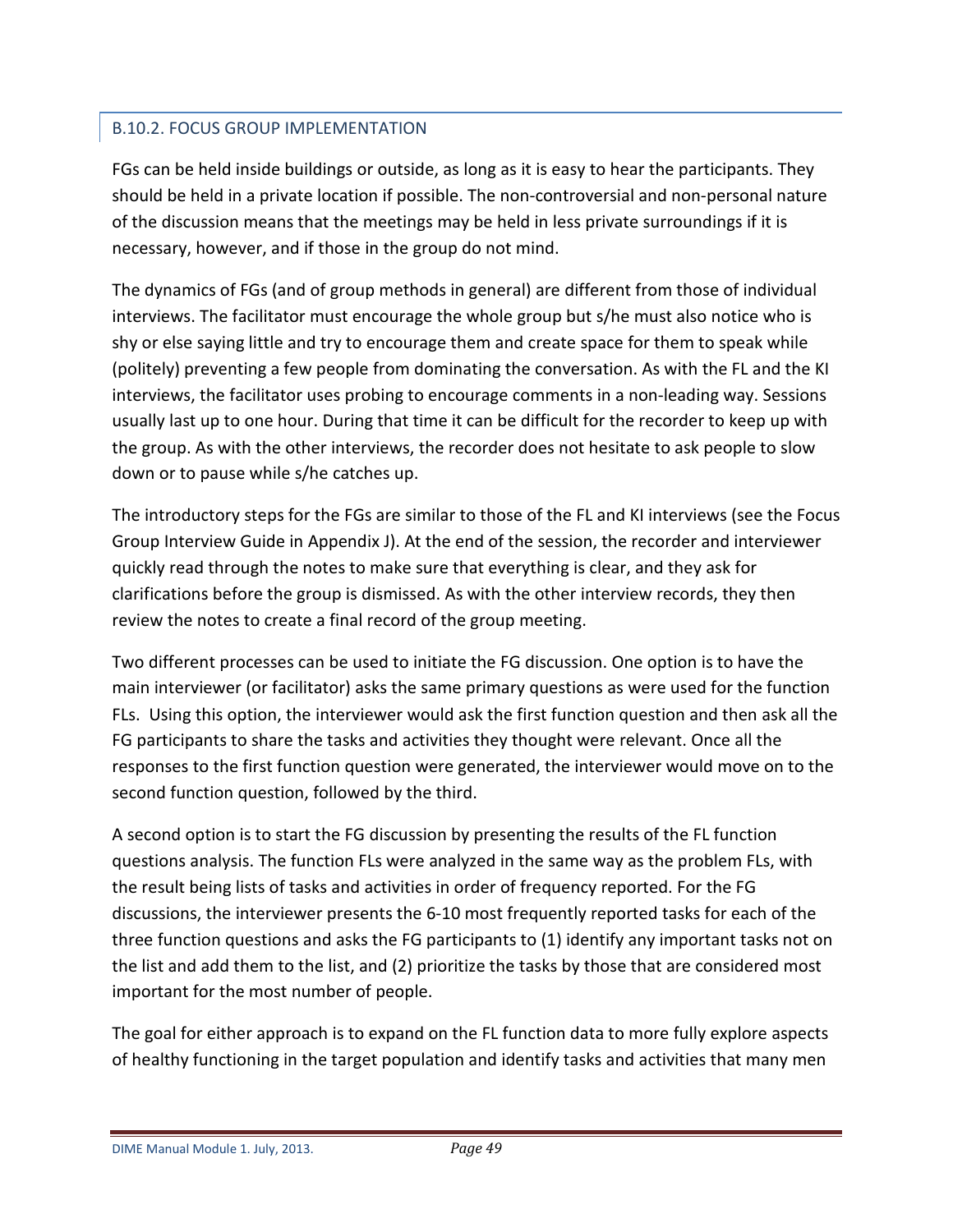and women are expected to regularly do to care for themselves and their families, and to contribute to their communities.

# <span id="page-49-0"></span>B.10.3. ANALYSIS OF FOCUS GROUP DATA

There is no formal analysis of the FG data. Once the facilitator and recorder have generated a final record of each group meeting, these records are set aside with the function FLs to be used at a future time for quantitative instrument development. A description of that process is described in Module 2, which covers the development of the function section of quantitative instruments using a template consisting of tasks and activities that were frequently mentioned in the function FLs and also mentioned in the FGs. The language used to describe the items is the wording agreed upon by the FL interviewers during the FL analysis and in the FGs.

# <span id="page-49-1"></span>B.11. SPECIAL CONSIDERATION OF COMPLEX CONTEXTS AND POPULATIONS

Situations may arise when the qualitative study process needs to be adapted. This can occur because of context (for example, multiple language groups or multiple contexts) or population (for example, a highly stigmatized or hard to reach population such as survivors of genderbased violence or trafficking.)

In the first instance, given that the results of the qualitative data inform not only program development but also the development of quantitative assessment tools for each language and context, the full qualitative study (i.e., 20-40 interviews and accompanying KI interviews) needs to be done in each language or geographic area separately.

In cases where the intention is to work with hard to reach and/or highly stigmatized groups, planning and special care must be taken to ensure that the participants are appropriately identified and kept safe. It is always important to work with local staff who know the target population, but when working with special populations it is often necessary to have representatives of the target population involved with the planning and implementation of the study. For example, the target population for a 2012 qualitative study to identify indicators of psychosocial problems and impairment among residents of Sange District, South Kivu, Eastern Democratic Republic of Congo was survivors of sexual violence. To access this population, the authors of the study worked with an International Non-Governmental Organization (NGO), which in turn worked with a local NGO that provided psychosocial support. By including them in the planning and study implementation, the authors were able to gain access to the target population and gain their trust for the interviews.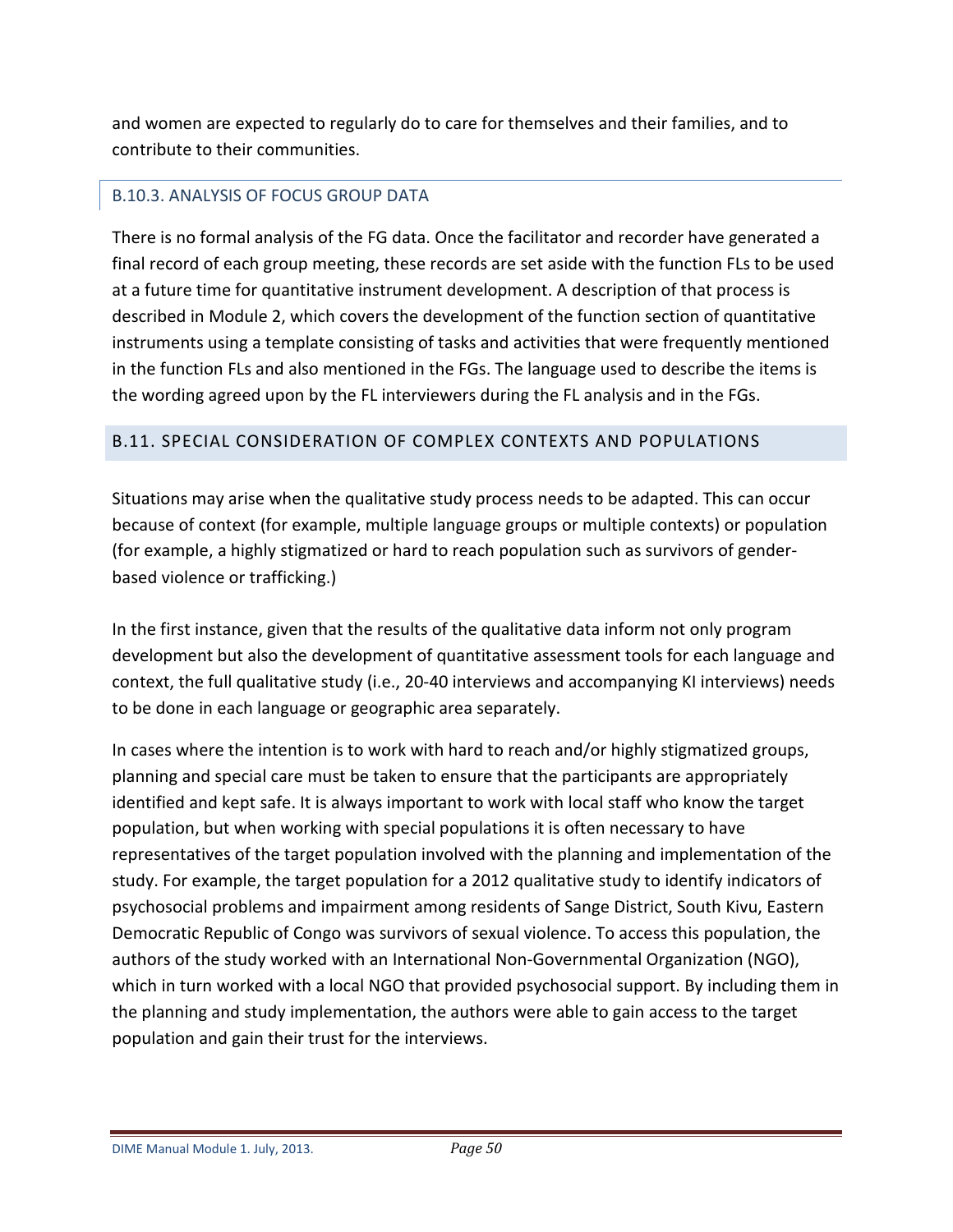<span id="page-50-0"></span>Chambers R. (1994). The Origins and Practice of Participatory Rural Appraisal *World Development*, 22(7): 953-969

Lincoln, Y. S., & Guba, E. G. (1985). *Naturalistic inquiry*. Beverly Hills, CA: Sage Publications, Inc.

Spradley, J. (1979). *The Ethnographic Interview*. Belmont, CA: Wadsworth/Thomson Learning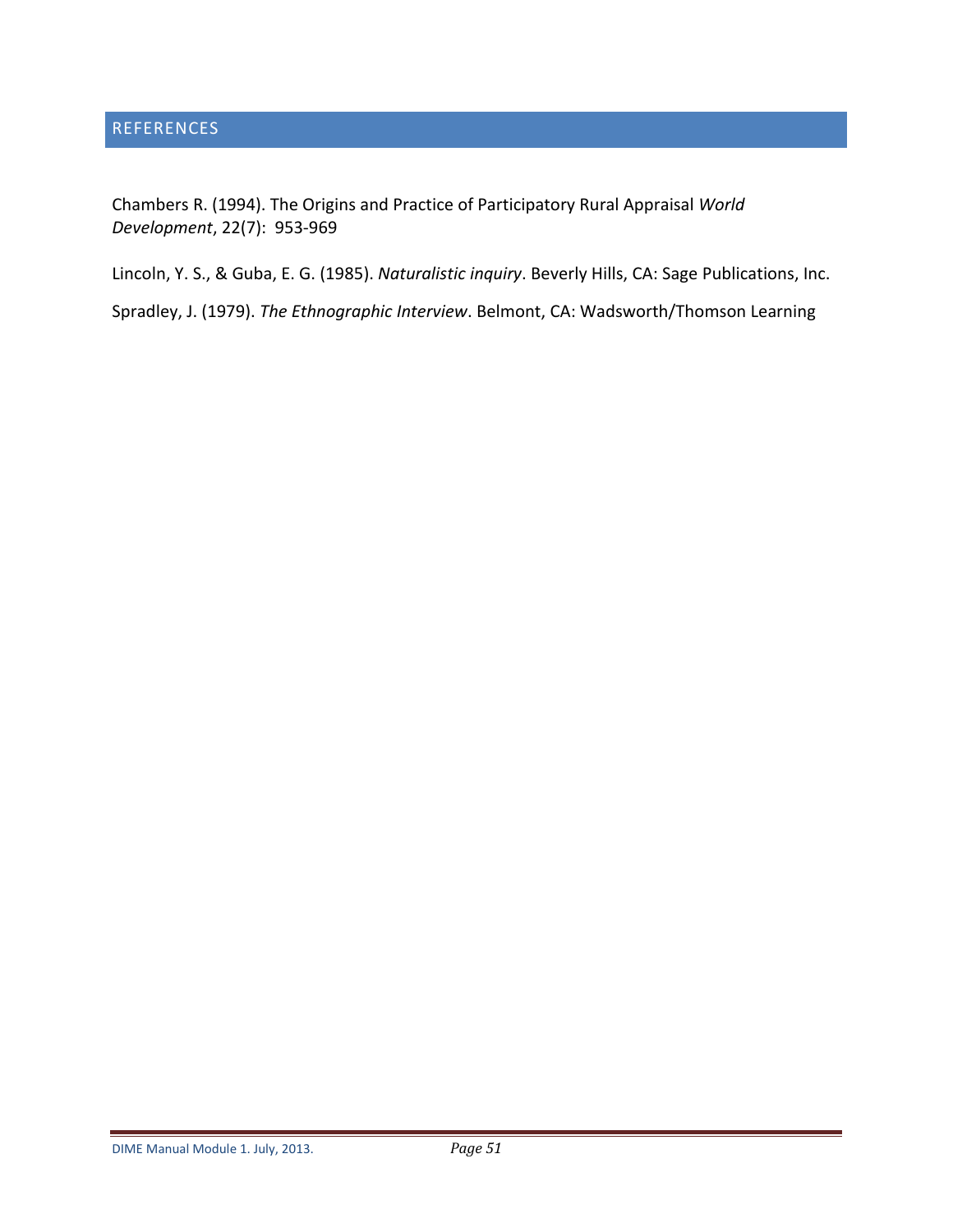### <span id="page-51-0"></span>APPENDIX A: EXAMPLE WORKPLAN

### <span id="page-51-1"></span>PRIOR TO COMMENCING QUALITATIVE STUDY

- Local staff creates a list of all target communities in the study area and the approximate populations of the target groups (i.e., people affected by torture and other traumatic experiences etc.).
- In the weeks before the data collection, local staff meets with local authorities and describes the study to gain their tentative approval. They may also hold a 'town hall' meeting with leaders and as many people as possible from the community to explain the study.
- Local staff identifies and, when necessary, hires interviewers and supervisors for the qualitative study based on the qualifications described in the manual.

### <span id="page-51-2"></span>QUALITATIVE STUDY SCHEDULE

A typical schedule of working days is described in the table on the following page. It may be adapted as needed. This schedule assumes that the distance from the training site to the community in question is less than one hour, and both training and data collection in the community can occur in the same day. **When the training site and communities are farther apart it will be necessary to take into consideration travel time** and whether interviewers and supervisors will need to spend the night (or several nights) at the site of the interviews and then return to the training site for analysis and further training.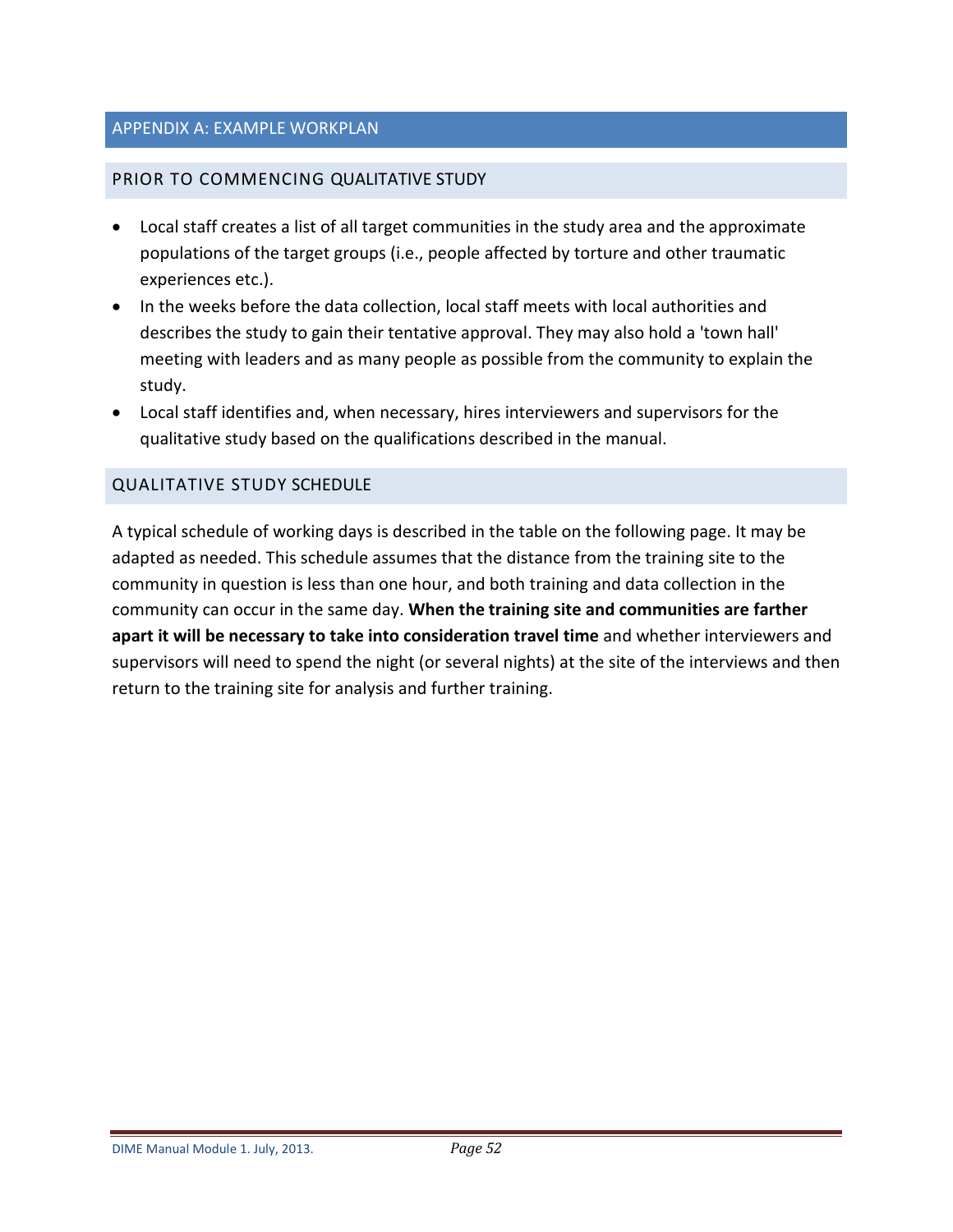| $Day*$ | <b>Activities</b>                                                                                                        |
|--------|--------------------------------------------------------------------------------------------------------------------------|
| 1      | Welcome interviewers/supervisors and provide didactic training for supervisors and<br>interviewers at the training site. |
| 2      | Didactic training on qualitative interviewing techniques and FLs                                                         |
| 3      | FL interviews in the community. Supervisor and interviewer review of interviews at training site                         |
| 4      | FL interviews in the community. Supervisor and interviewer review of interviews at training site                         |
| 5      | Group analysis of FL data at the training site.<br>Meeting to decide which problems to explore in KI interviews          |
| 6      | Conduct KI interview training at training site.<br>1 <sup>st</sup> KI interviews in the community.                       |
| 7      | Continue KI interviews                                                                                                   |
| 8      | Continue KI interviews<br>Conduct FGs at a time and place convenient for the group members                               |
| 9      | Continue KI interviews<br><b>Conduct FGs</b>                                                                             |
| 10     | Complete KI interviews                                                                                                   |
| 11     | Analysis of KI data at the training site                                                                                 |
| 12     | Analysis of KI data at the training site                                                                                 |

\* NOTE: The study is presented as 12 working days. The expectation is that there will be at least one 1-day break in the middle (i.e., working two 6-day weeks).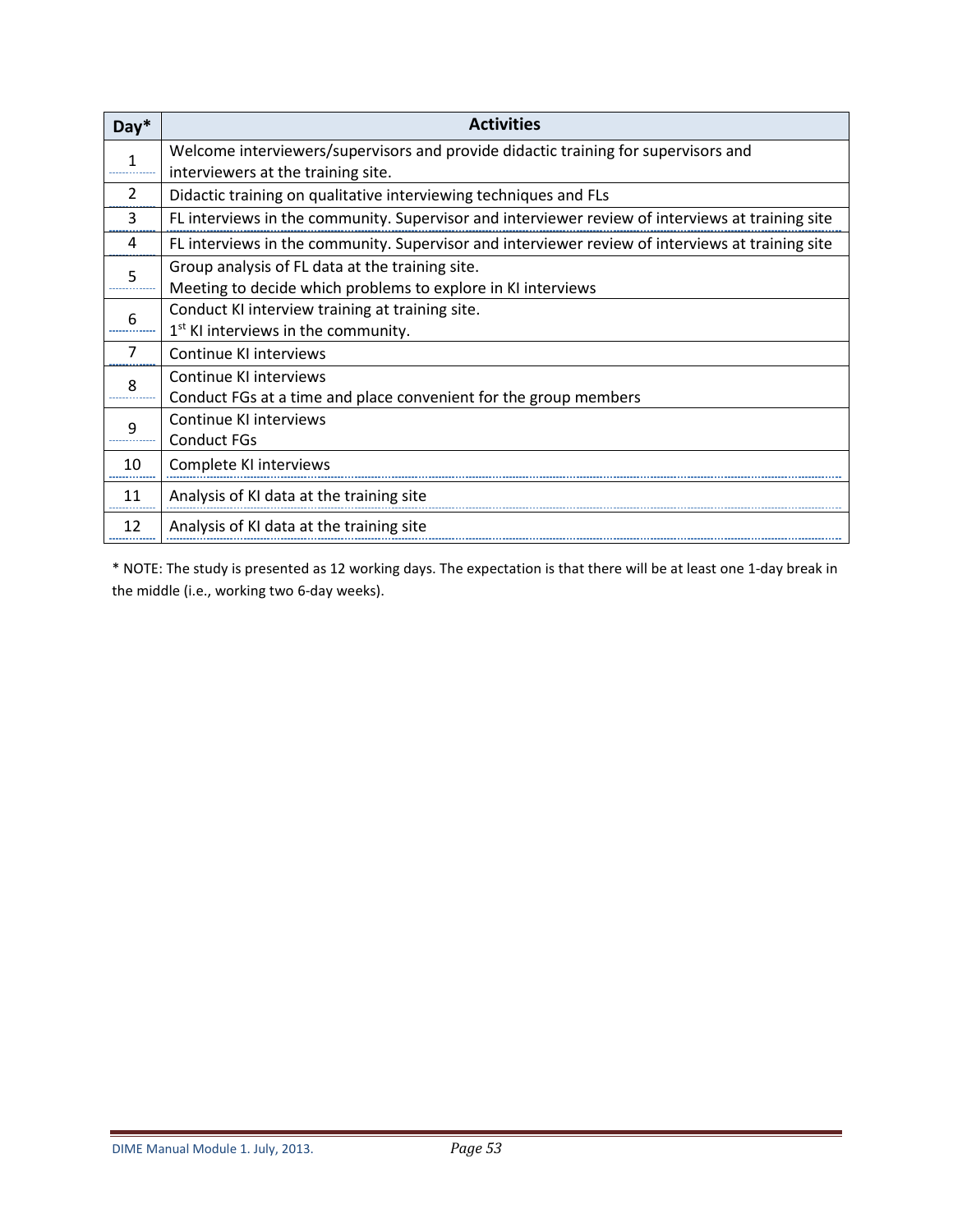### <span id="page-53-0"></span>APPENDIX B: RESOURCE LIST

#### <span id="page-53-1"></span>TIME

Preparation for the qualitative study usually requires one month prior to the study on a parttime basis. Activities completed during this preparation period include:

- Meeting with community leaders and community members
- Preparing logistics
- Arranging personnel

Actual implementation of the qualitative study, including training, conducting interviews and performing analysis takes about 12 working days (See typical time schedule in Appendix A)

#### <span id="page-53-2"></span>PERSONNEL

- Study director for four weeks, including approximately two and a half weeks implementing the study.
- **Logistics staff to address logistic and personnel issues.**
- 2-3 translators for training, supervision, and translation of data.
- **Three supervisors for 12 working days**
- 12 interviewers for 12 working days

### **Study Director Qualifications**

- $\checkmark$  Preferably team leader or manager for the provider, or someone with similar experience
- $\checkmark$  Available to direct pre-study planning and activities and post-study use and sharing of data
- $\checkmark$  Available for duration of study (12 working days)
- $\checkmark$  Can also be the trainer or otherwise speaks same language as the trainer and the supervisors (and interviewers if possible)

#### **Supervisor Qualifications**

- $\checkmark$  Non-governmental Organization (NGO) or Ministry of Health (MOH) local staff or students (e.g., nursing students)
- $\checkmark$  At least a high school education (college level education and good knowledge of English is preferred)
- $\checkmark$  Available for duration of study (12 working days)
- $\checkmark$  Ability to read and write in the local language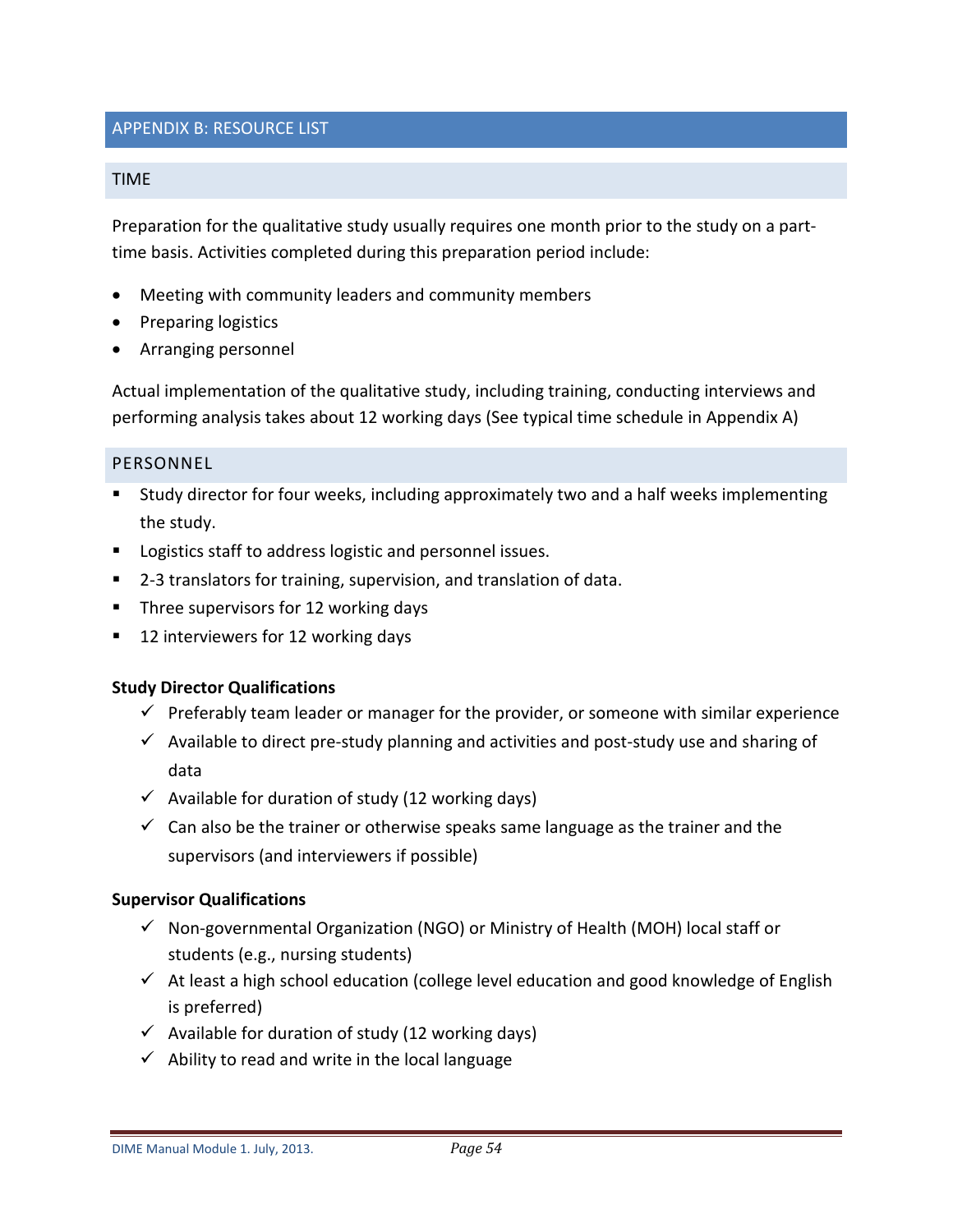- $\checkmark$  Willing and able to ride a motorbike, drive car, or otherwise use transportation (if needed)
- $\checkmark$  Good knowledge of the language of the trainer(s), study director, and interviewers

## **Interviewer Qualifications**

- $\checkmark$  NGO or MOH local staff or students (e.g., nursing students)
- $\checkmark$  Available for duration of study (12 working days)
- $\checkmark$  Ability to read and write in the local language
- $\checkmark$  Willing and able to ride a motorbike, drive car, or otherwise use transportation (if needed)
- $\checkmark$  Capable of walking long distances
- $\checkmark$  Understand they will be overseen by supervisors

### <span id="page-54-0"></span>TRANSPORT

The project director and all staff will meet at the training site at the beginning of each day before proceeding to the study site. Daily transport between the training and study site for all workers (interviewers and supervisors) is required throughout all phases of the project.

### <span id="page-54-1"></span>TRAINING AND OFFICE MATERIALS

Training for all modules should take place at a combined training and office site that is quiet, secure, and has adequate electricity. The site should be exclusively used by the team throughout the project and should be able to be locked at night.

### Site Requirements

- $\checkmark$  Large enough to seat all study personnel
- $\checkmark$  Quiet
- $\checkmark$  Available power (electric or generator)
- $\checkmark$  Available exclusively for use by the team throughout the project (24-hour access)
- $\checkmark$  Able to be locked at night

### Equipment

- $\checkmark$  Blackboard/whiteboard/easel and chalk/marker pens
- $\checkmark$  Computer
- $\checkmark$  PowerPoint projector
- $\checkmark$  Printer and spare toner cartridge (on site or easily accessible)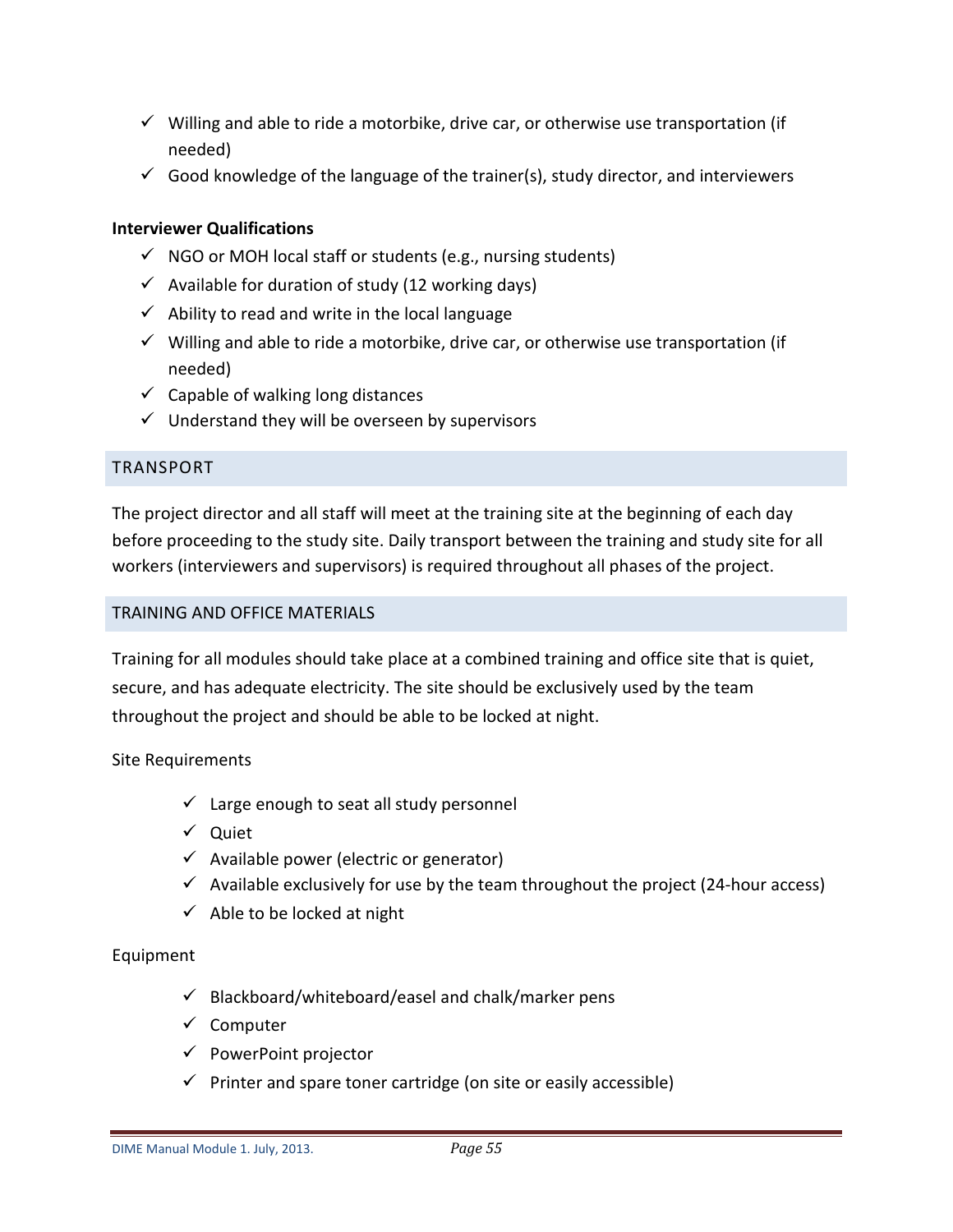$\checkmark$  One ream of paper

### <span id="page-55-0"></span>INTERVIEWER MATERIALS

Each interviewer and supervisor should have the following:

- $\checkmark$  Exercise book
- $\checkmark$  Two pencils, eraser and sharpener
- $\checkmark$  Waterproof carrying bag
- $\checkmark$  Daily portable lunch (or per diem and options for purchasing lunch)
- $\checkmark$  Sufficient copies of FL and consent forms (if the latter are used)
- $\checkmark$  Cell phones or other method of communication with study director and supervisors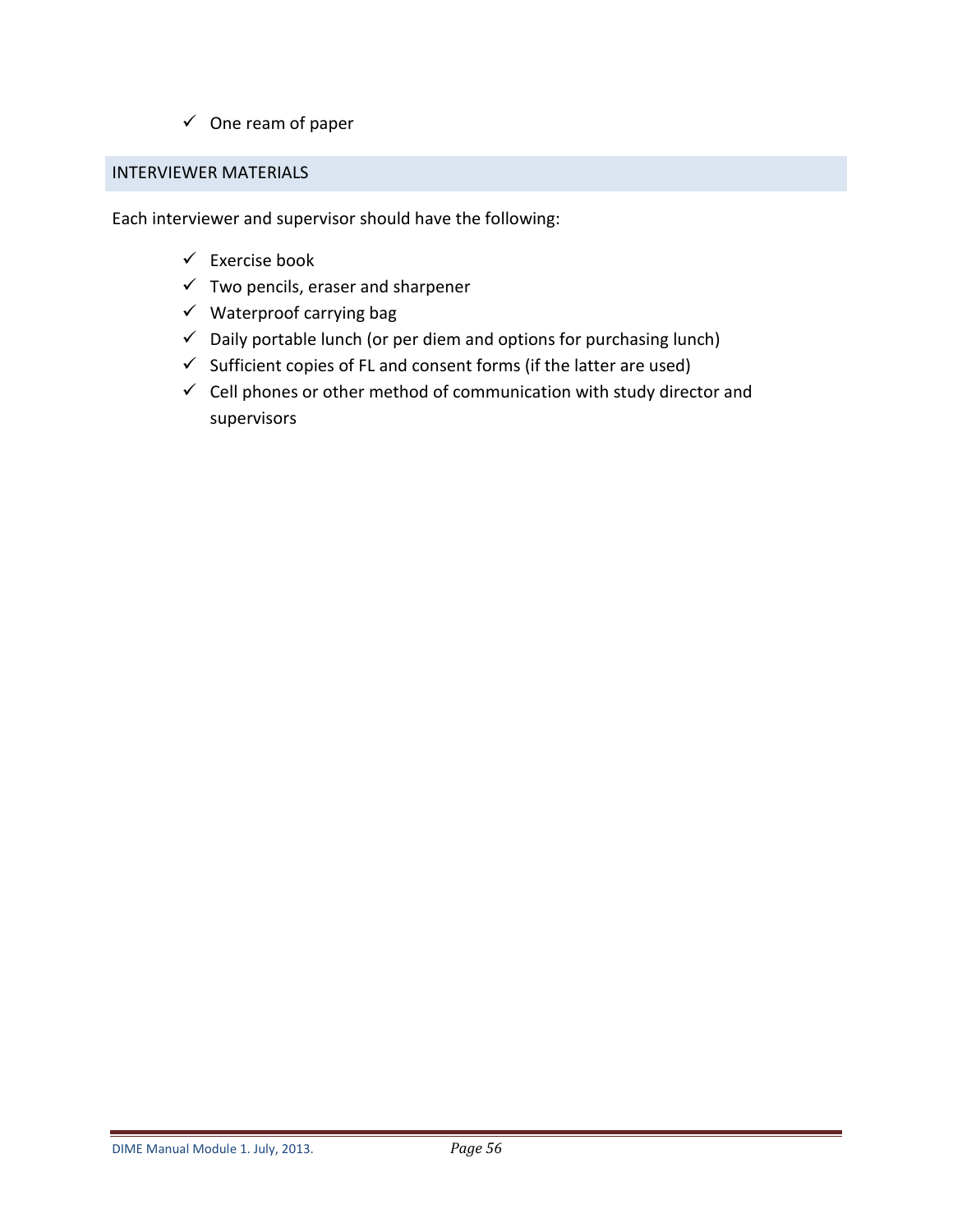### <span id="page-56-0"></span>APPENDIX C: EXAMPLE OF FORMAL CONSENT FORM

### **Verbal Consent Form for Research Study**

#### **Instructions for the Interviewer**

The following sections printed in italics are to be read to the subject prior to the interview. If the subject then agrees to participate, you must sign on the line marked 'Witness to Consent Procedures' at the end of this form. Also mark the date on the appropriate line.

### **Purpose of the Study**

*You are being asked to be part of a research study. We want to find out about the problems affecting people in this community and about the tasks and activities that people normally do. By learning about the problems and normal activities of local people [organization you are working for] hopes to design better programs to assist local people. This research is being done by [organization you are working for]. We would like to invite you to participate.* 

#### **Procedures**

*To obtain this information we are talking to people who live here and know about the situation of local people. This is why we selected you to participate. If you agree to be in this study I will ask you some questions about the problems affecting local people and the things that local people do.* 

### **Risks and Discomfort**

*Each interview will take about 30-60 minutes. It is possible that you may not like some questions or that some questions may upset you. You may refuse to answer these questions, or any questions, if you wish. You may stop the interview at any time.* 

### **Benefits**

*This information will help [your organization] to provide better programs to improve the health of the people in this area. However, there may be no direct benefit to you personally.*

### **Confidentiality**

*During the interview I will write down the information you tell me. This is the information we will use for our study. The record of this information will not include anything that can be used to identify you. I will also record your name and address, but this will be stored separately from the record, and will be locked in the project director's office. The project director will have the key. Only the research team will be able to see this information. Nothing that you tell us will be*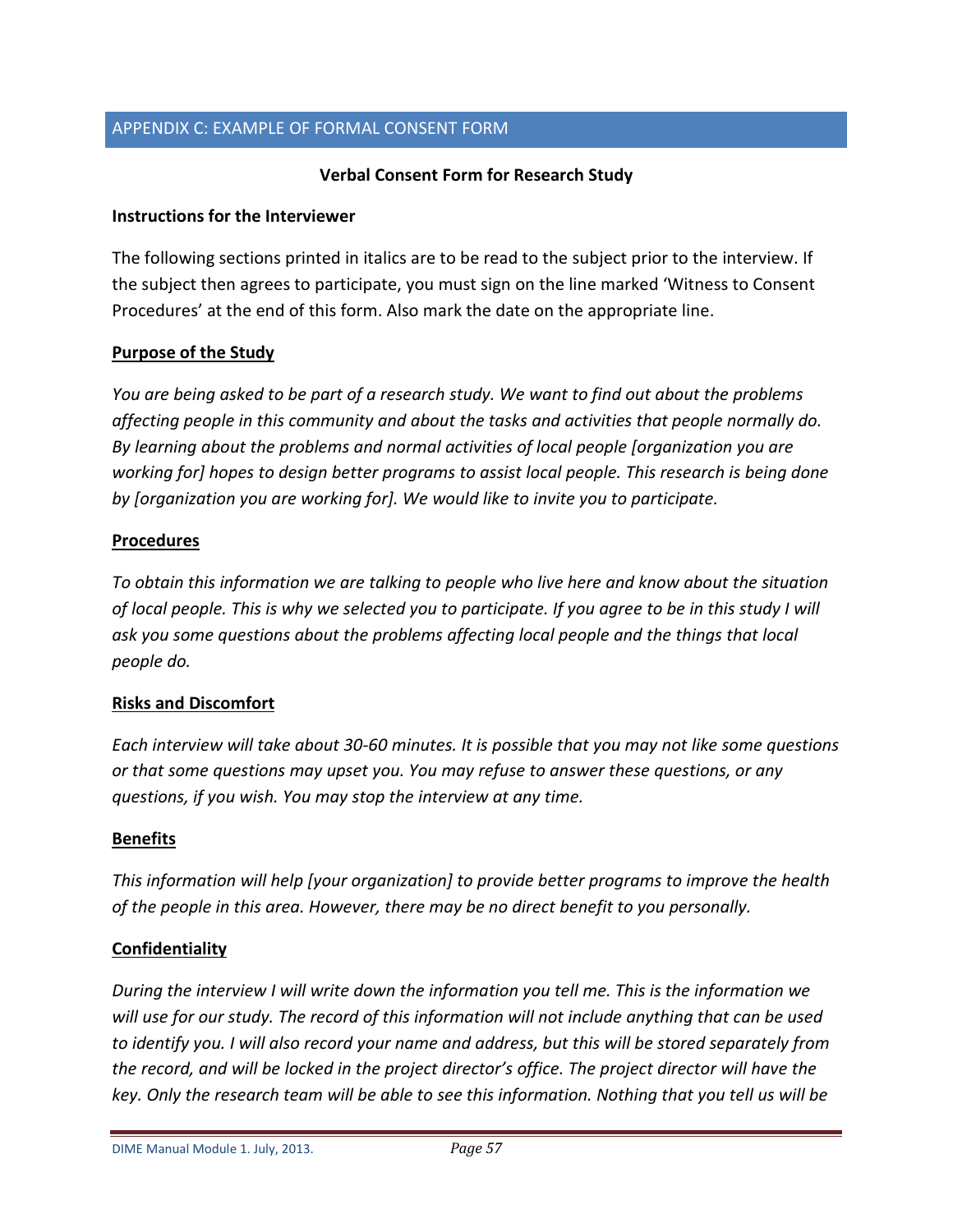*shared with anyone outside the research team. We will not allow anyone else to find out who gave a particular answer unless we think that you or someone else might be in danger. In that case, we cannot keep that information private and we will take steps to make sure that all people involved are kept safe. Every effort will be made to protect the confidentiality of this information as far as is legally possible.* 

### **Voluntariness**

*It is your decision whether or not to be in this study. You can stop being in this study at any time. This will not affect any assistance you get from (your organization) or any other organization.*

#### **Whom to Contact**

*If you have any questions now please ask me. If you have any questions after I leave, you can ask [insert name of project director]. He/she is in charge of the study and can be contacted through the [your organization] office in \_\_\_\_\_\_\_\_\_, telephone \_\_\_\_\_\_. In the future if you have any questions about the study, you should ask (local contact for your organization). He/she and the other researchers will tell you if they learn anything new that they think will affect you.*

*Do you have any questions?*

*Do you agree to participate in this study?* **Yes** (PROCEED) **No** (STOP)

Signature of Interviewee **Date** Date

[I have explained this research study to the subject.]

Interviewer or other witness to consent. Date

\_\_\_\_\_\_\_\_\_\_\_\_\_\_\_\_\_\_\_\_\_\_\_\_ \_\_\_\_\_\_\_

\_\_\_\_\_\_\_\_\_\_\_\_\_\_\_\_\_\_\_\_\_\_\_\_\_\_\_\_\_\_\_\_\_ \_\_\_\_\_\_\_

(to be signed only if subject has verbally consented).

Signature of Investigator

\_\_\_\_\_\_\_\_\_\_\_\_\_\_\_\_\_\_\_\_\_\_\_\_\_

DIME Manual Module 1. July, 2013. *Page 58*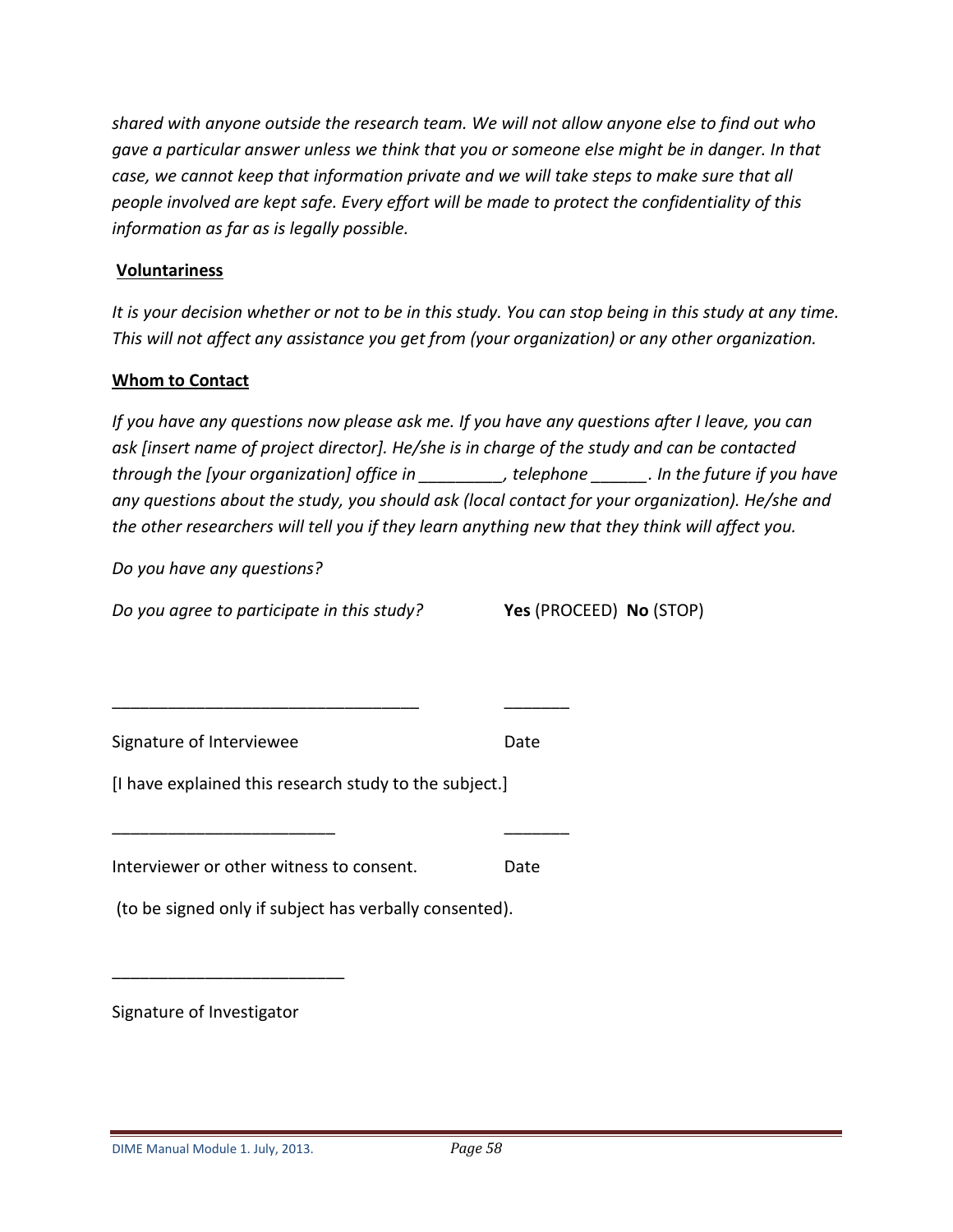### <span id="page-58-0"></span>APPENDIX D: EXAMPLE OF VERBAL RECRUITMENT AND INFORMATION PROCESS

### **Free List Recruitment and Introduction Process for Free List Interviews of Pregnant Women at a Prenatal Clinic**

*Hello, my name is: \_\_\_\_\_\_\_\_\_\_\_\_\_\_\_\_\_\_ and I am working with the [organization you are working for]. We are doing a study to understand more about the problems and situation, including how women cope with their problems, of pregnant women like you. Over the next several days, we are inviting women who get services here to participate in an interview where we will not be asking you questions about yourself or any other particular woman. Instead we will ask you questions about pregnant women. Can you tell me how old you are? We are inviting women who are over age 18 to participate.* 

*The interview will take up to one hour and we can do it while you are waiting for your appointment or afterwards, whichever is more convenient for you. To make it more comfortable, we will do the interview in one of the small rooms here at the clinic. If you don't want to participate, that is fine, it will not affect any assistance you receive from this clinic or any other doctor or organization. If you agree to be interviewed you can stop the interview at any time or you can refuse to answer any questions. Your opinions are very important to us. We will use what you share with us to make programs for the women better but right now you will not receive anything for helping us.*

*Are you interested in participating?*

If no, say thank you and go to next woman in clinic.

If yes, invite the woman into one of the small rooms and continue with the rest of the introduction process

*Thank you for agreeing to answer our questions. I am going to ask you some questions to understand the situation about women like you. I will not record your name or other information that can be used to identify you other than your age and how many children you have. We will record what you say in the interview because what you say is important to us. This record will be kept confidential. Only we interviewers and our research team will see it.*

*We will make some notes about what you tell us, but your name will not be recorded or shared with other people so whatever you tell us will be protected and you can tell us what you think and know.* 

*There is a small possibility that some of the questions we ask may make you feel upset. If that happens we can continue on with other questions or stop the conversation. You don't have to tell us anything you don't want to share or feel comfortable sharing. If you want to talk with one of the investigators anytime after this interview, I can provide you with their information. The local collaborator who is working with us is \_\_\_\_\_\_\_ (Phone number: \_\_\_\_\_\_\_\_\_\_). Is it ok for us to begin now? Thank you for agreeing to help us.* 

DIME Manual Module 1. July, 2013. *Page 59*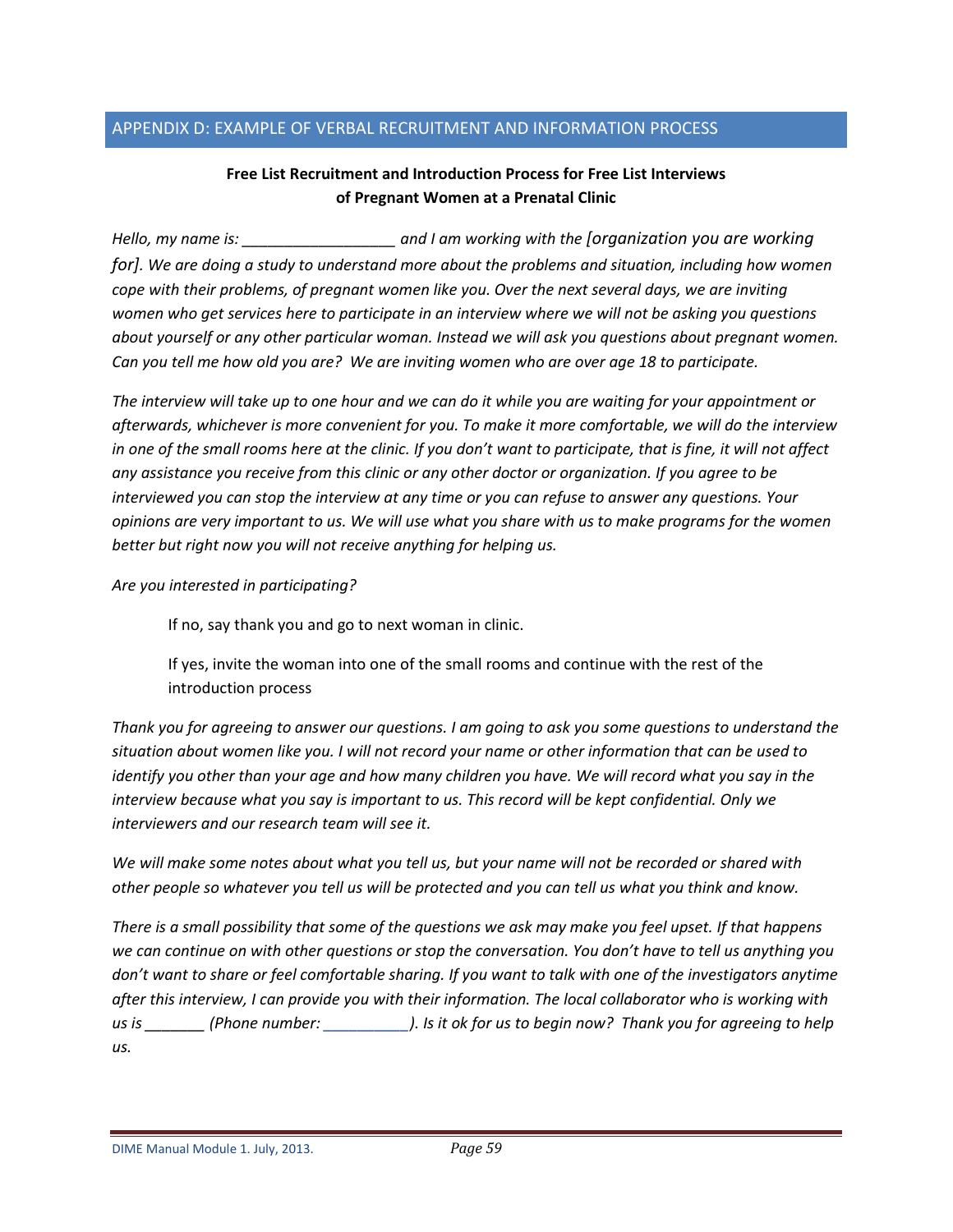# <span id="page-59-0"></span>APPENDIX E: EXAMPLE OF FREE LIST RECORDING FORM

#### **FREE LIST RECORDING FORM: PROBLEMS**

|                         |                                                                                                                                                                                                                                      |                     | Site___________ Age______ Gender___ Interviewer____________ Date___________                                          |  |
|-------------------------|--------------------------------------------------------------------------------------------------------------------------------------------------------------------------------------------------------------------------------------|---------------------|----------------------------------------------------------------------------------------------------------------------|--|
| <b>PROBLEMS</b>         |                                                                                                                                                                                                                                      | <b>DESCRIPTIONS</b> |                                                                                                                      |  |
| $\mathbf{1}$            |                                                                                                                                                                                                                                      |                     |                                                                                                                      |  |
|                         |                                                                                                                                                                                                                                      |                     |                                                                                                                      |  |
| $\overline{\mathbf{2}}$ |                                                                                                                                                                                                                                      |                     |                                                                                                                      |  |
|                         |                                                                                                                                                                                                                                      |                     | <u> 1980 - Johann Barn, mars ann an t-Amhain Aonaich an t-Aonaich an t-Aonaich ann an t-Aonaich ann an t-Aonaich</u> |  |
| $\mathbf{3}$            |                                                                                                                                                                                                                                      |                     |                                                                                                                      |  |
|                         |                                                                                                                                                                                                                                      |                     |                                                                                                                      |  |
| $\overline{4}$          |                                                                                                                                                                                                                                      |                     |                                                                                                                      |  |
|                         |                                                                                                                                                                                                                                      |                     |                                                                                                                      |  |
| 5                       | <u> 1989 - Andrea Andrew Maria Barat (</u>                                                                                                                                                                                           |                     |                                                                                                                      |  |
|                         |                                                                                                                                                                                                                                      |                     |                                                                                                                      |  |
| 6.                      | <u> 1999 - Jan Jawa Barat, professor p</u>                                                                                                                                                                                           |                     |                                                                                                                      |  |
|                         |                                                                                                                                                                                                                                      |                     |                                                                                                                      |  |
| 7.                      |                                                                                                                                                                                                                                      |                     |                                                                                                                      |  |
| 8.                      |                                                                                                                                                                                                                                      |                     |                                                                                                                      |  |
|                         | <u> Albanya di Barat Barat Barat Barat Barat Barat Barat Barat Barat Barat Barat Barat Barat Barat Barat Barat Barat Barat Barat Barat Barat Barat Barat Barat Barat Barat Barat Barat Barat Barat Barat Barat Barat Barat Barat</u> |                     |                                                                                                                      |  |
|                         |                                                                                                                                                                                                                                      |                     |                                                                                                                      |  |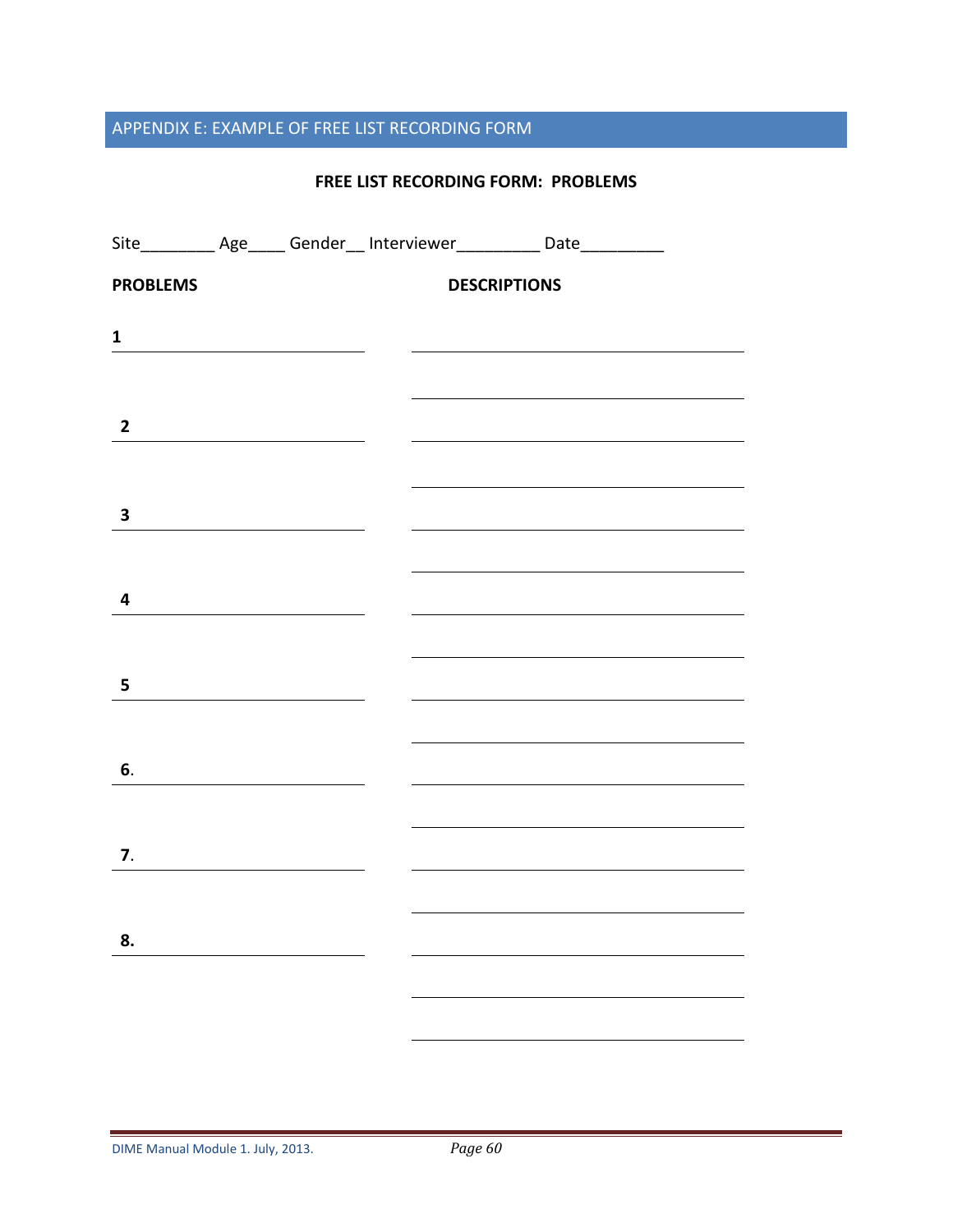# <span id="page-60-0"></span>APPENDIX F: EXAMPLE OF FREE LIST RECORDING FORM RESULTS

# EXAMPLE OF FREE LIST RECORD FORM: ZAMBIA, 2001.

*Compound: ZAMTAN Age: 29 Gender: F Interviewer: D. Phiri Date: 23/08/01* 

|    | <b>Primary Question</b>         | <b>Short description</b>                                                                                 |
|----|---------------------------------|----------------------------------------------------------------------------------------------------------|
| 1. | Few companies                   | Many companies are in town and many people<br>cannot reach town.                                         |
| 2. | Water                           | The boreholes are starting to dry up<br>There is queuing<br>Some go to the stream                        |
| 3. | Feeding                         | We can't get money to buy food<br>Only one meal around 12.00 or 20.00 hours<br>Can't find money and food |
| 4. | I have a dumb child – a concern | I want him to go to school<br>He won't find some one to support him                                      |
| 5. | Poor standard of living         | We would want to have enough food                                                                        |
| 6. | Many men not working            | Need to work so that they reduce beer-drinking<br>There should be some companies established             |
| 7. | Women looking after homes       | There are men who do nothing<br>Women are the ones going to look for relish                              |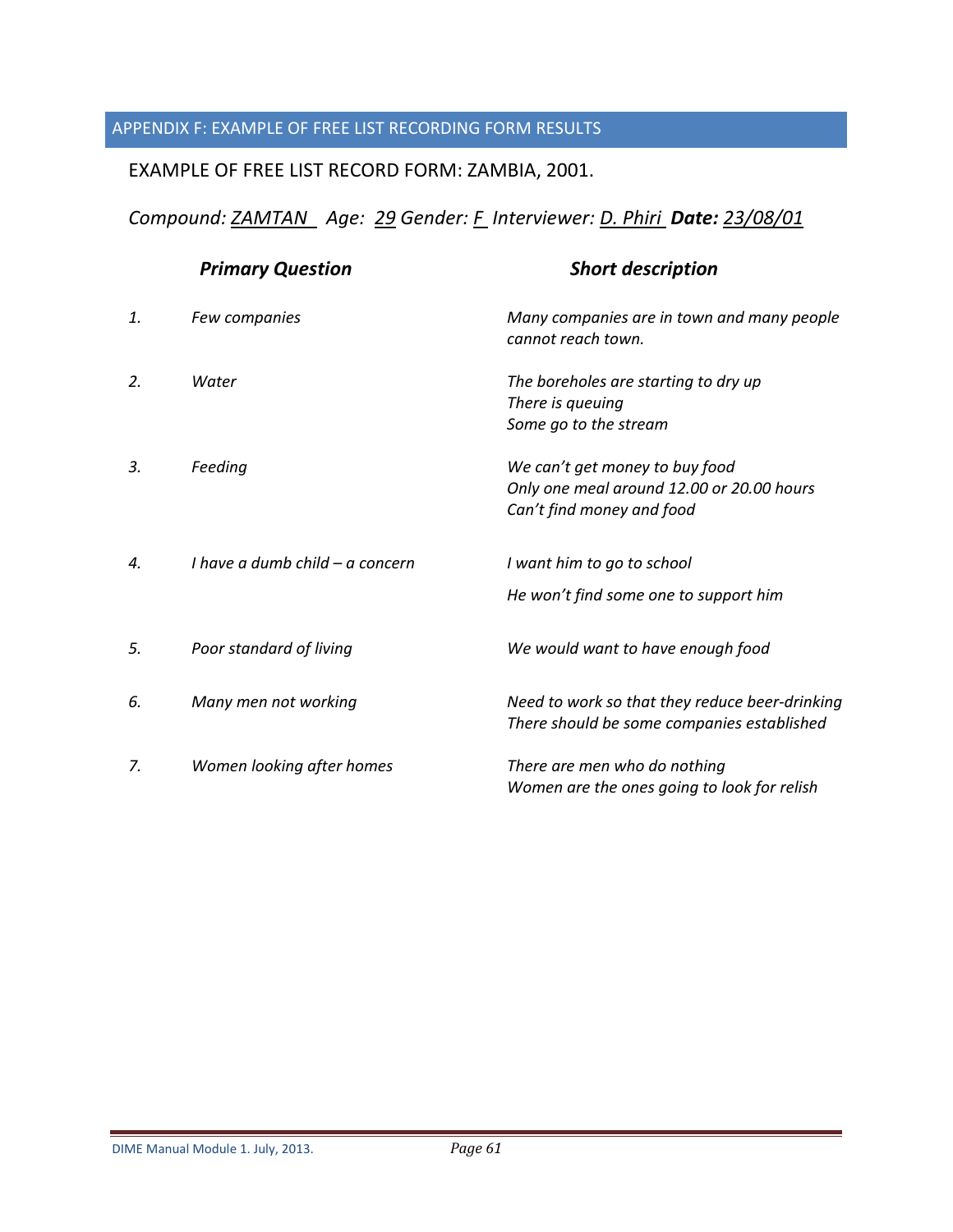# <span id="page-61-0"></span>APPENDIX G: EXAMPLE OF FREE LIST RESULTS SUMMARY FORM

# From a 2006 study of trauma-affected populations in Tamaulipas, Mexico

| What are the problems of violence-affected people and their<br>families?           | <b>Number</b><br><b>Reporting</b> | <b>Percentage</b> |
|------------------------------------------------------------------------------------|-----------------------------------|-------------------|
| Trauma psicológico (psychological trauma)                                          | 15                                | 37%               |
| Problemas con su familia (family problems)                                         | 10                                | 24%               |
| La humillación (shame)                                                             | 8                                 | 20%               |
| La familia queda amenazada (the family feels threatened)                           | $\overline{7}$                    | 17%               |
| La tortura psicológico (psychological torture or abuse)                            | $\overline{7}$                    | 17%               |
| La tortura sobre los roes (moral torture)                                          | 5                                 | 12%               |
| Golpeado (being hit or beaten)                                                     | 5                                 | 12%               |
| Las familias se preocupan (families worry)                                         | 4                                 | 10%               |
| La depresión (depression)                                                          | 4                                 | 10%               |
| Meterse drogas (taking drugs)                                                      | 4                                 | 10%               |
| El temor (fear)                                                                    | 4                                 | 10%               |
| Problemas físicos (physical problems)                                              | 3                                 | 7%                |
| Abusan del poder que tienen las autoridades (the authorities<br>abuse their power) | 3                                 | 7%                |

NOTE: ID numbers replaced by the number of interviewees giving each response. Only responses given by more than 1 interviewee are included.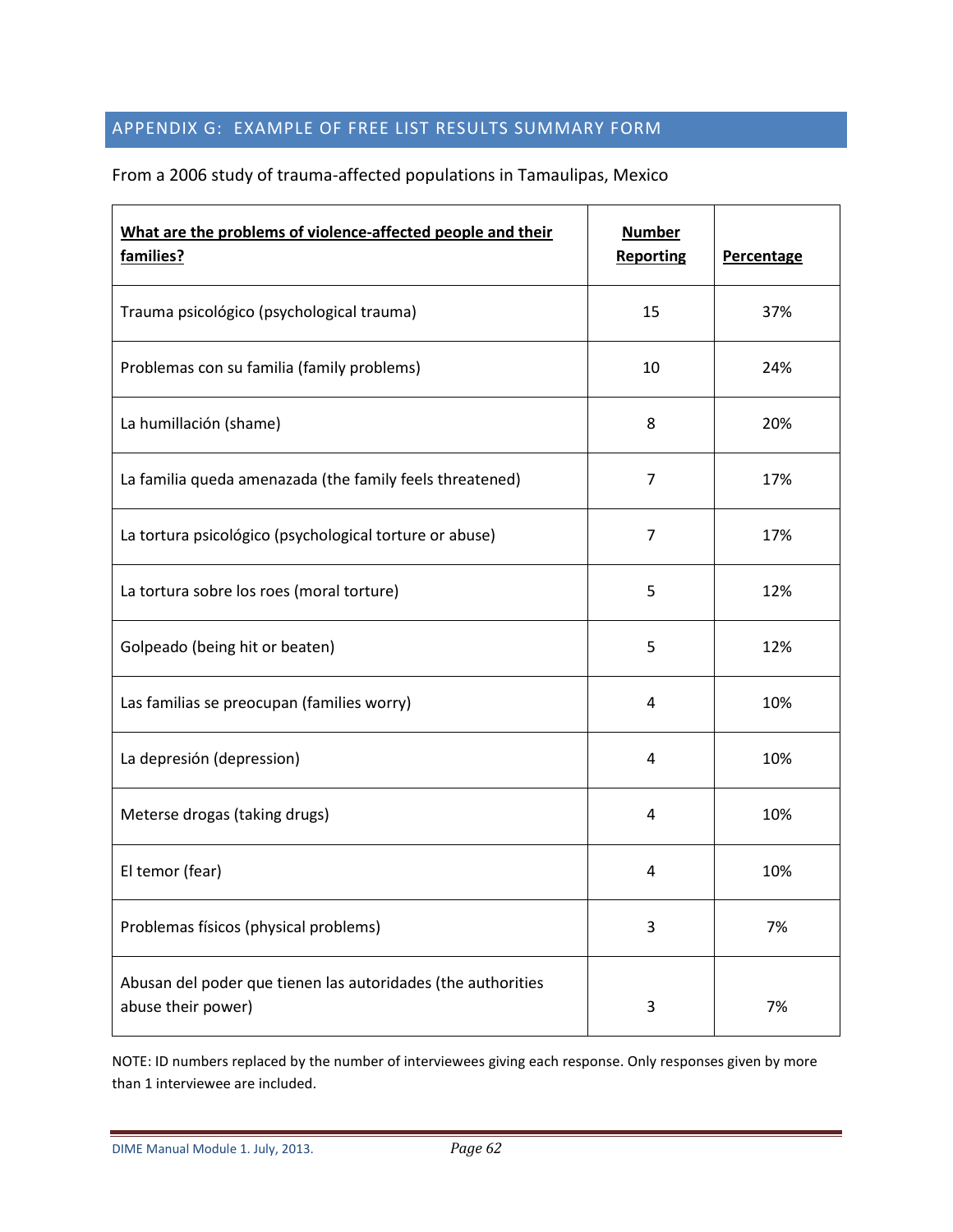# <span id="page-62-0"></span>APPENDIX H: EXAMPLE OF FREE LIST INTERVIEW GUIDE

- 1. Greet person.
- 2. Introduce self, including what organization(s) you are working for.
- 3. Explain the study either using formal consent process or recruitment/information form.
- 4. If person agrees to interview, find a private location (if not already in one).
- 5. Fill in information on recording form about date and site of interview, relevant demographic information.
- 6. Ask the problem FL question(s).

One interviewer asks the questions while the other interviewer records the responses on the problem FL recording form in the first column. Probe until the interviewee says they cannot think of any more problems. Then ask for a short description of each problem and record this short description in the second column.

7. Conduct function FL interviews.

For each function FL, probe until the interviewee says they cannot think of any more items. Then ask for a short description of each response and record this short description in the second column.

- 8. Review the problem FL for problems related to the topic of this study (mental and psychosocial problems). Ask if the person can recommend community members who are knowledgeable about these problems.
- 9. Both interviewers read through the recording form with the interviewee still present. If anything is not clear ask for clarification and correct your notes as necessary.
- 10. Ask if interviewee has anything to add. Add to the interview notes as needed.
- 11. Ask if you can return if necessary (Record when and where you can return on the back of the recording form).
- 12. Thank person and leave.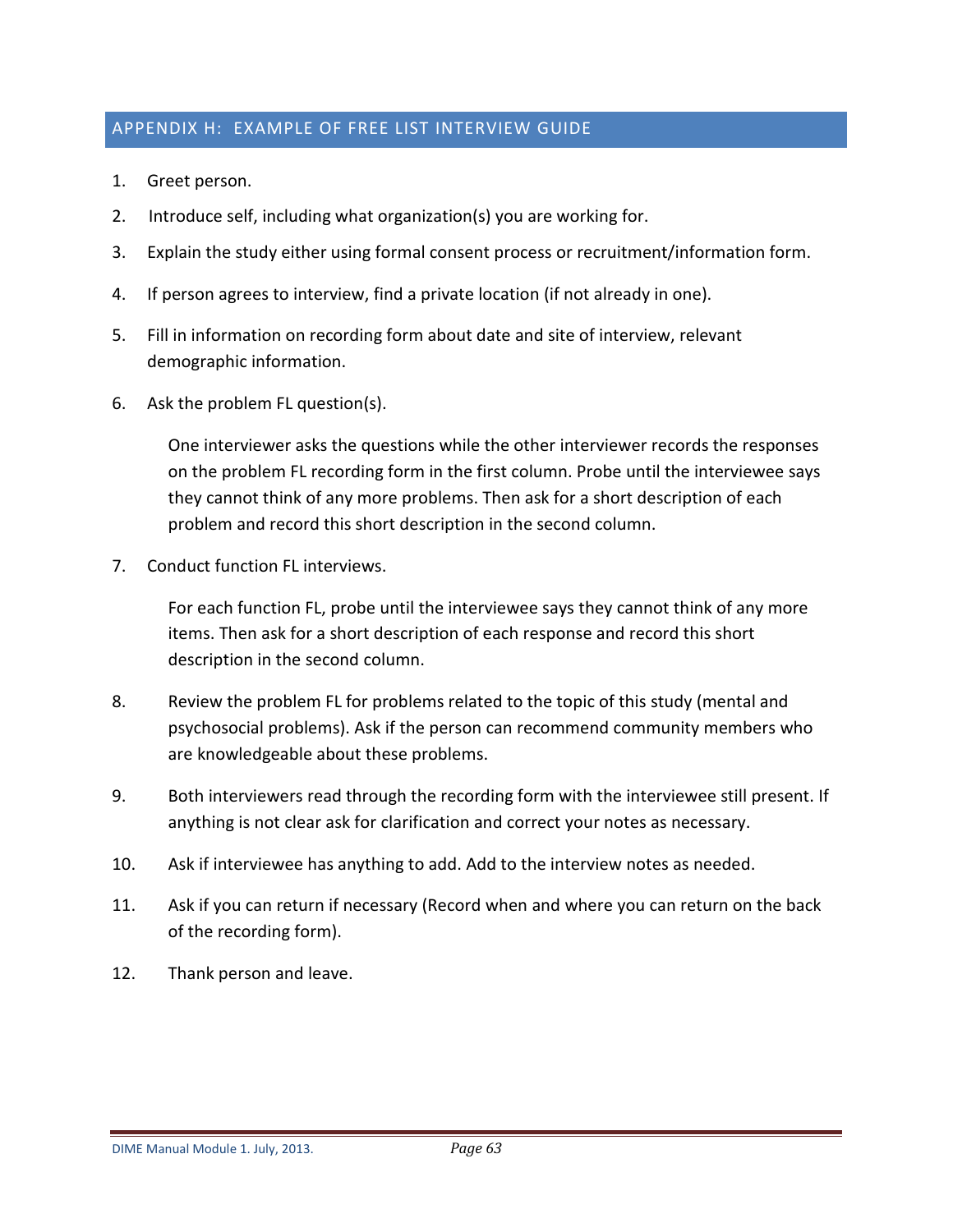## <span id="page-63-0"></span>APPENDIX I: EXAMPLE OF KEY INFORMANT INTERVIEW GUIDE

- 1. Greet person.
- 2. Introduce self, including what organization(s) you are working for.
- 3. Explain the study either using formal consent process or recruitment/information form.
- 4. If person agrees to interview, find a private location (if not already in one). In your exercise book/writing pad fill in information about date and site of interview, age and gender of interviewee, name of interviewers.
- 5. Begin KI interview:

*We previously interviewed people in this area and they told us about '\_\_\_' [the selected problem from the FL results]. Some people also told us that you would be a good person to talk to about this problem. We would like you to tell us everything you can about this problem*.

One interviewer asks the questions while the other interviewer records the responses in the exercise book/writing pad. Record everything that is asked by the interviewer (including probes), and everything that is said by the interviewee about the topic.

- 6. At end of the interview, both interviewers read through the recording form with the interviewee still present. If anything is not clear, ask for clarification and correct the notes as necessary.
- 7. Ask if the interviewee can recommend others who are knowledgeable about this topic. If so, record their contact information.
- 8. Ask if interviewee has anything to add. Add to the interview notes as needed.
- 9. Ask if you can return if necessary (Record when and where on the back of the recording form).
- 10. Thank person and leave.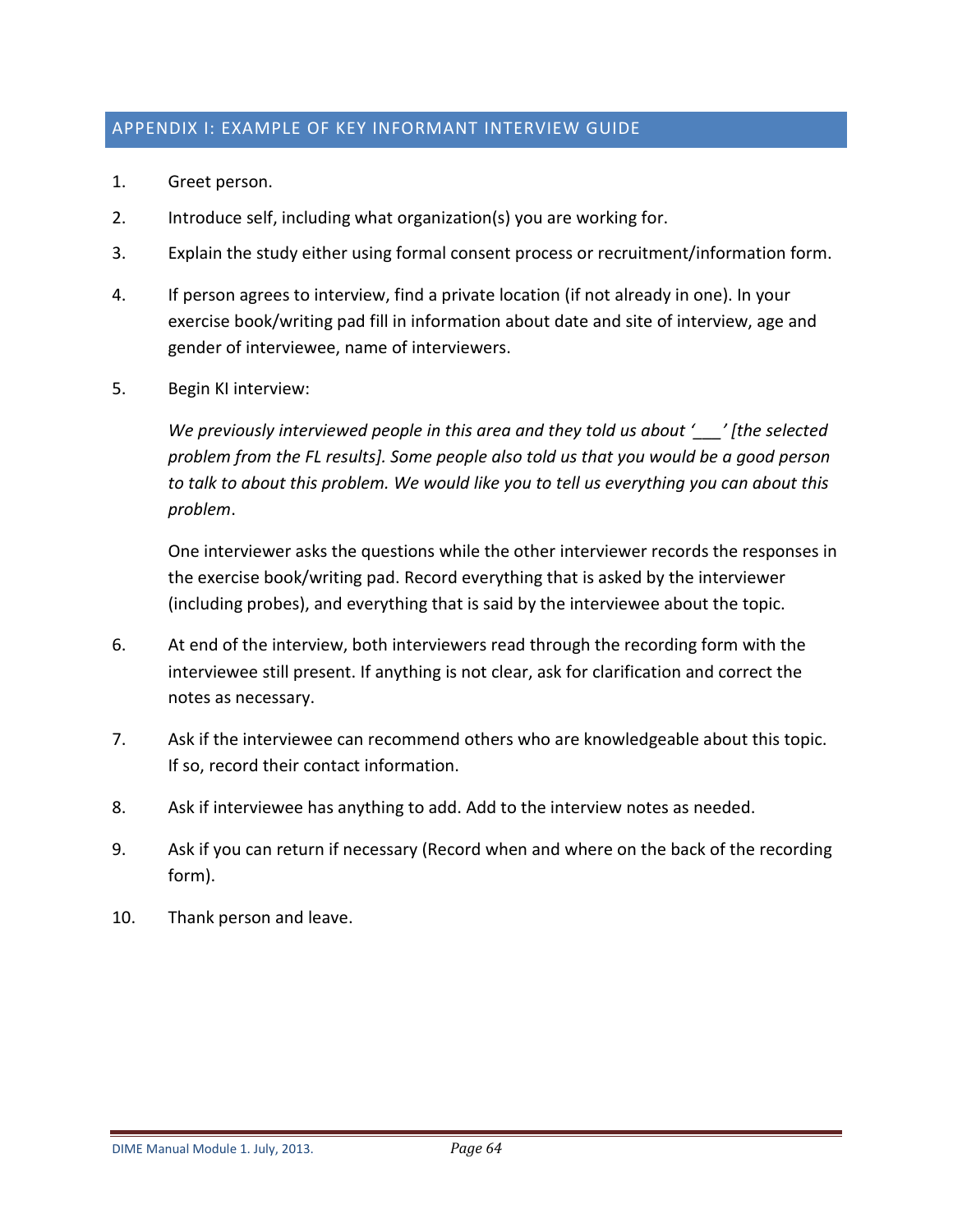## <span id="page-64-0"></span>APPENDIX J: EXAMPLE OF FOCUS GROUP INTERVIEW GUIDE

- 1. Greet all participants
- 2. Introduce self, including what organization(s) you are working for.
- 3. Explain the study either using formal consent process or recruitment/information form
- 4. If anyone does not agree to participate, invite him/her to leave. For the remaining persons find a private location (if not already in one).
- 5. In the exercise book/writing pad fill in information about date and site of interview, name of interviewers, number of interviewees and their ages and gender,.

### BEGIN FOCUS GROUP INTERVIEW

6. Begin focus group discussion:

*We previously interviewed people in this area and they told us about the types of activities that men and women normally do. We would like to learn more about this by talking with you as well. Can you tell us about all the activities and tasks that men/women[7](#page-64-1) do?*

One interviewer asks the questions while the other interviewer records the responses. Record everything that is said by the interviewer (including probes), and everything that is said by the focus group members about the topic.

- 7. At the end of the discussion the recorder should review the notes while the group is still present. If anything is not clear, ask for clarification and correct the notes as necessary.
- 8. Ask if any participants have anything to add. Add additions to the interview notes as needed.
- 9. Thank the group and leave.

<span id="page-64-1"></span> $<sup>7</sup>$  FGs are normally composed of only men or women. As with the function FLs, only ask men about men and</sup> women about women.